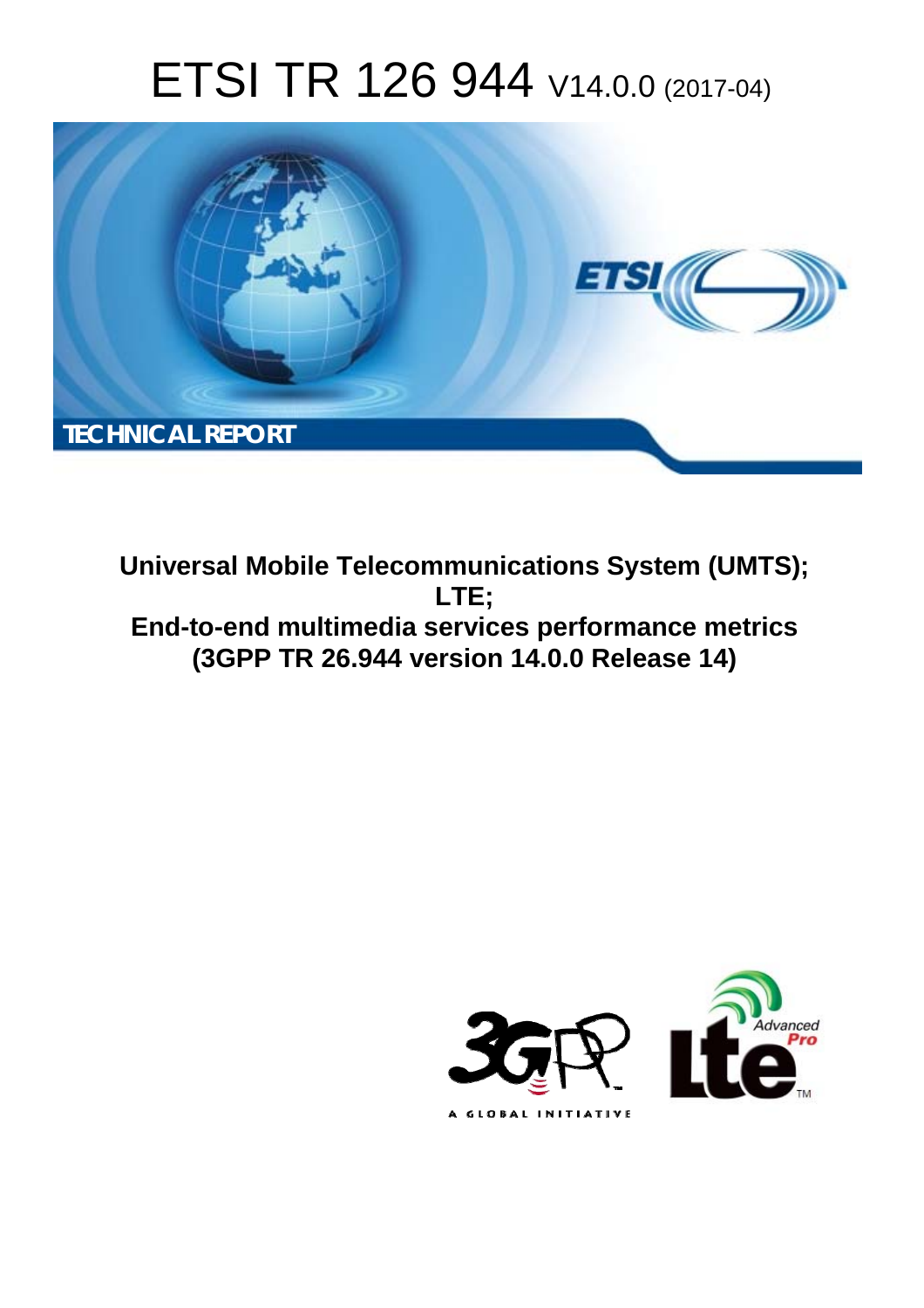Reference RTR/TSGS-0426944ve00

> Keywords LTE,UMTS

#### *ETSI*

#### 650 Route des Lucioles F-06921 Sophia Antipolis Cedex - FRANCE

Tel.: +33 4 92 94 42 00 Fax: +33 4 93 65 47 16

Siret N° 348 623 562 00017 - NAF 742 C Association à but non lucratif enregistrée à la Sous-Préfecture de Grasse (06) N° 7803/88

#### *Important notice*

The present document can be downloaded from: <http://www.etsi.org/standards-search>

The present document may be made available in electronic versions and/or in print. The content of any electronic and/or print versions of the present document shall not be modified without the prior written authorization of ETSI. In case of any existing or perceived difference in contents between such versions and/or in print, the only prevailing document is the print of the Portable Document Format (PDF) version kept on a specific network drive within ETSI Secretariat.

Users of the present document should be aware that the document may be subject to revision or change of status. Information on the current status of this and other ETSI documents is available at <https://portal.etsi.org/TB/ETSIDeliverableStatus.aspx>

If you find errors in the present document, please send your comment to one of the following services: <https://portal.etsi.org/People/CommiteeSupportStaff.aspx>

#### *Copyright Notification*

No part may be reproduced or utilized in any form or by any means, electronic or mechanical, including photocopying and microfilm except as authorized by written permission of ETSI.

The content of the PDF version shall not be modified without the written authorization of ETSI. The copyright and the foregoing restriction extend to reproduction in all media.

> © European Telecommunications Standards Institute 2017. All rights reserved.

**DECT**TM, **PLUGTESTS**TM, **UMTS**TM and the ETSI logo are Trade Marks of ETSI registered for the benefit of its Members. **3GPP**TM and **LTE**™ are Trade Marks of ETSI registered for the benefit of its Members and of the 3GPP Organizational Partners.

**GSM**® and the GSM logo are Trade Marks registered and owned by the GSM Association.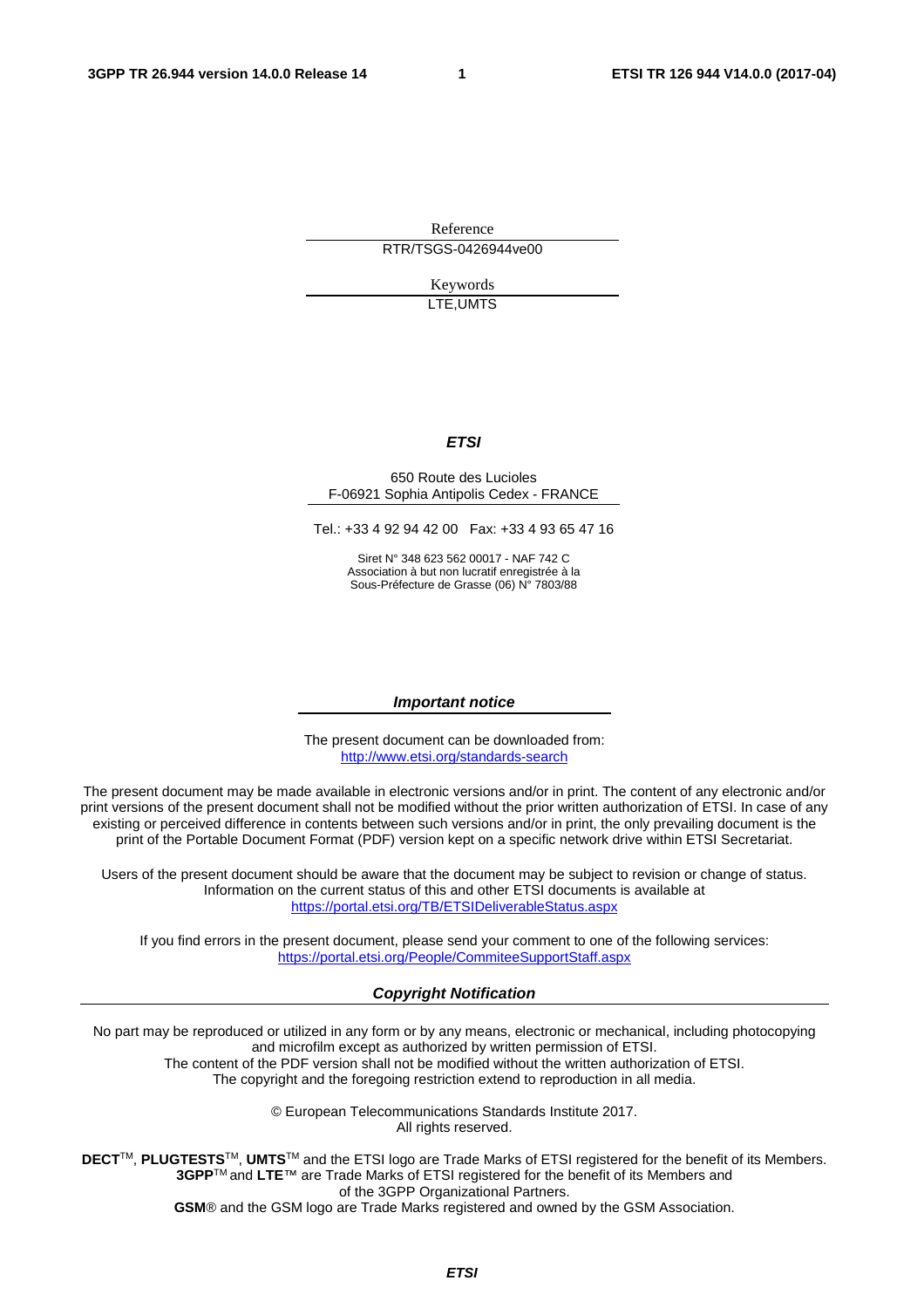## Intellectual Property Rights

IPRs essential or potentially essential to the present document may have been declared to ETSI. The information pertaining to these essential IPRs, if any, is publicly available for **ETSI members and non-members**, and can be found in ETSI SR 000 314: *"Intellectual Property Rights (IPRs); Essential, or potentially Essential, IPRs notified to ETSI in respect of ETSI standards"*, which is available from the ETSI Secretariat. Latest updates are available on the ETSI Web server ([https://ipr.etsi.org/\)](https://ipr.etsi.org/).

Pursuant to the ETSI IPR Policy, no investigation, including IPR searches, has been carried out by ETSI. No guarantee can be given as to the existence of other IPRs not referenced in ETSI SR 000 314 (or the updates on the ETSI Web server) which are, or may be, or may become, essential to the present document.

## Foreword

This Technical Report (TR) has been produced by ETSI 3rd Generation Partnership Project (3GPP).

The present document may refer to technical specifications or reports using their 3GPP identities, UMTS identities or GSM identities. These should be interpreted as being references to the corresponding ETSI deliverables.

The cross reference between GSM, UMTS, 3GPP and ETSI identities can be found under [http://webapp.etsi.org/key/queryform.asp.](http://webapp.etsi.org/key/queryform.asp)

## Modal verbs terminology

In the present document "**should**", "**should not**", "**may**", "**need not**", "**will**", "**will not**", "**can**" and "**cannot**" are to be interpreted as described in clause 3.2 of the [ETSI Drafting Rules](https://portal.etsi.org/Services/editHelp!/Howtostart/ETSIDraftingRules.aspx) (Verbal forms for the expression of provisions).

"**must**" and "**must not**" are **NOT** allowed in ETSI deliverables except when used in direct citation.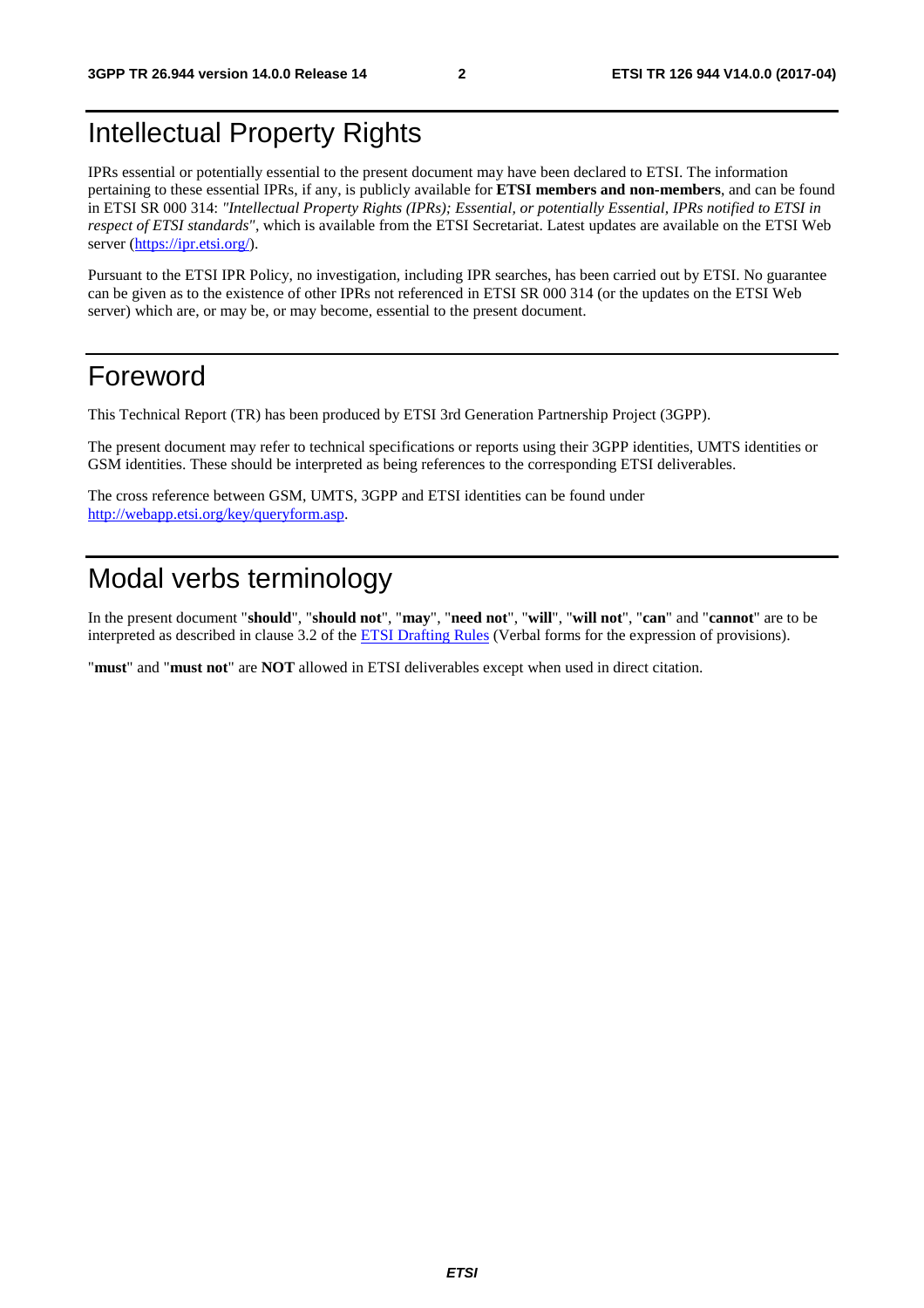$\mathbf{3}$ 

# Contents

| 1                                     |  |  |  |
|---------------------------------------|--|--|--|
| 2                                     |  |  |  |
| 3                                     |  |  |  |
| 4<br>4.1<br>4.2<br>4.3<br>4.4         |  |  |  |
| 5<br>5.1<br>5.2                       |  |  |  |
| 5.3<br>5.4<br>5.5                     |  |  |  |
| 5.6<br>5.7<br>5.8                     |  |  |  |
| 5.9<br>5.10<br>5.11                   |  |  |  |
| 5.12<br>5.13<br>5.14                  |  |  |  |
| 6                                     |  |  |  |
| 6.1<br>6.2<br>6.2.1<br>6.2.2<br>6.2.3 |  |  |  |
| 6.3<br>6.3.1<br>6.3.2                 |  |  |  |
| 6.3.3<br>6.4<br>6.4.1<br>6.4.2        |  |  |  |
| 6.4.3<br>6.5<br>6.5.1                 |  |  |  |
| 6.5.2<br>6.5.3<br>6.6                 |  |  |  |
| 6.6.1<br>6.6.2<br>6.6.3               |  |  |  |
| 6.7<br>6.7.1                          |  |  |  |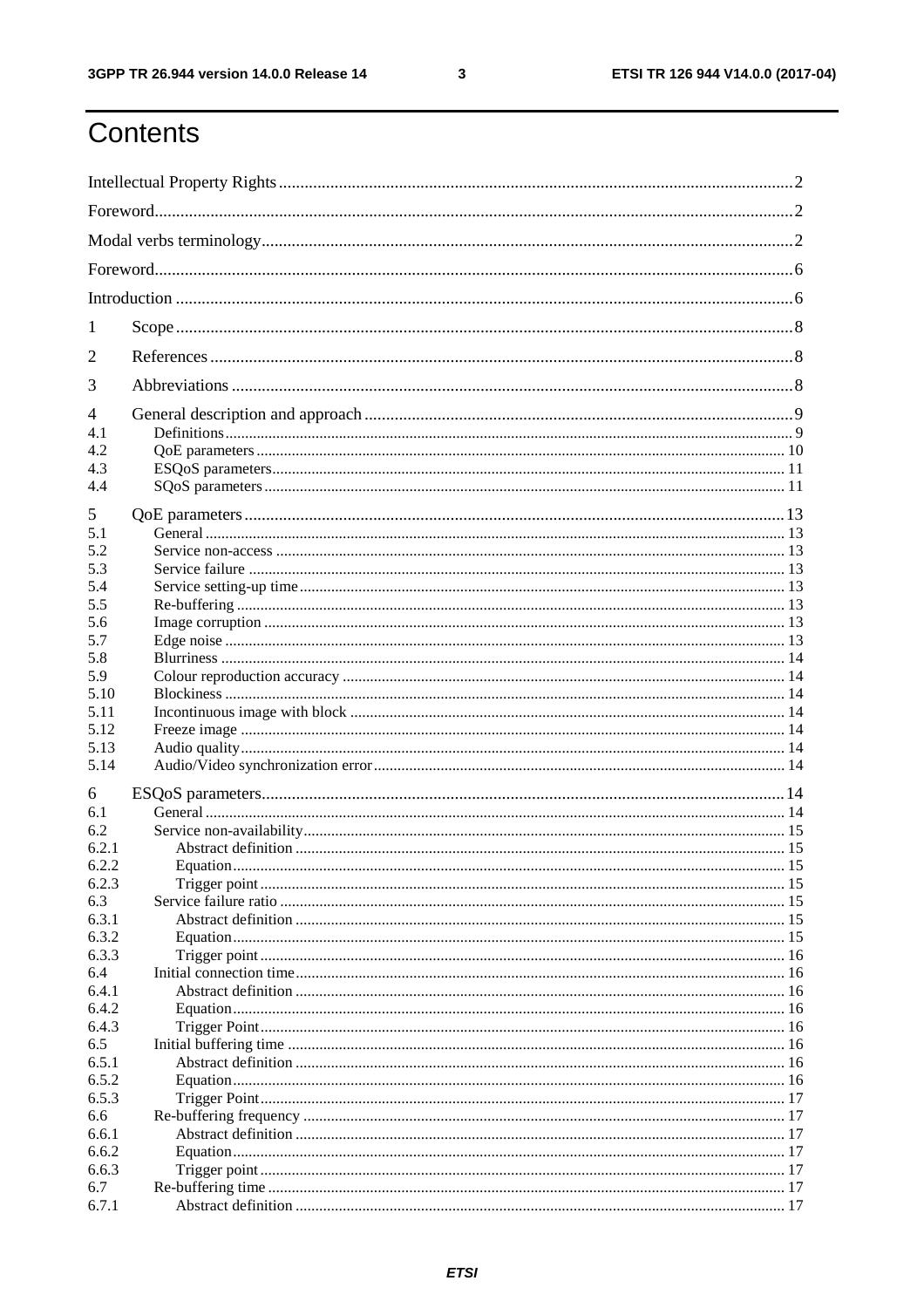#### $\overline{\mathbf{4}}$

| 6.7.2    |                         |    |
|----------|-------------------------|----|
| 6.7.3    |                         |    |
| 6.8      |                         |    |
| 6.8.1    |                         |    |
| 6.8.2    |                         |    |
| 6.8.3    |                         |    |
| 6.9      |                         |    |
| 6.9.1    |                         |    |
| 6.9.2    |                         |    |
| 6.9.3    |                         |    |
| 6.10     |                         |    |
| 6.10.1   |                         |    |
| 6.10.2   |                         |    |
| 6.10.3   |                         |    |
| 6.11     |                         |    |
| 6.11.1   |                         |    |
| 6.11.2   |                         |    |
| 6.11.3   |                         |    |
| 7        |                         |    |
| 7.1      |                         |    |
| 7.1.1    |                         |    |
| 7.1.1.1  |                         |    |
| 7.1.1.2  |                         |    |
| 7.1.1.3  |                         |    |
| 7.1.1.4  |                         |    |
| 7.1.1.5  |                         |    |
| 7.1.2    |                         |    |
| 7.1.2.1  |                         |    |
| 7.1.2.2  |                         |    |
| 7.1.2.3  |                         |    |
| 7.1.2.4  |                         |    |
| 7.1.2.5  |                         |    |
| 7.1.3    |                         |    |
| 7.1.3.1  |                         |    |
| 7.1.3.2  |                         |    |
| 7.1.3.3  |                         |    |
| 7.1.3.4  |                         |    |
| 7.1.3.5  |                         |    |
| 7.1.3.6  |                         |    |
| 7.1.3.7  |                         |    |
| 7.2      |                         |    |
| 7.3      |                         |    |
| 8        |                         |    |
| 8.1      |                         |    |
| 8.2      |                         |    |
| 8.3      |                         |    |
| 8.4      |                         |    |
| 8.5      |                         |    |
| Annex A: |                         |    |
| A.1      |                         |    |
|          |                         |    |
| A.2      |                         |    |
| A.3      |                         |    |
| A.4      |                         |    |
| A.4.1    |                         |    |
| A.4.1.1  |                         |    |
| A.4.1.2  |                         |    |
| A.4.2    | Transport network model | 34 |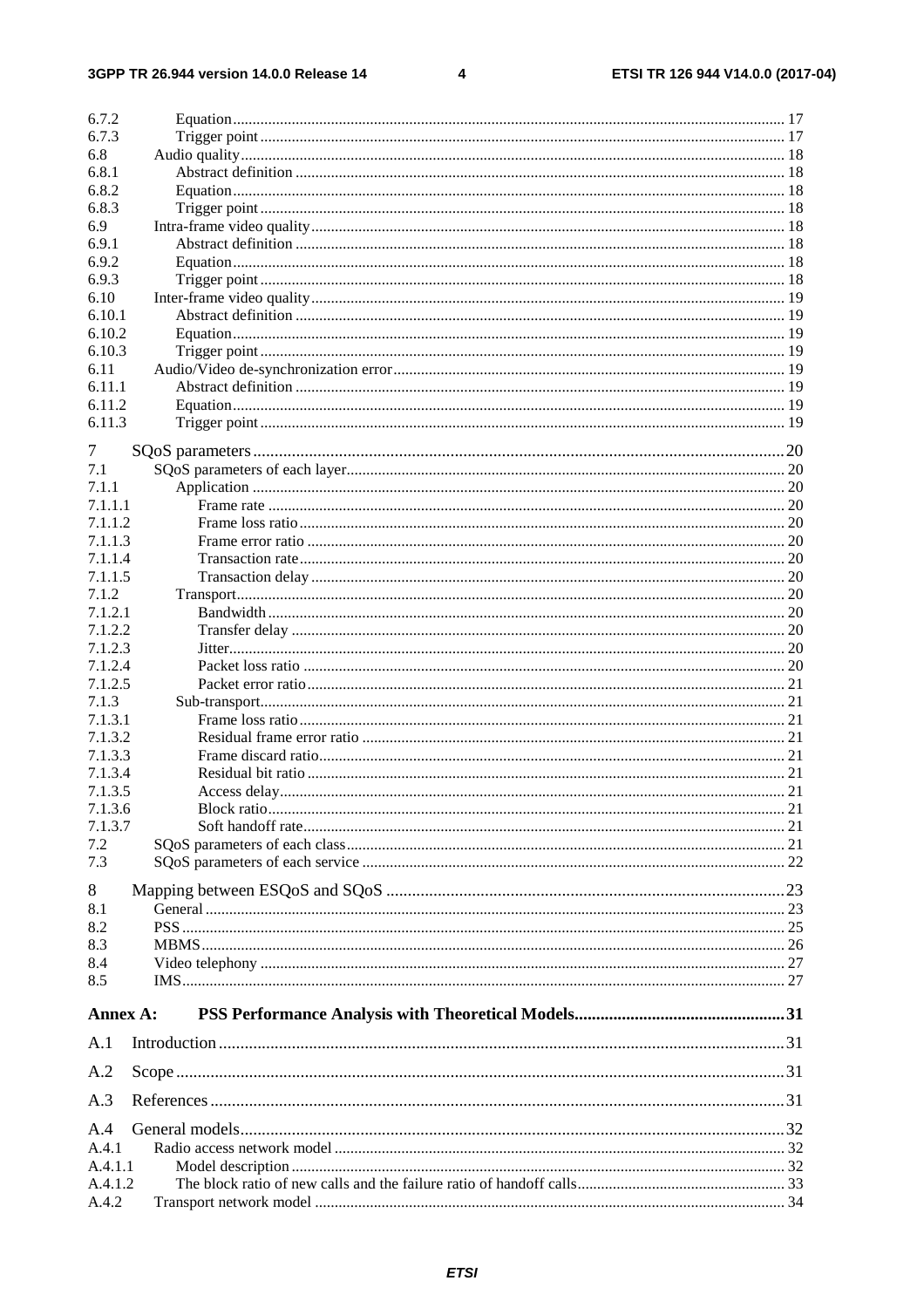#### $5\phantom{a}$

| A.4.2.2            |  |
|--------------------|--|
| A.4.3              |  |
| A.4.3.1            |  |
| A.4.3.1.1          |  |
| A.4.3.1.2          |  |
| A.4.3.2            |  |
| A.4.3.2.1          |  |
| A.4.3.2.2          |  |
| A.5                |  |
| A.5.1              |  |
| A.5.1.1            |  |
| A.5.1.2            |  |
| A.5.2              |  |
| A.5.2.1<br>A.5.2.2 |  |
| A.5.3              |  |
| A.5.3.1            |  |
| A.5.3.2            |  |
| A.5.4              |  |
| A.5.4.1            |  |
| A.5.4.2            |  |
| A.5.5              |  |
| A.5.5.1<br>A.5.5.2 |  |
| A.5.6              |  |
| A.5.6.1            |  |
| A.5.6.2            |  |
|                    |  |
| <b>Annex B:</b>    |  |
| B.1                |  |
|                    |  |
| B.2                |  |
| B.2.1              |  |
| B.2.2              |  |
| B.3                |  |
| B.3.1              |  |
| <b>B.3.2</b>       |  |
| Annex C:           |  |
| C.1                |  |
| C.2                |  |
|                    |  |
| C.3                |  |
| C.3.1<br>C.3.1.1   |  |
| C.3.1.2            |  |
| C.3.1.3            |  |
| C.3.1.4            |  |
| C.3.1.5            |  |
| C.3.2              |  |
| C.3.2.1            |  |
| C.3.2.2<br>C.3.2.3 |  |
| C.4                |  |
|                    |  |
| <b>Annex D:</b>    |  |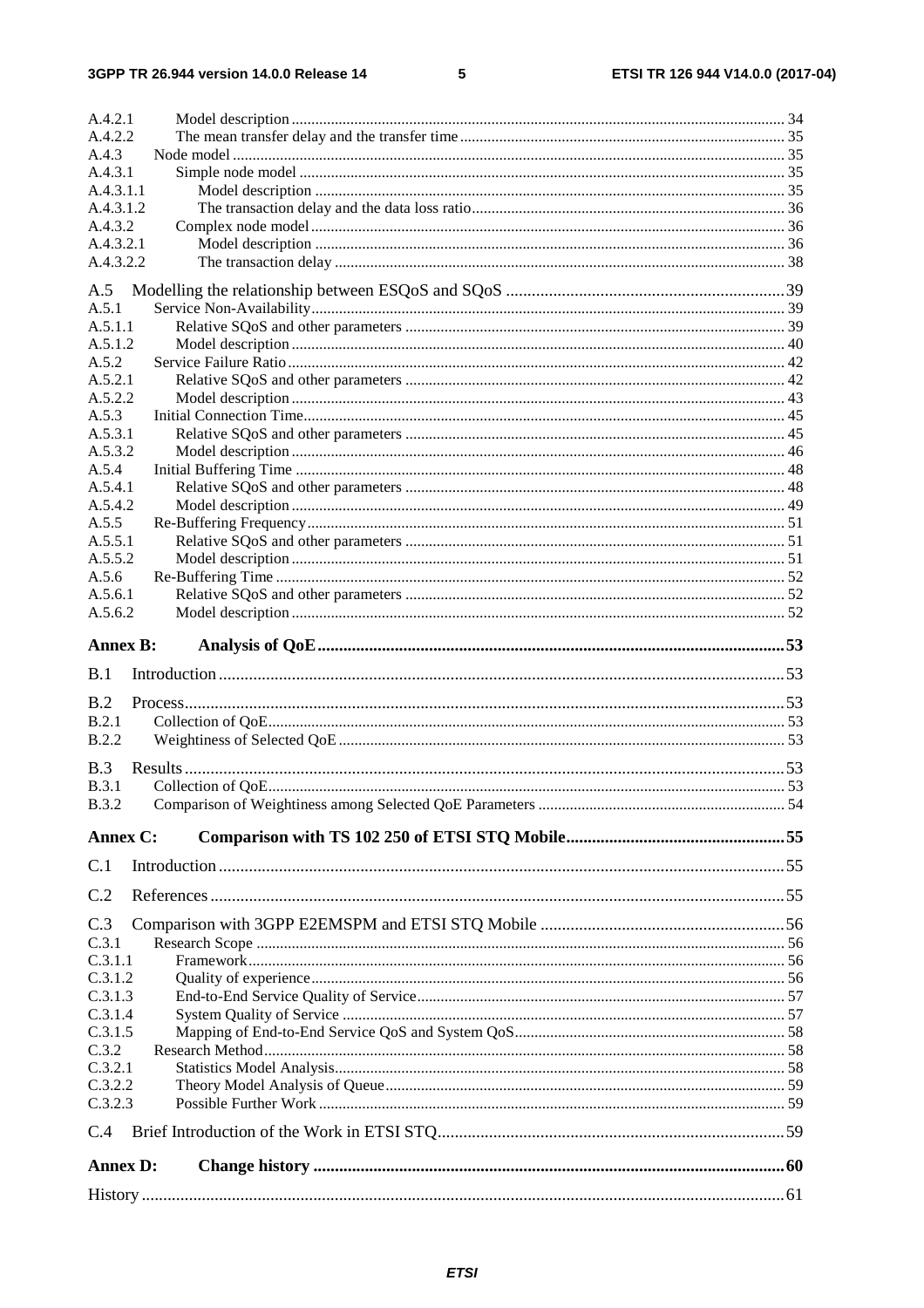## Foreword

This Technical Report has been produced by the 3GPP.

The contents of the present document are subject to continuing work within the TSG and may change following formal TSG approval. Should the TSG modify the contents of the present document, it will be re-released by the TSG with an identifying change of release date and an increase in version number as follows:

Version 3.y.z

where:

- x the first digit:
	- 1 presented to TSG for information;
	- 2 presented to TSG for approval;
	- 3 Indicates TSG approved document under change control.
- y the second digit is incremented for all changes of substance, i.e. technical enhancements, corrections, updates, etc.
- z the third digit is incremented when editorial only changes have been incorporated in the specification;

## Introduction

The Quality of Experience (QoE), End-to-end Service Quality of Service (ESQoS) and System Quality of Service (SQoS) are important factors when introducing services to customers. When the next releases of 3G are launched to the mass market, several new mobile telecommunication multimedia services will be introduced to the general public. It is essential that a high quality if service is experienced by the user of these new 3G services in order to promote the idea of 3G as a global all-purpose communication tool for millions of people with widespread availability of terminal equipment.

The possibility of using multimedia services via 3G in a practical and reliable manner is extremely important in the near future. For these new services, it is certain that a much larger amount of traffic is generated between mobile terminals and services, i.e. traffic within 3G networks and between 3G networks and other networks will be higher than has been the case to date. This gives more importance to service quality requirements.

End-to-end multimedia service performance metrics are proposed to make it possible for operators, device provider and service providers to more conveniently evaluate their service quality as perceived by end-users. This includes:

- Definition of the performance characteristics that have most relevance to end users (the 'Quality of Experience' or QoE).
- Definition of the mapping between QoE and end-to-end service measured characteristics (the ESQoS), and mapping between ESQoS and service specific characteristics (the SQoS).

In the present document a top-down approach is used to illustrate the framework of all metrics.

The present document gives metrics of the end-to-end multimedia service performance on 3G networks that support PSS, PSC, video telephony, MBMS and IMS services, etc.

QoE parameters describe the end-to-end quality as experienced by the end users. These are difficult to measure and quantify.

SQoS parameters are metrics that are close related to the network status, and defined from the viewpoint of the service provider rather than the service user. SQoS parameters can be viewed as the inherent attributes of the networks, which are important in guaranteeing QoE requirements of the users.

ESQoS parameters describe the QoS of the end-to-end service. They are obtained directly from the QoE parameters by mapping them into parameters more relevant to operators, service providers and service providers.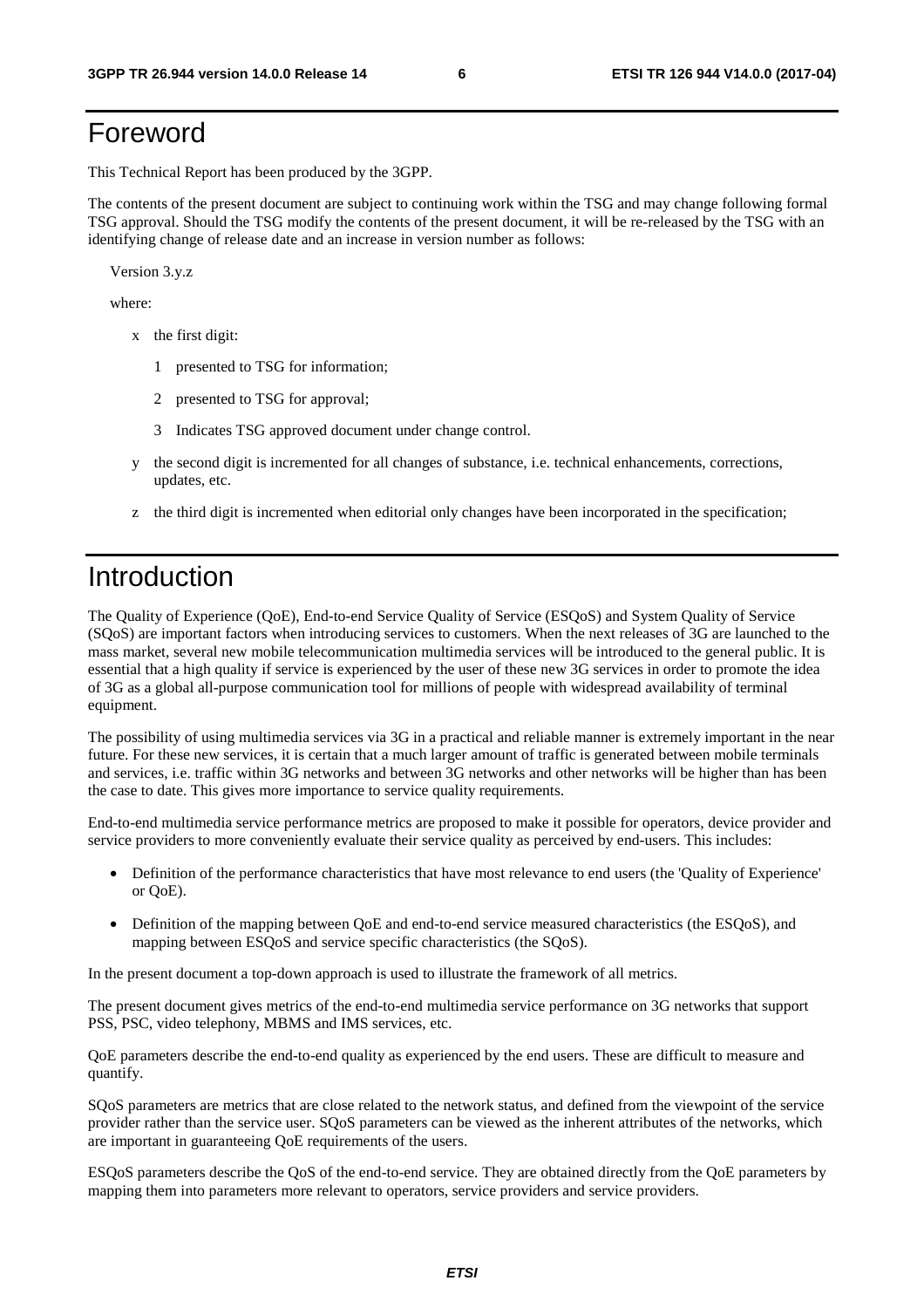In Annex A, PSS is taken as an example; several general models looking at different part of network are given. A mapping between QoE, ESQoS and SQoS is given using a mathematical approach, which defines a dimensioned relationship between user experiences and lower tiers of network performance.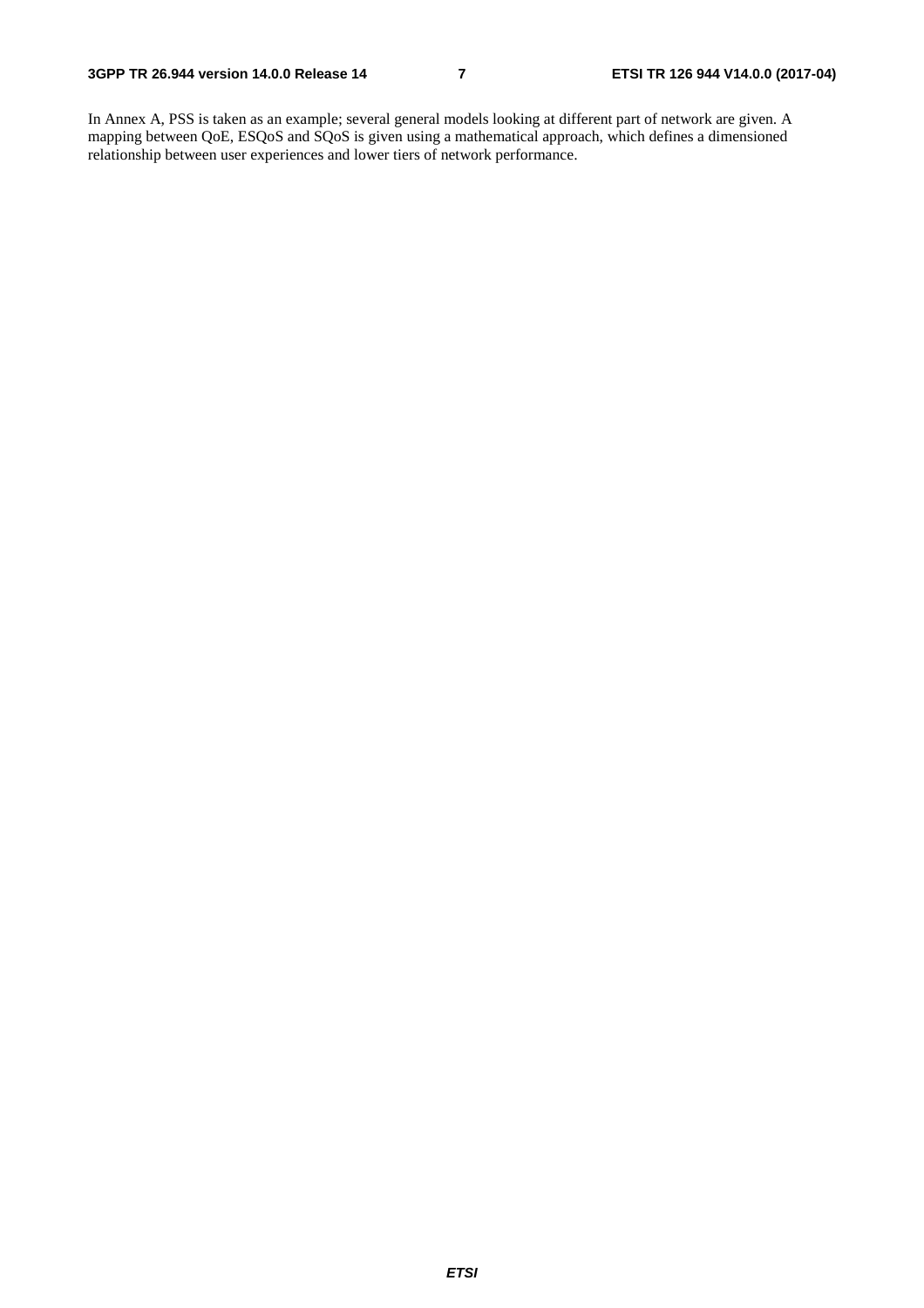## 1 Scope

The present document describes and defines performance metrics for popular multimedia services in 3G networks, including packed-switched streaming service (PSS), multimedia broadcast multicast service (MBMS), video telephony (VT), and IP multimedia subsystem service (IMS). The present document has a top-down approach, which starts with the Quality of Experience (QoE) parameters and metrics, and then provides End-to-end Service QoS (ESQoS) and System Quality of Service (SQoS) parameters and metrics and mapping between these different layers.

## 2 References

The following documents contain provisions which, through reference in this text, constitute provisions of the present document.

- References are either specific (identified by date of publication, edition number, version number, etc.) or non-specific.
- For a specific reference, subsequent revisions do not apply.
- For a non-specific reference, the latest version applies. In the case of a reference to a 3GPP document (including a GSM document), a non-specific reference implicitly refers to the latest version of that document *in the same Release as the present document*.
- [1] 3GPP TS 23.107:"Technical Specification Group Services and System Aspects; Quality of Service (QoS) concept and architecture".
- [2] 3GPP TS 23.207:"Technical Specification Group Services and System Aspects; End-to-end Quality of Service (QoS) concept and architecture".
- [3] ETSI TS 102 250-2 V1.4.1 (2006-03): "Speech Processing, Transmission and Quality Aspects (STQ);QoS aspects for popular services in GSM and 3G networks; Part 2: Definition of Quality of Service parameters and their computation".
- [4] IETF RFC 2679: "A One-way Delay Metric for IPPM".
- [5] IETF RFC 3133: "Terminology for Frame Relay Benchmarking".
- [6] ITU-R Recommendation BS.1387-1: "Method for objective measurements of perceived audio quality".
- [7] 3GPP TS 26.234: "Technical Specification Group Services and System Aspects; Transparent end-to-end Packet-switched Streaming Service (PSS); Protocols and codecs".
- [8] 3GPP TS 26.346: "Technical Specification Group Services and System Aspects; Multimedia Broadcast/Multicast Service (MBMS); Protocols and codecs".
- [9] ITU-T Recommendation P.10/G.100: "Vocabulary for performance and quality of service".

## 3 Abbreviations

For the purposes of the present document, the following abbreviations apply:

| AS           | <b>Application Server</b>                  |
|--------------|--------------------------------------------|
| <b>BGCF</b>  | <b>Breakout Gateway Control Function</b>   |
| BM-SC        | Broadcast-Multicast - Service Centre       |
| <b>CBC</b>   | <b>Cell Broadcast Centre</b>               |
| <b>CSCF</b>  | <b>Call Session Control Function</b>       |
| <b>DHCP</b>  | <b>Dynamic Host Configuration Protocol</b> |
| <b>DNS</b>   | Domain Name System                         |
| <b>ESQoS</b> | End-to-end Service QoS                     |
| <b>GGSN</b>  | <b>Gateway GPRS Support Node</b>           |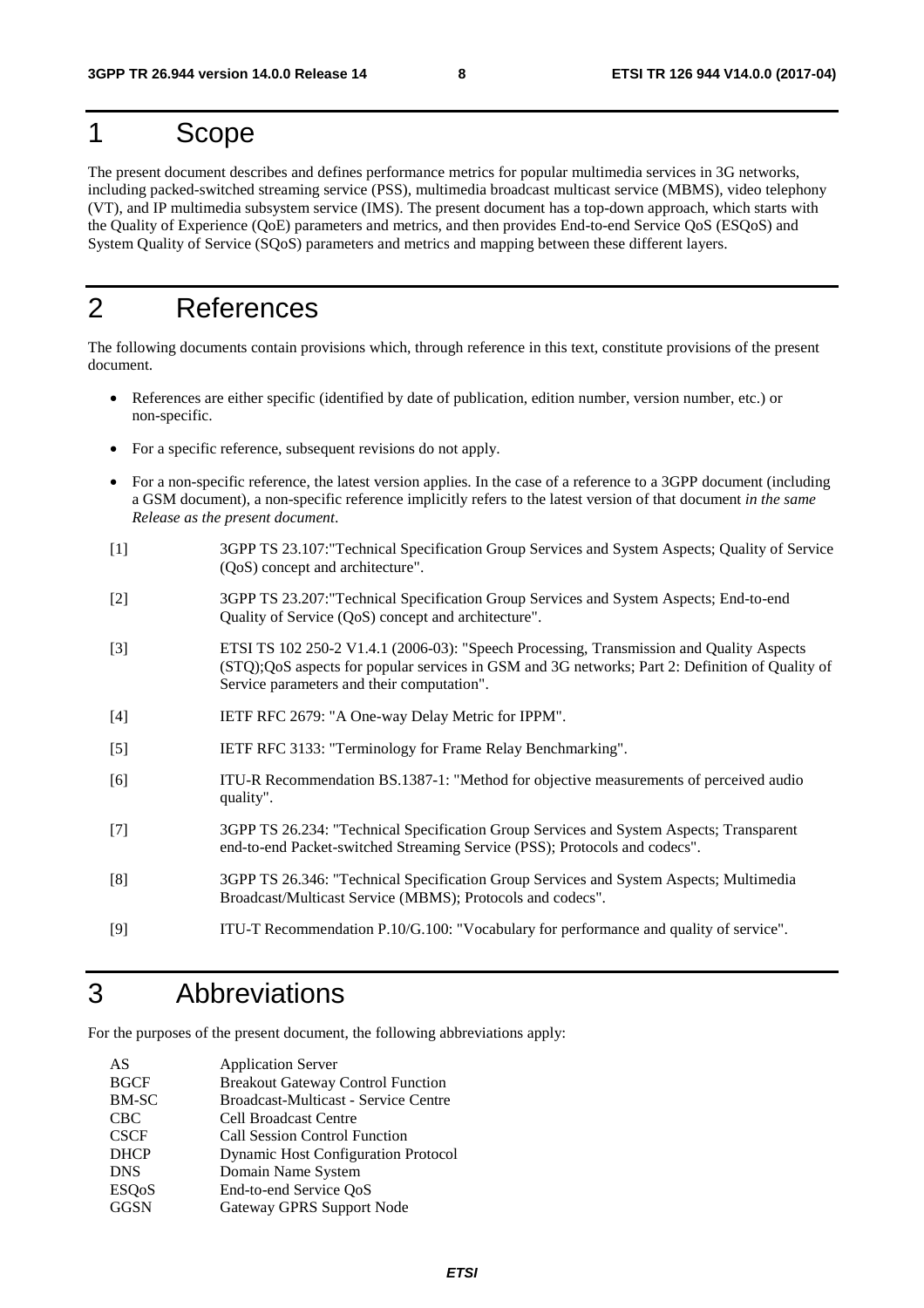| <b>HSS</b>    | Home Subscriber Server                 |
|---------------|----------------------------------------|
| <b>I-CSCF</b> | Interrogating-CSCF                     |
| <b>IMS</b>    | IP Multimedia Subsystem                |
| <b>IP-CAN</b> | <b>IP-Connectivity Access Network</b>  |
| LAV           | Least Acceptable Value                 |
| <b>MBMS</b>   | Multimedia Broadcast/Multicast Service |
| <b>MGCF</b>   | Media Gateway Control Function         |
| <b>MGW</b>    | Media GateWay                          |
| P-CSCF        | Proxy-CSCF                             |
| <b>PSC</b>    | Packet-Switched Conversational service |
| <b>PSS</b>    | Packed-Switched Streaming service      |
| QoE           | <b>Quality of Experience</b>           |
| QoS           | <b>Quality of Service</b>              |
| SQoS          | <b>System Quality of Service</b>       |
| UE            | User Equipment                         |
| <b>VLR</b>    | Visitor Location Register              |
| VT            | Video Telephony                        |
|               |                                        |

## 4 General description and approach

### 4.1 Definitions

#### **Quality of Experience (QoE)**

The overall acceptability of an application or service, as perceived subjectively by the end-user (see notes 1 and 2).

- NOTE 1: Quality of Experience includes the complete end-to-end system effects (client, terminal, network, services infrastructure, etc).
- NOTE 2: Overall acceptability may be influenced by user expectations and context.

For the purpose of the present document, QoE is limited to those parameters that are reasonably expected to be under the control of the Service Provider, i.e. it excludes aspects of specific terminal equipment implementation. In the document, the exact E2E measurement point will be defined for each service.

QoE indicates performance metrics as expressed from the end service user's point of view. They can be required or reported by the common users, and may be stated irrespective of their measurability.

SA4 has defined Quality of Experience (QoE) metrics and their transport for PSS and MBMS in [7] and [8], respectively. The PSS and MBMS QoE metrics features are optional for both PSS and MBMS streaming server and clients, and shall not disturb the PSS and MBMS service. A PSS or MBMS client supporting the feature shall perform the quality measurements in accordance to the measurement definitions, aggregate them into client QoE metrics and report the metrics to the PSS or MBMS server using described procedures in [7] and [8] for PSS and MBMS, respectively. The way the QoE metrics are processed and made available is out of the scope of the present document.

In general, a Service Provider will set service requirements in line with the end-user's expected QoE, which needs to be translated into parameters or metrics that the service provider can control or measure. Thus, it is necessary to map QoE metrics to measurable End-to-end Service QoS and System QoS parameters, which provide the means for the service providers to guarantee the service quality.

#### **End-to-end Service QoS (ESQoS)**

ESQoS is generally used to specify the performance of services from the perspective of operators and service providers. As the number of new services proliferates and becomes more complex, it is important for an operator to measure a network's ESQoS accurately and continuously improve it to achieve customer loyalty and maintain competitive edge.

ESQoS is measurable. It can be quantified exactly by several digital parameters, unlike QoE.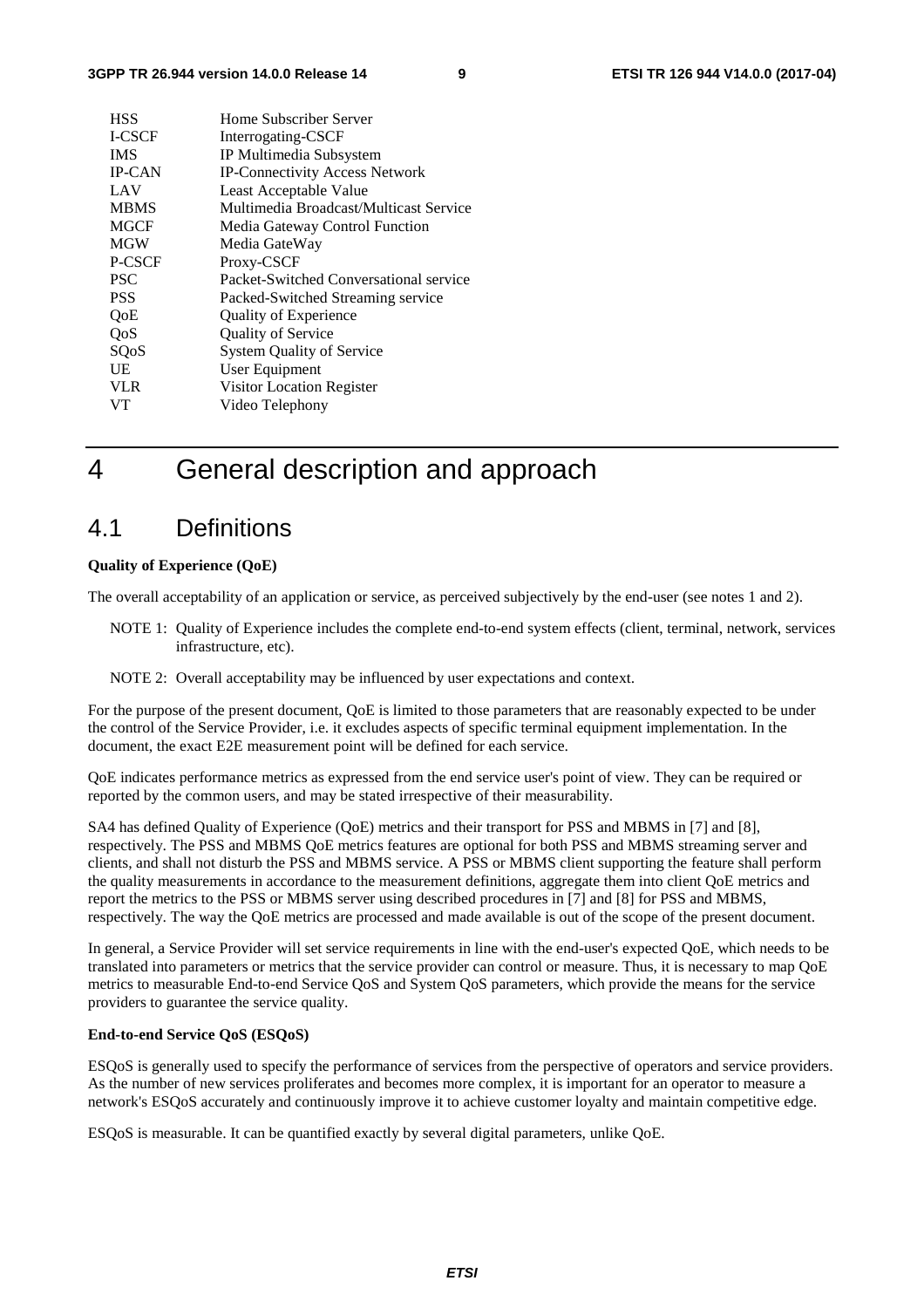#### **System Quality of Service (SQoS)**

The concept of SQoS is a subset of conventional QoS, which is defined in ITU-T Recommendation E.800 as the collective effect of service performances which together determines the satisfaction of a user of a service. It is characterized by the combined aspects of performance factors applicable to all services, such as:

- service support performance;
- service operability performance;
- service accessibility performance;
- service retainability performance;
- service integrity performance;
- service security performance;

Compared with ESQoS, SQoS denotes the point-to-point QoS, which is specifically related to the units and links of network systems, rather than the whole service or a network. SQoS can be viewed as the QoS consideration from the viewpoint of network operators.

## 4.2 QoE parameters

From the user perspective, the QoE cannot be defined only from technical measurements. It should be defined by user investigation using the following methods:

- 1. Users provide an opinion of QoE only with their feeling and experience. The QoE metric is subjective.
- 2. With some classic indicators of QoE, users can make a decision to choose some of them as the necessary indicators of QoE.

Service performance is characterized by the following:

Because QoE parameters and metrics directly relate to the definition of the service itself, it is possible to map the components of the service onto measurable ESQoS and SQoS parameters or metrics, as these relate directly to the performance of the components of the service.

This concept can be illustrated by considering the example of a video service, where QoE includes items such as:

- service setup delay;
- re-buffering duration:
- end to end delay;
- corruption duration;
- mean time between corruption;
- content quality(e.g. digital TV-like quality, analog TV-like quality, DSL-like video conference quality ISDNlike video conference quality, etc.);
- audio/video synchronization (or 'lip sync');
- service availability.

Common user requirements for different services are therefore collected and classified as our QoE, disregarding the measurability.

Users have different requirements for different services. So the QoE for service analysis varies with the types of services, methods of delivery and points of monitoring.

Figure 1 shows the model.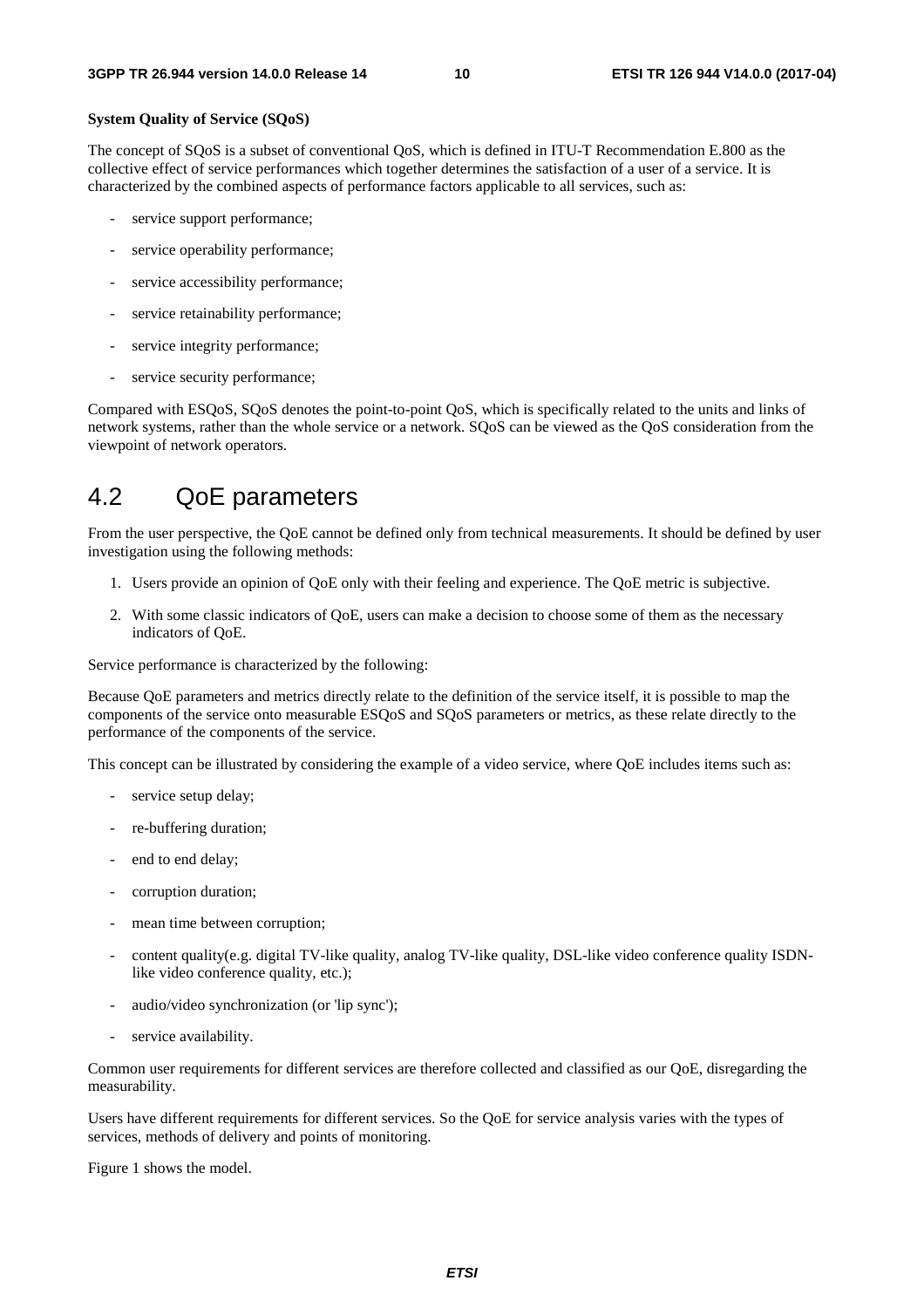

**Figure 1: QoE** 

## 4.3 ESQoS parameters

As discussed, the user's definition of QoE does not consider measurability and so ESQoS parameters need to be introduced. These express QoS from the viewpoint of operators and service providers. ESQoS parameters are from endto-end perspective, i.e. across the full set of components which together provide a service, and, most importantly can be measured and quantified.

ESQoS parameters depend on the type of service, and so there will be a set corresponding to each service.

Figure 2 shows the model including both the QoE and ESQoS aspects.



**Figure 2: QoE and ESQoS parameters** 

## 4.4 SQoS parameters

The quality of a service perceived by the user perceives is influenced by the network as well as by the terminal equipment. As the intelligence and complexity of an application used in 3G increases, application performance becomes an important factor in determining the quality perceived by the user. Within the present document, the influence of the terminal equipment and application have not been included.

Services are applications running on the common network components. SQoS parameters are specific metrics that provide measurements which reflect network component status, and are defined from the viewpoint of the service provider rather than the service user.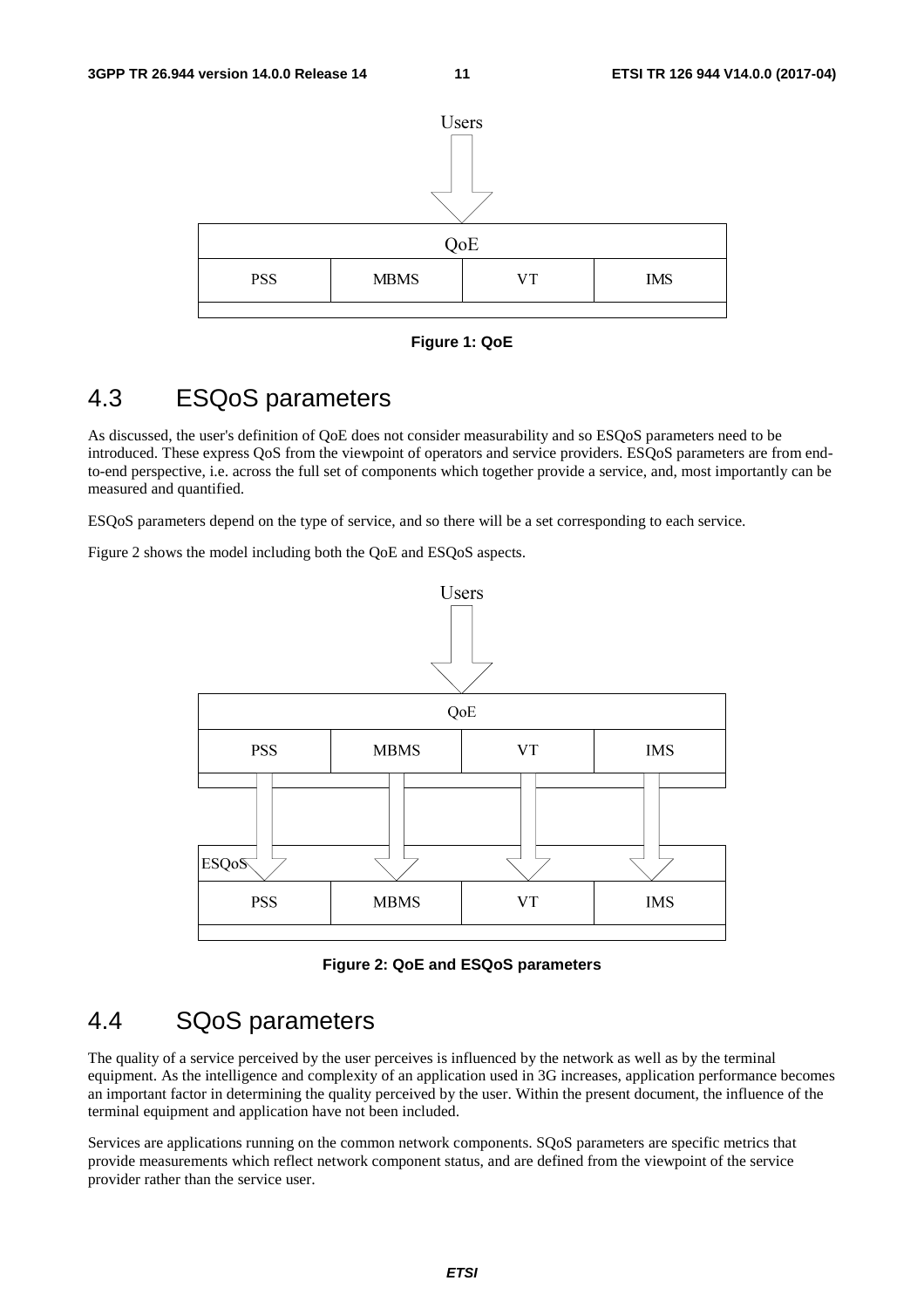SQoS parameters can be classified to five classes as shown in figure 3.

NOTE: The network entities in the core network (CN) can be considered as servers.



#### **Figure 3: Five classes' scopes**

Each class also has three layers which reflect the protocol layers in the network.

- The first s the Application layer.
- The second is the Transport layer.
- The third consists of Network, Data link and Physical layers.

Figure 4 presents the overall model.



**Figure 4: QoE, ESQoS and SQoS parameters**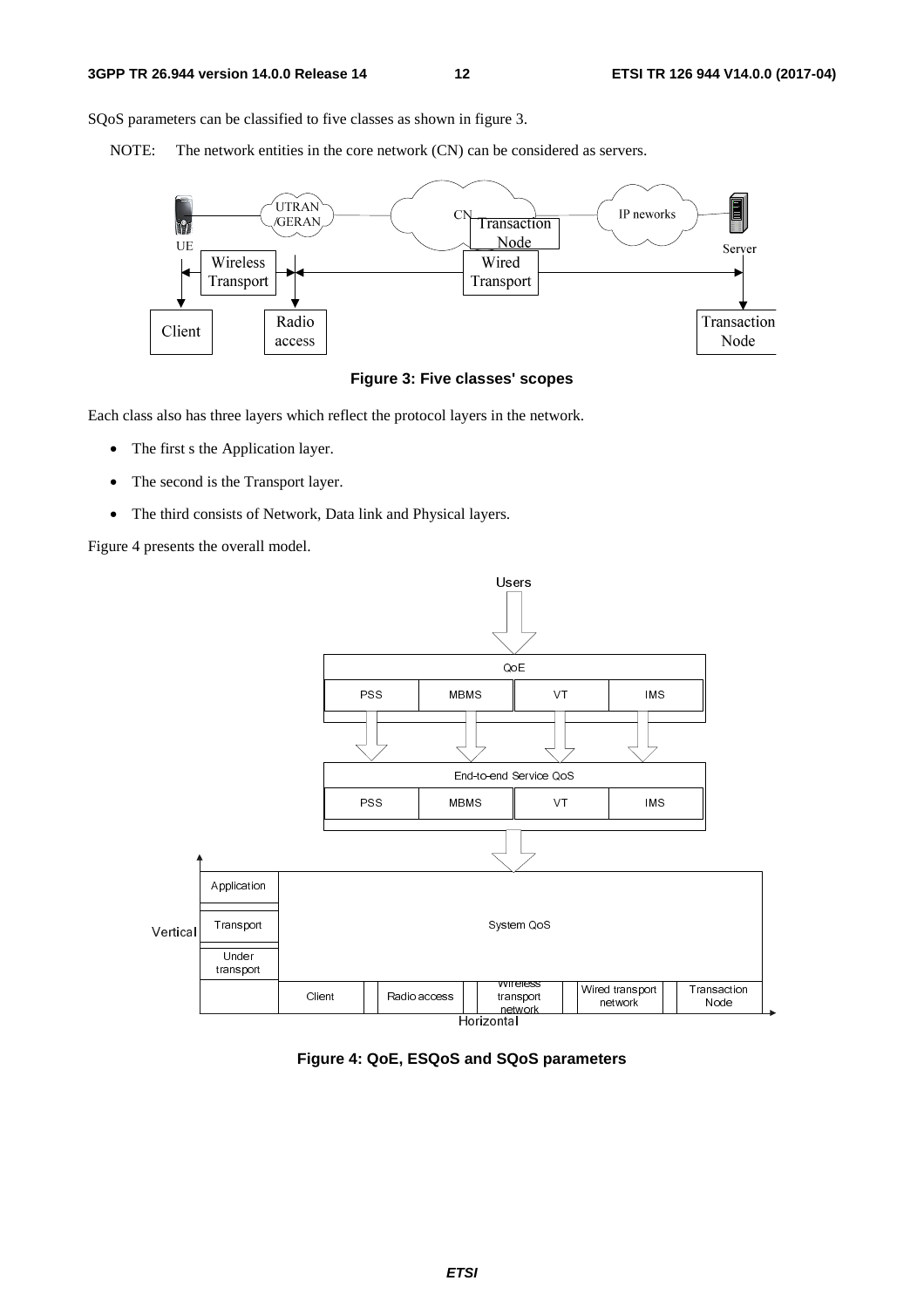## 5 QoE parameters

### 5.1 General

The parameters and values in the following sections are necessary for the support of 3G services.

Firstly, for mobile communication systems, service performance depends on network availability factors expressed in terms of time availability (% of the time) and radio coverage availability (% of the radio coverage).

Service-specific QoE parameters may include, for the telephony service as an example, speech quality, level of background noise, level of echo, delay, etc. This section provides a parameter list for a Audio/Video service, each parameter would be calibrated on the following basis:

- 95 % probability;
- mean;
- target value:
- Least Acceptable Value (LAV).

This forms the basis of candidate material for standardization, and must be aligned with the work of the ITU-T.

## 5.2 Service non-access

The service cannot be accessed by the UE when requested by the user. The service non-access may be caused by the network unavailability or shutdown of service server, etc.

## 5.3 Service failure

The service can be accessed, but something occurs once the service is in use resulting in failure of service for the user. The service failure may be caused by overload of server, handoff of user or network congestion, etc.

## 5.4 Service setting-up time

The service setting-up time is the period from the time of service request to the time of service playing. The service setting-up time may vary from microsecond to seconds, and depends on the service requested by the user.

## 5.5 Re-buffering

Re-buffering denotes the time and the frequency of re-buffering during the usage of service. The main reason of rebuffering is the data network transmission rate cannot keep up with the real-time play requirements of the user's terminal.

### 5.6 Image corruption

Image corruption refers to the degree of corruption quality of a single image.

## 5.7 Edge noise

Edge Noise denotes the form of edge busyness that is characterized by spatially varying distortion that occurs in close proximity to the edges of objects in a video display.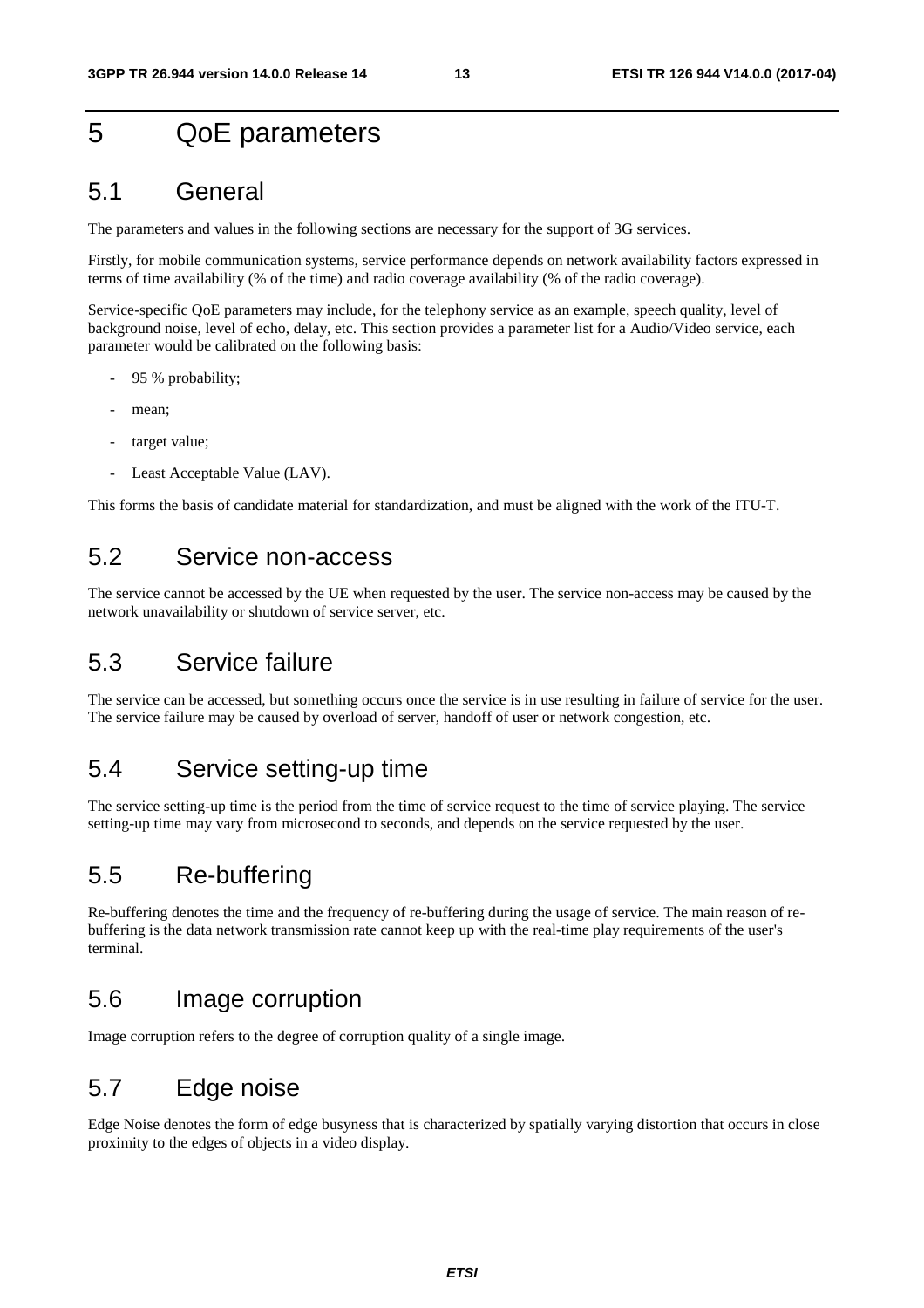## 5.8 Blurriness

Blurriness denotes the image/video quality as being indistinct.

## 5.9 Colour reproduction accuracy

Colour reproduction denotes the quality of accuracy in colour reproduction procedure.

## 5.10 Blockiness

Blockiness refers to the degree of image distortions that occurs in DCT-block edge compression due to compression error or packet loss.

## 5.11 Incontinuous image with block

Incontinuous image with block denotes the degree of data block consistency among continuous frames.

## 5.12 Freeze image

Freeze image refers to the degree of frozen image when video is playing, which is caused by inadequate received data or low frame transmission rate.

## 5.13 Audio quality

Audio quality describes the quality of audio as perceived by the user and mainly is decided by the codec algorithm, network transmission delay and capacity of terminal.

## 5.14 Audio/Video synchronization error

Audio/video synchronization error describes the time difference of the audio and video signal at the user side. Audio/video synchronization error is mainly caused by the network transmission delay and buffering delay.

# 6 ESQoS parameters

## 6.1 General

The ESQoS parameters can be obtained directly from the QoE. The process is shown in figure 5.



**Figure 5: The ESQoS parameters from QoE**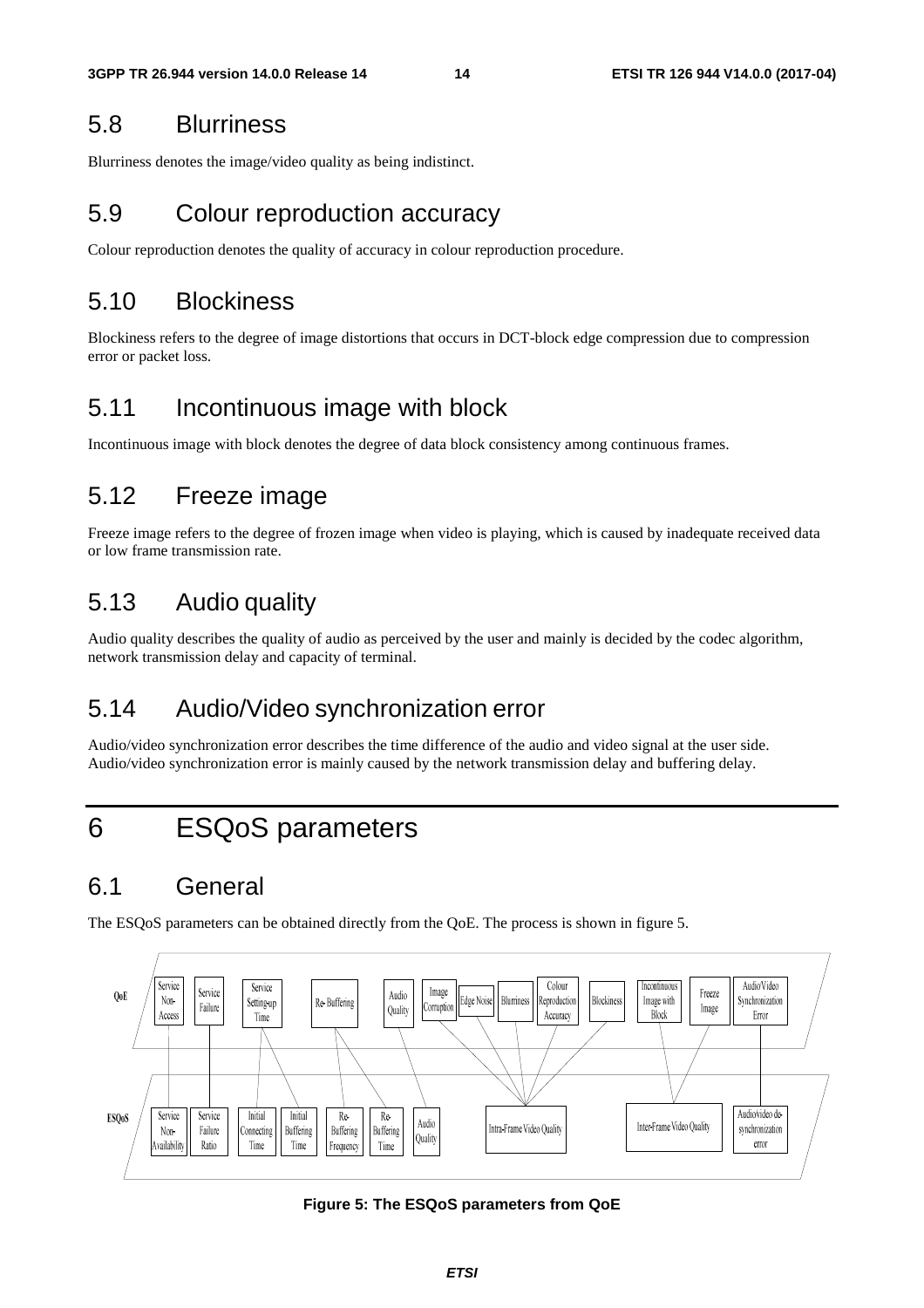There are perfect and reasonable definitions of service QoS parameters in the TS 102 250-2 [3] of ETSI STQ Mobile. Parts of the outputs of TS 102 250-2 [3] are introduced to E2EMSPM's End-to-End Service QoS area for reference.

## 6.2 Service non-availability

### 6.2.1 Abstract definition

The Service Non-Availability describes the probability that the first data packet of the stream cannot be received by the UE when requested by the user. The "packet reception" is completed by appearance of the "buffering" message on the player at user side.

### 6.2.2 Equation

| Streaming Service Non - Availability [%] = $\frac{\text{unsuccessful stream request attempts}}{\text{}} \times 100\%$ |
|-----------------------------------------------------------------------------------------------------------------------|
| all stream request attempts                                                                                           |

### 6.2.3 Trigger point

| Event from abstract equation                            | Trigger point from customer's<br>point of view | Technical description / protocol part |
|---------------------------------------------------------|------------------------------------------------|---------------------------------------|
| Service access attempt                                  | <b>Start: Stream request</b>                   | Start: RTSP: Setup                    |
| Successful attempt                                      | Stop: "Buffering" message                      | Stop: Reception of first data packet  |
| Stop trigger point not reached.<br>Unsuccessful attempt |                                                |                                       |

NOTE: The main causes of Service unavailable are:

- 1) Radio access is blocked or failed.
- 2) Transport network is busy or failed.
- 3) A server is busy or failed.

This parameter also depends on the connecting time limitation of the client.

## 6.3 Service failure ratio

### 6.3.1 Abstract definition

The Service Failure Ratio describes the probability that the service cannot be available for the UE of the user once the service is running. The typical case of "service failure" is by appearance of unexpected interruption of video or/and audio.

### 6.3.2 Equation

 $\times100\%$ allsuccessfulservice connections Service Failure Ratio =  $\frac{\text{times of incomplete service provision}}{1}$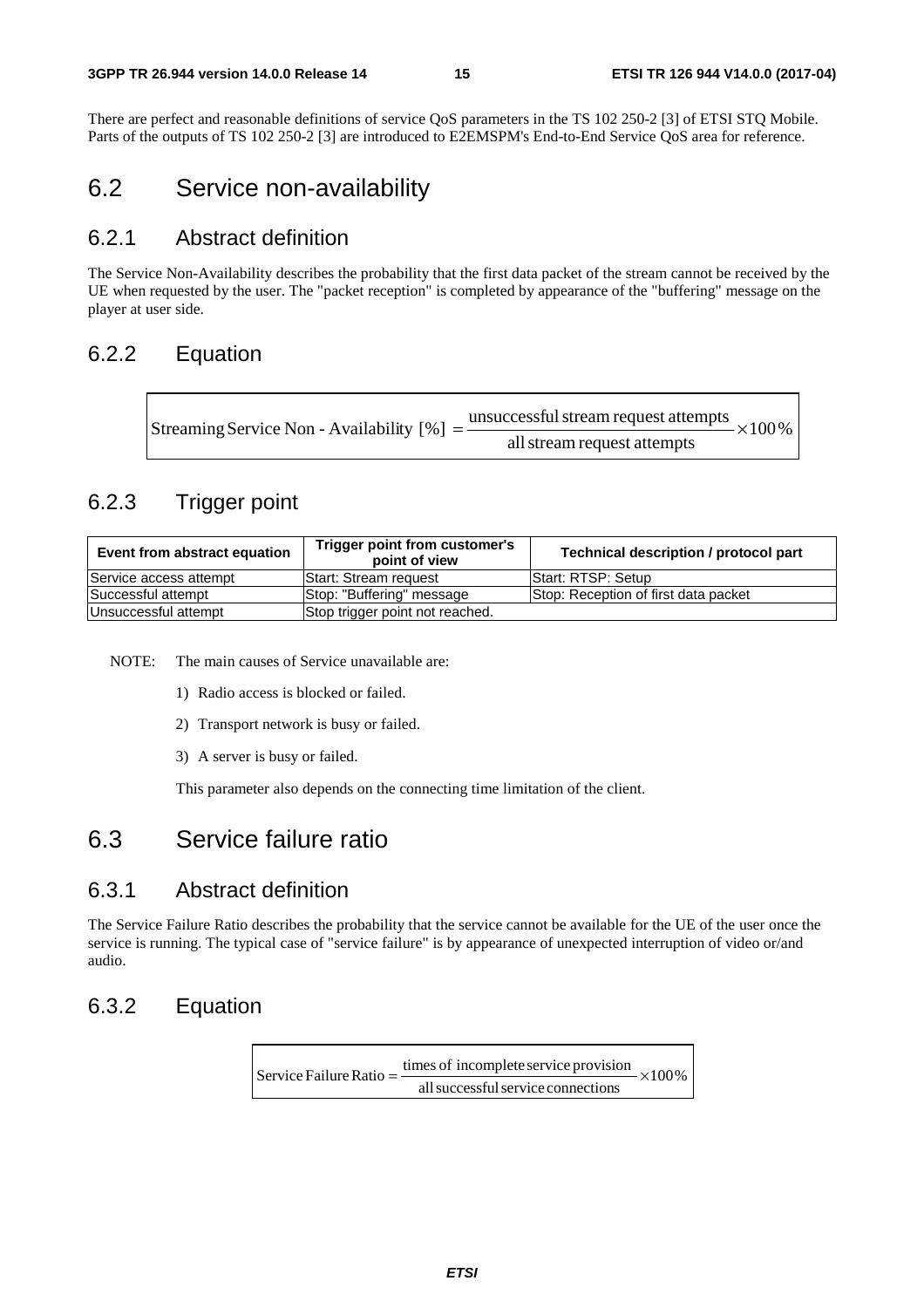### 6.3.3 Trigger point

| Trigger point from customer's<br>Event from abstract equation<br>point of view |                                    | Technical description / protocol part     |
|--------------------------------------------------------------------------------|------------------------------------|-------------------------------------------|
| Service connection succeed                                                     | Start: "Buffering" message         | Start: Reception of the first data packet |
| Complete service provisioning                                                  | Stop: service provisioning is over | Stop: Reception of the last data packet   |
| incomplete service provisioning                                                | Stop trigger point not reached.    |                                           |

NOTE: The main causes of Service Failure are:

- 1) Network congestion.
- 2) Inadequate UE resources.
- 3) Some servers are failed.

## 6.4 Initial connection time

### 6.4.1 Abstract definition

The Initial Connection Time describes the time period needed to complete the establishment of service session.

### 6.4.2 Equation

Initial Connection Time =  $t_{\text{reception of first data packet}} - t_{\text{service request}}$ 

## 6.4.3 Trigger Point

| Event from abstract equation            | Trigger point from customer's<br>point of view | Technical description / protocol part |
|-----------------------------------------|------------------------------------------------|---------------------------------------|
| Time when service is requested          | Start: Service request                         | <b>Start: RTSP: Setup</b>             |
| Time when first data packet is received | Stop: "buffering" message                      | Stop: Reception of first data packet  |

## 6.5 Initial buffering time

### 6.5.1 Abstract definition

The Initial Buffering Time describes the interval from the time of reception of first data packet to the time of service playing.

### 6.5.2 Equation

Initial Buffering Time =  $t_{\text{service playing}} - t_{\text{reception of first data packet}}$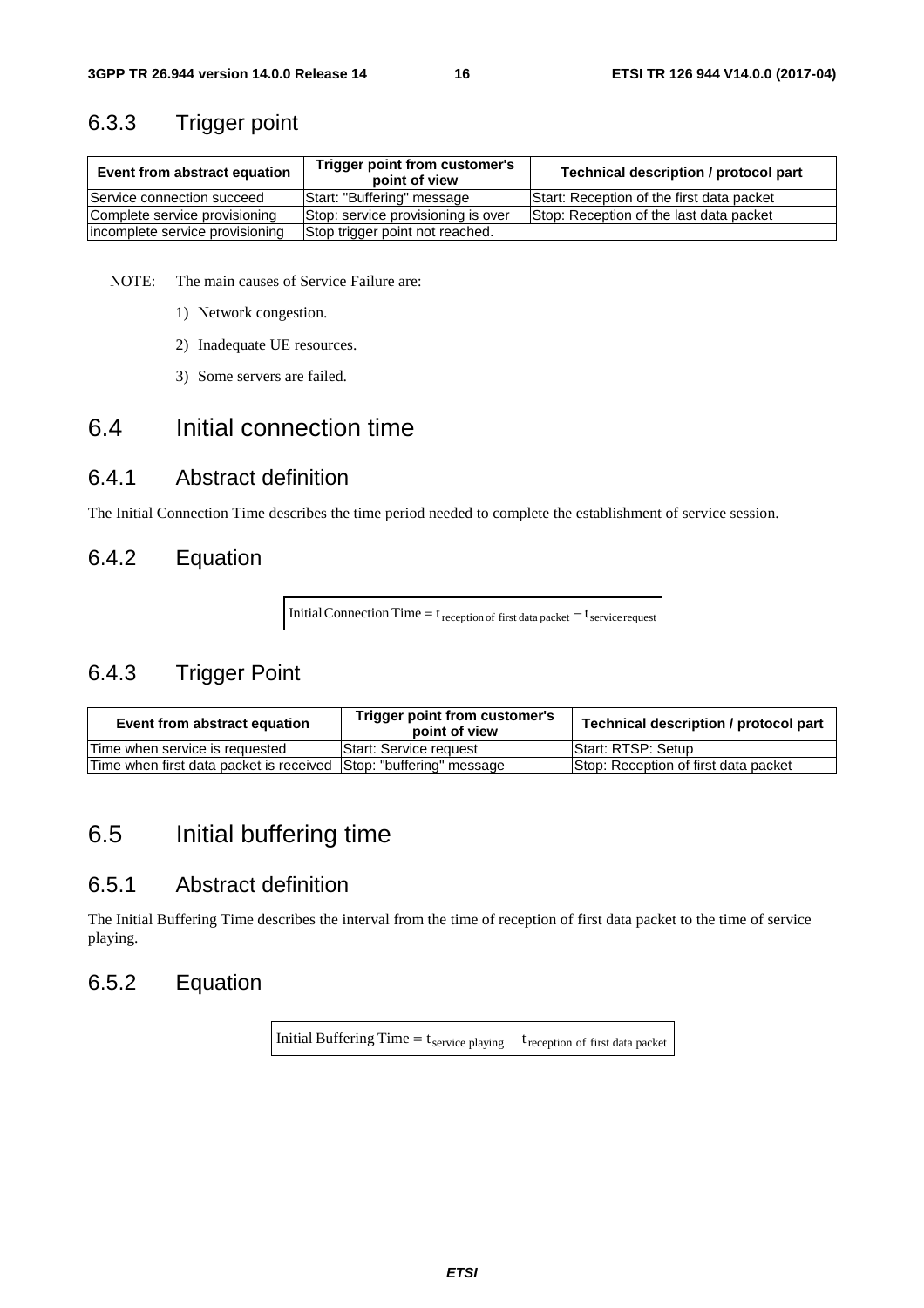## 6.5.3 Trigger Point

| Event from abstract equation               | Trigger point from customer's<br>point of view | <b>Technical description / protocol part</b>                                     |
|--------------------------------------------|------------------------------------------------|----------------------------------------------------------------------------------|
| Time when first data packet is<br>received | Start: "buffering" message                     | Start: Reception of first data packet                                            |
| Time when service is playing               | Stop: Video / Audio playing                    | Stop: The number of received packet reaches<br>the threshold to play the service |

## 6.6 Re-buffering frequency

### 6.6.1 Abstract definition

The Re-Buffering Frequency describes the times of occurrence of re-buffering during the service is provisioning.

### 6.6.2 Equation

 $\text{Re}$  - Buffering Frequency =  $\frac{\text{times of re} \cdot \text{buffering}}{\text{total time of service provision}}$ 

### 6.6.3 Trigger point

| Trigger point from customer's<br>Event from abstract equation<br>point of view |                           | Technical description / protocol part       |
|--------------------------------------------------------------------------------|---------------------------|---------------------------------------------|
| Times of occurrence of                                                         | The number of "buffering" | The buffer for the service is empty         |
| re-buffering                                                                   | messages                  |                                             |
| Total time of service provisioning The total time of playing                   |                           | The period of data transmission for service |

## 6.7 Re-buffering time

### 6.7.1 Abstract definition

The Re-Buffering Time describes the average time of an event of re-buffering during the service is provisioning.

### 6.7.2 Equation

| $Re$ - Buffering Time $=$ $\frac{\text{total time of } P}{\text{total time of } P}$ | total time of re - buffering  |
|-------------------------------------------------------------------------------------|-------------------------------|
|                                                                                     | total times of re - buffering |

### 6.7.3 Trigger point

| Event from abstract equation             | Trigger point from customer's<br>point of view | Technical description / protocol part                                                                         |
|------------------------------------------|------------------------------------------------|---------------------------------------------------------------------------------------------------------------|
| Total time of re-buffering               | The total show time of "buffering"<br>message  | The time from buffer is empty to the packet of<br>the buffer reaches the threshold of service<br>provisioning |
| lTimes of occurrence of re-<br>buffering | The number of "buffering"<br>messages          | The buffer for the service is empty                                                                           |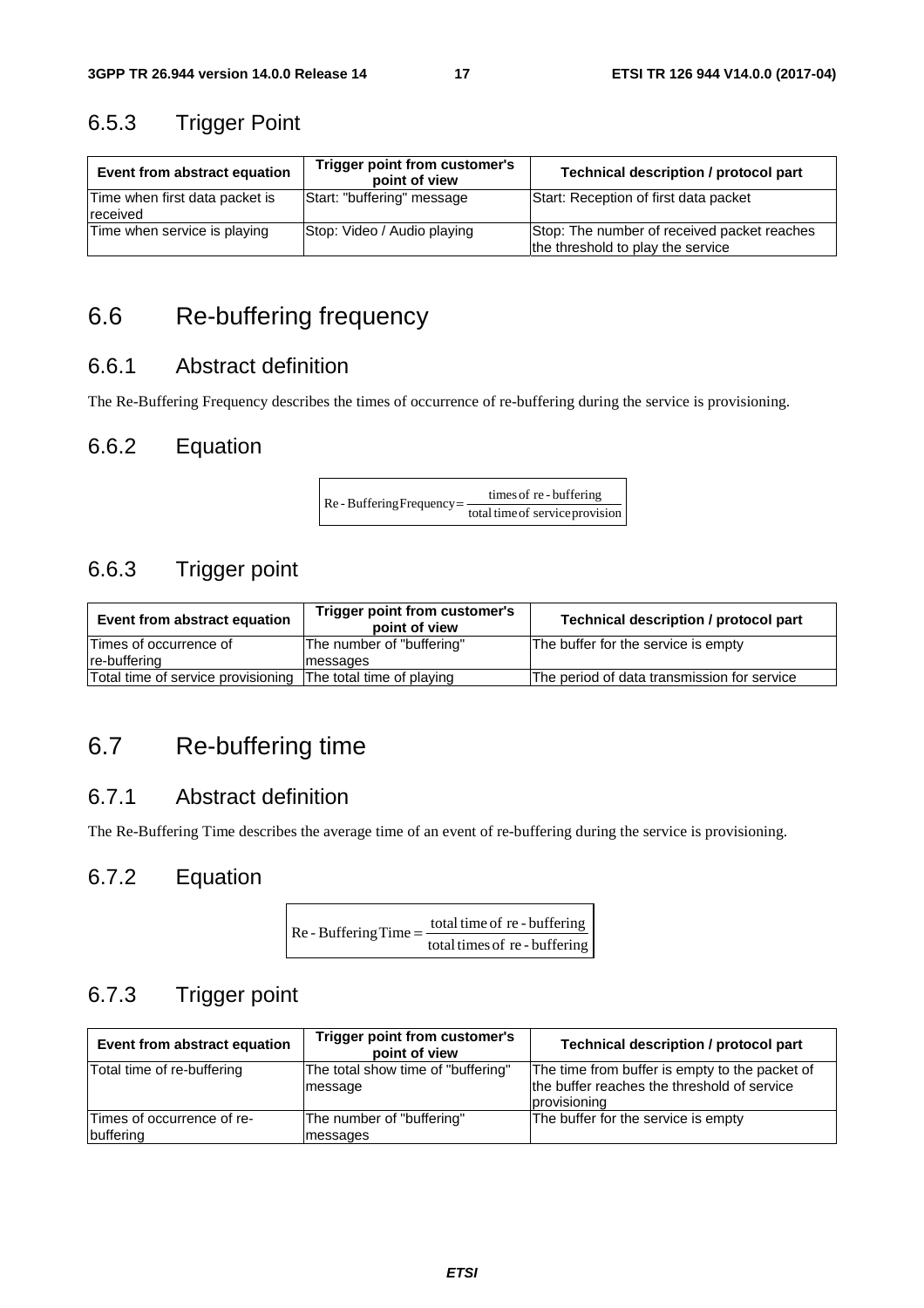## 6.8 Audio quality

### 6.8.1 Abstract definition

The parameter Audio Quality describes the audio quality as perceived by the end-user.

ITU-R has defined an algorithm defined for audio information. It can be found in [6].

### 6.8.2 Equation

To be defined.

### 6.8.3 Trigger point

| Event from abstract equation | Trigger point from customer's<br>point of view | <b>Technical description / protocol part</b>                                 |
|------------------------------|------------------------------------------------|------------------------------------------------------------------------------|
| to be determined             | Start: Begin of audio service<br>reproduction  | Start: Service players signal when the<br>reproduction of the service starts |
| to be determined             | Stop: End of audio service<br>reproduction     | Stop: RTSP: TEARDOWN                                                         |

## 6.9 Intra-frame video quality

### 6.9.1 Abstract definition

The parameter Inter-Frame Video Quality measures the quality within a single video frame. It is noted that a standardized algorithm for the evaluation of intra-frame video quality does not exist, and further study is needed. In this document, PSNR is used to denote the intra-frame video quality.

### 6.9.2 Equation

$$
Dist_n = \sum_{i} \sum_{k} MSE(x_{i,k}, y_{i,k})
$$
  
PSNR = 
$$
\frac{\sum_{i} 10 \log_{10}(255 \times 255/Dist_n))}{N}
$$

where  $x_{j,k}$  and  $y_{j,k}$  are the pixel values of the n<sup>th</sup> original and reconstructed frames, respectively, *N* is the total number of frames, and  $MSE(a,b)$  is the mean square error between value *a* and *b*, i.e.,  $MSE(a,b) = (a-b)^2$ .

### 6.9.3 Trigger point

| Event from abstract equation | Trigger point from customer's<br>point of view | Technical description / protocol part                                        |
|------------------------------|------------------------------------------------|------------------------------------------------------------------------------|
| to be determined             | Start: Begin of video service<br>reproduction  | Start: Service players signal when the<br>reproduction of the service starts |
| to be determined             | Stop: End of video service<br>reproduction     | Stop: RTSP: TEARDOWN                                                         |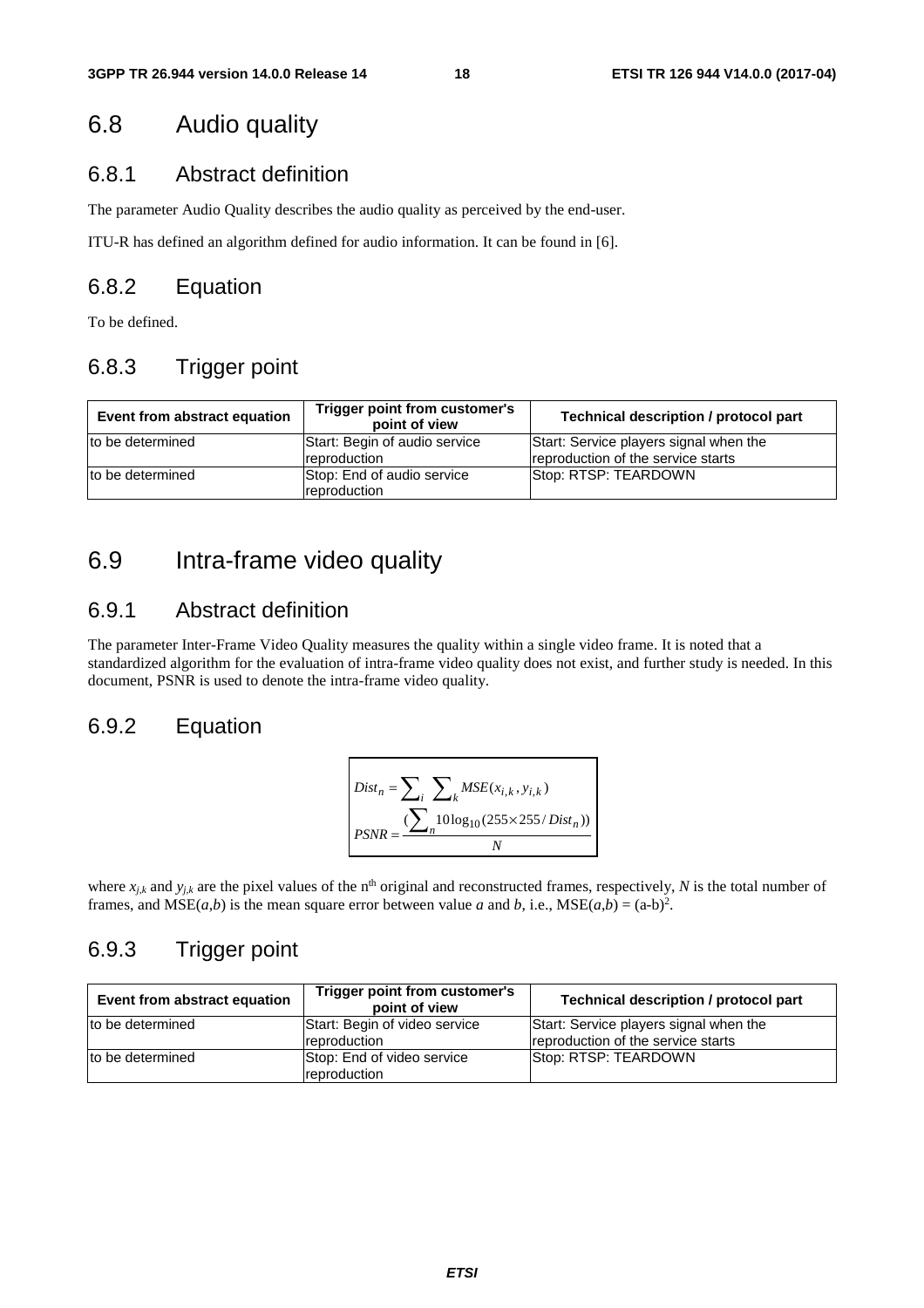## 6.10 Inter-frame video quality

### 6.10.1 Abstract definition

The parameter Inter-Frame Video Quality measures the quality of continuous video frames. It is noted that a standardized algorithm for the evaluation of inter-frame video quality does not exist, and further study is needed. In this document, standard deviation of PSNR (STD\_PSNR) is used to denote the inter-frame video quality.

### 6.10.2 Equation



This metric captures the variability of PSNR over the entire video sequence.

### 6.10.3 Trigger point

| Event from abstract equation | Trigger point from customer's<br>point of view | Technical description / protocol part                                        |
|------------------------------|------------------------------------------------|------------------------------------------------------------------------------|
| to be determined             | Start: Begin of video service<br>reproduction  | Start: Service players signal when the<br>reproduction of the service starts |
| to be determined             | Stop: End of video service<br>reproduction     | Stop: RTSP: TEARDOWN                                                         |

## 6.11 Audio/Video de-synchronization error

## 6.11.1 Abstract definition

The parameter Audio/Video De-Synchronization Error describes the percentage of time difference of the audio and video signal at the user side exceeds a predefined threshold.

### 6.11.2 Equation

| Audio/Video De - Synchronizatin Error $=$ $\frac{100}{100}$ | total time of audio/video de - synchronization |  |  |  |
|-------------------------------------------------------------|------------------------------------------------|--|--|--|
|                                                             | total time of service provision                |  |  |  |

### 6.11.3 Trigger point

| Event from abstract equation                                 | Trigger point from customer's<br>point of view | Technical description / protocol part                                       |
|--------------------------------------------------------------|------------------------------------------------|-----------------------------------------------------------------------------|
| Total time of audio/video de-                                |                                                | Accumulative time that audio/video Difference of the audio and video signal |
| synchronization                                              | lis de-synchronous                             | exceeds a predefined threshold                                              |
| Total time of service provisioning The total time of playing |                                                | The period of data transmission for service                                 |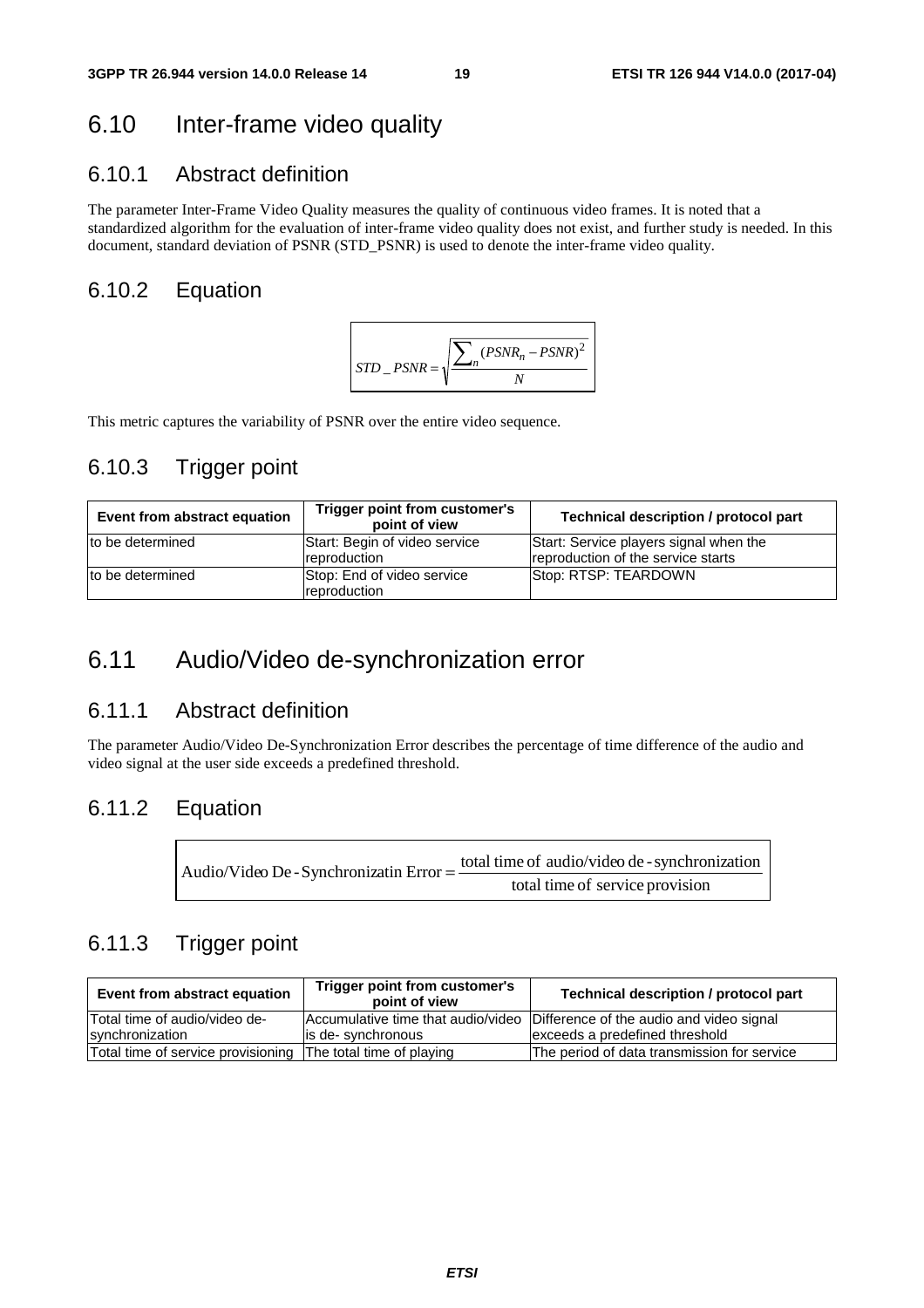## 7 SQoS parameters

## 7.1 SQoS parameters of each layer

SQoS parameters are defined according to one of three layers (Application, Transport and sub-Transport) as well as the network structure, SQoS parameters are first classified according to the layers.

Some parameters are selected according to protocol layers and give the definitions of each parameter. Most of the definitions are cited from documents of standards.

### 7.1.1 Application

#### 7.1.1.1 Frame rate

Definition: The playing rate of frames, i.e. 30 frame/sec denotes a playing of 30 frames in one second.

#### 7.1.1.2 Frame loss ratio

Definition: Frame loss ratio indicates the extent of frame loss between the sender and receiver. Frame loss ratio=number of the unreceived frames / number of all sending frames.

#### 7.1.1.3 Frame error ratio

Definition: Frame error ratio=number of all error frame received/ number of all frames sent.

#### 7.1.1.4 Transaction rate

Definition: The average rate for servers to transact the data packet. Those servers may include: SGSN, GGSN, VLR, HLR, AuC, web server, media server, etc.

#### 7.1.1.5 Transaction delay

Definition: The sum of the time for a data packet to wait in queue and receive the service during the server transaction.

### 7.1.2 Transport

#### 7.1.2.1 Bandwidth

Definition: The quantity of data transmitted per unit time in the network, usually expressed as bps.

#### 7.1.2.2 Transfer delay

Definition: dT, the transfer delay from Src to Dst at time T is defined by the statement: Src sent the first bit of a unit data to Dst at wire-time T and that Dst received the last bit of that packet at wire-time T+dT.

NOTE: If the transfer delay from Src to Dst at T is undefined (informally, infinite), this means that Src sent the first bit of a unit data to Dst at wire-time T and that Dst did not receive that unit data [4].

#### 7.1.2.3 Jitter

Definition: The differential time between the packet actual arrival time and its expected arrival time according to a standard clock.

#### 7.1.2.4 Packet loss ratio

Definition: Packet loss ratio=the number of unreceived packets/the number of packets sent.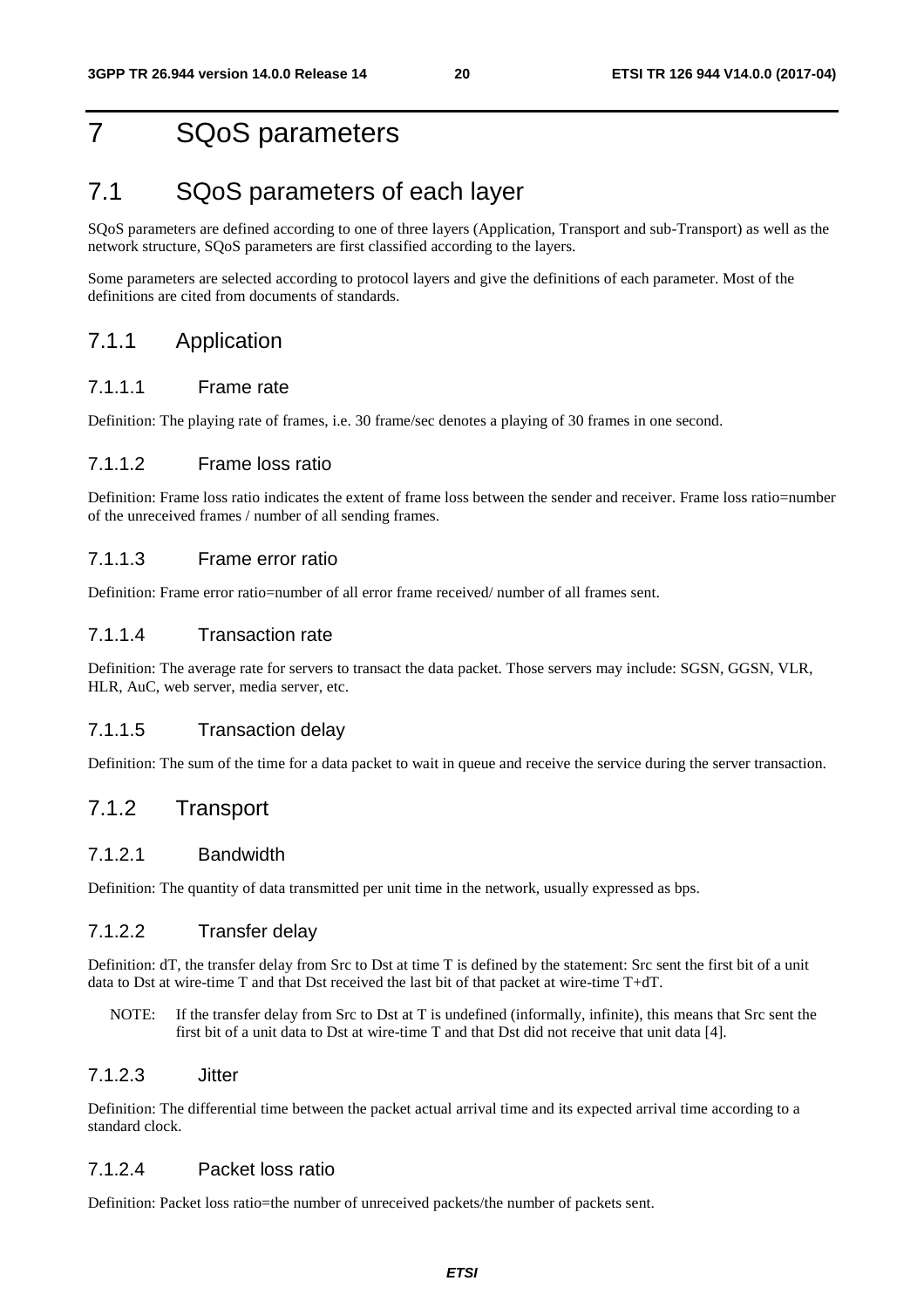#### 7.1.2.5 Packet error ratio

Definition: Packet error ratio the number of received frames that contain an error in the frame payload divided by the total number of transmitted frames.

### 7.1.3 Sub-transport

#### 7.1.3.1 Frame loss ratio

Definition: Frame loss ratio= the number of unreceived frames/the number of all sending frames.

### 7.1.3.2 Residual frame error ratio

Definition: The residual frame error ratio is the number of undetected error frames divided by the total number of transmitted frames in one direction of a single virtual connection.

#### 7.1.3.3 Frame discard ratio

Definition: The number of received frames that are discarded because of a frame error divided by the total number of transmitted frames in one direction of a single virtual connection. Frame errors are defined as follows:

- 1) Frames those are too long
- 2) Frames that are not a multiple of 8 bits in length;
- 3) Frames with an invalid or unrecognized DLCI;
- 4) Frames with an abort sequence;
- 5) Frames with improper flag delimitation;
- 6) Frames that fail FCS [5].

#### 7.1.3.4 Residual bit ratio

iple of 8 bits<br>unrecognize<br>ence;<br>delimitation<br>ratio<br>ratio<br>d bit error r<br>atio in the de<br>y<br>nnel arranger<br>f rate<br>lients to han<br>**meters**<br>ed that is im<br>ed that is im<br>ed that is im<br>ed that is shown a management of 8 bits in a management<br>and or unrecognized DLCI;<br>the sequence;<br>the sequence;<br>and bit ratio<br>is in the delivered SI<br>is delay<br>in queue of the station waiting<br>atio<br>of channel arrangement reque<br>and off rate<br>e fo an abort sequence;<br>
improper flag delimitation;<br>
iil FCS [5].<br>
esidual bit ratio<br>
sthe undetected bit error ratio in the<br>
the bit error ratio in the delivered<br>
ccess delay<br>
y time in queue of the station wait<br>
lock ratio<br> Frames with improper flag delin<br>Frames that fail FCS [5].<br>4 Residual bit ratio<br>ion: Indicates the undetected bit<br>itio indicates the bit error ratio i<br>5 Access delay<br>ion: The delay time in queue of<br>6 Block ratio<br>ion: The fr what differently the different and the set of the set of the undetected bit error rates the bit error ratio in the delicates the bit error ratio in the delicates delay the in queue of the stational delay time in queue of t Definition: Indicates the undetected bit error ratio in the delivered SDUs. If no error detection is requested, Residual bit error ratio indicates the bit error ratio in the delivered SDUs [1].

#### 7.1.3.5 Access delay

Definition: The delay time in queue of the station waiting for base station to assign a channel.

#### 7.1.3.6 Block ratio

Definition: The frequency of channel arrangement request failure.

### 7.1.3.7 Soft handoff rate

Definition: The average rate for clients to handoff from one district to another.

## 7.2 SQoS parameters of each class

Some SQoS parameters are selected that is important enough for the five classes as table 1.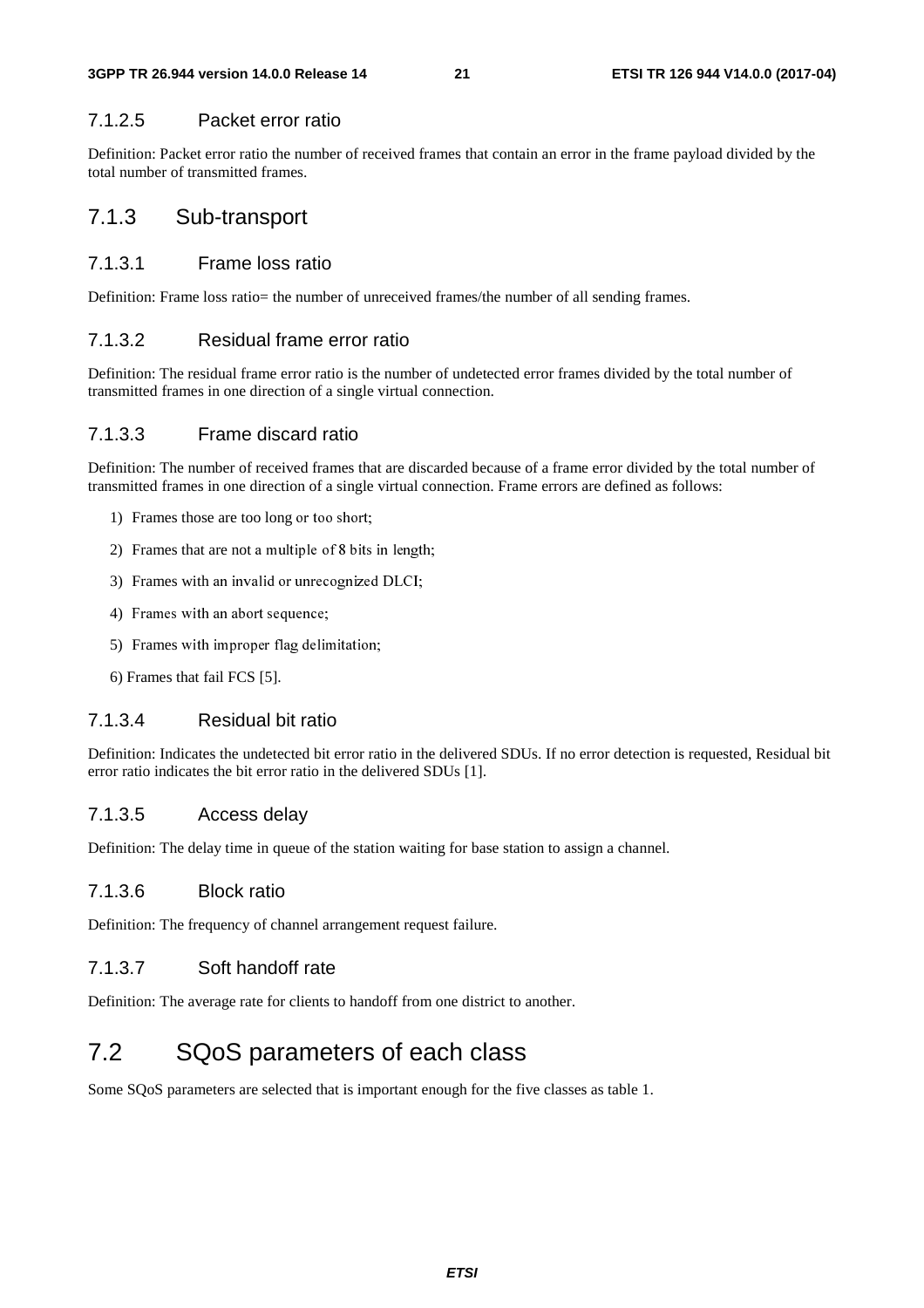| <b>Class</b>               | <b>SQoS parameters</b>                 |  |  |  |
|----------------------------|----------------------------------------|--|--|--|
| Client                     | 1)<br>Frame rate                       |  |  |  |
|                            | Frame loss ratio<br>2)                 |  |  |  |
|                            | Frame error ratio<br>3)                |  |  |  |
| lRadio access network      | 1)<br>Access delay                     |  |  |  |
|                            | Soft handoff rate<br>2)                |  |  |  |
|                            | <b>Block ratio</b><br>3)               |  |  |  |
| Wireless transport network | 1)<br><b>Bandwidth</b>                 |  |  |  |
|                            | Transfer delay<br>2)                   |  |  |  |
|                            | 3)<br>Jitter                           |  |  |  |
|                            | Packet loss ratio<br>$\vert 4)$        |  |  |  |
|                            | 5)<br>Frame loss ratio                 |  |  |  |
|                            | 6)<br>Frame error ratio                |  |  |  |
|                            | Frame discard ratio<br>7)              |  |  |  |
|                            | Residual bit error ratio<br>8)         |  |  |  |
| Wired transport network    | 1)<br><b>Bandwidth</b>                 |  |  |  |
|                            | Transfer delay<br>2)                   |  |  |  |
|                            | 3)<br>Jitter                           |  |  |  |
|                            | $\left( 4\right)$<br>Packet loss ratio |  |  |  |
|                            | Frame loss ratio<br>5)                 |  |  |  |
|                            | 6)<br>Frame error ratio                |  |  |  |
|                            | Frame discard ratio<br>7)              |  |  |  |
|                            | Residual bit error ratio<br>8)         |  |  |  |
| <b>Transaction Node</b>    | 1)<br><b>Transaction rate</b>          |  |  |  |
|                            | Transaction delay<br>2)                |  |  |  |
|                            | 3)<br>Transaction capacity             |  |  |  |

#### **Table 1: SQoS parameters of each class**

## 7.3 SQoS parameters of each service

The general applicable SQoS parameters for each service (IMS, MBMS, PSS, and Video Telephone) are listed in table 2 according to both class and layers. A specific list of transaction node SQoS of each service is listed in table 3.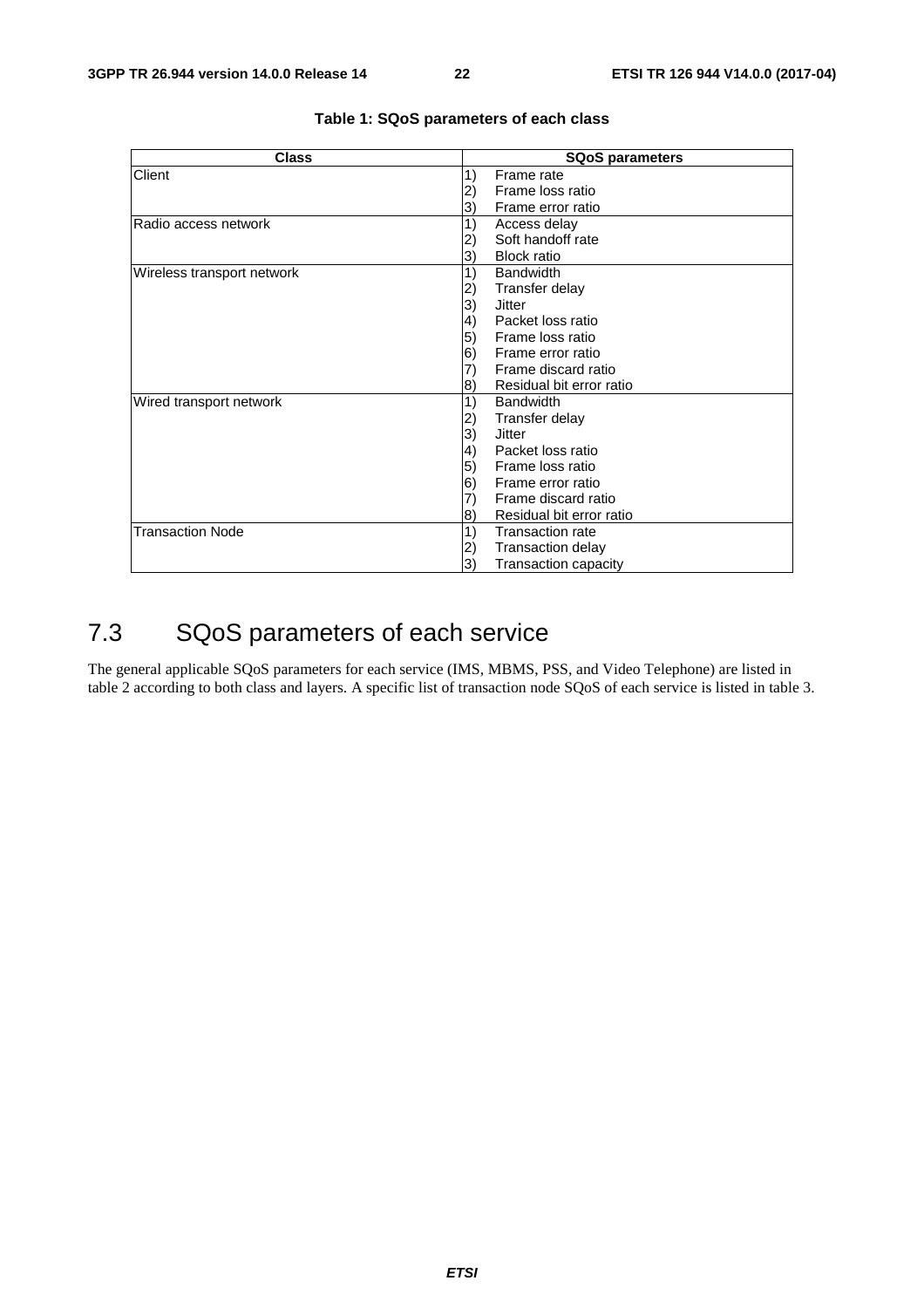| <b>Applicable SQoS parameters</b> |                          |                                                           |
|-----------------------------------|--------------------------|-----------------------------------------------------------|
| of IMS, MBMS, PSS, VT class       |                          |                                                           |
| Client                            | <b>Application Layer</b> | <b>IFrame</b> rate                                        |
|                                   |                          | Frame loss ratio,                                         |
|                                   |                          | Frame error ratio                                         |
|                                   | Transport Layer          |                                                           |
|                                   | Under transports         |                                                           |
| Radio access network              | Application Layer        |                                                           |
|                                   | <b>Transport Layer</b>   |                                                           |
|                                   | Under transports         | <b>Block ratio</b>                                        |
|                                   |                          | Access delay                                              |
|                                   |                          | Soft handoff rate                                         |
| Wireless transport                | <b>Application Layer</b> |                                                           |
| <b>Network</b>                    | Transport Layer          | Bandwidth                                                 |
|                                   |                          | <b>Transfer Delay</b>                                     |
|                                   |                          | .Jitter                                                   |
|                                   |                          | Packet loss ratio                                         |
|                                   | Under transports         | Frame loss ratio, Frame error ratio, Frame discard ratio, |
|                                   |                          | Residual bit error ratio                                  |
| Wired transport                   | <b>Application Layer</b> | Bandwidth                                                 |
| <b>Network</b>                    | Transport Layer          | <b>Transfer Delay</b>                                     |
|                                   |                          | <b>Jitter</b>                                             |
|                                   |                          | Packet loss ratio                                         |
|                                   | Under transports         | Frame loss ratio, Frame error ratio, Frame discard ratio, |
|                                   |                          | Residual bit error ratio                                  |
| <b>Transaction Node</b>           | <b>Application Layer</b> | <b>Transaction rate</b>                                   |
|                                   |                          | <b>Transaction delay</b>                                  |
|                                   |                          | Transaction capacity                                      |
|                                   | Transport Layer          |                                                           |
|                                   | Under transports         |                                                           |

|  |  | Table 2: General applicable SQoS parameters for service |  |
|--|--|---------------------------------------------------------|--|
|--|--|---------------------------------------------------------|--|

The SQoS metrics of each service are different in the transaction node class.

#### **Table 3: Specific SQoS parameters for transaction node of each service**

| <b>Service and SQoS</b>      | <b>PSS</b>                                                                     | <b>IMS</b>                                                                                                                                           | <b>MBMS</b>                                                                                                        | <b>Video Telephony</b>                          |
|------------------------------|--------------------------------------------------------------------------------|------------------------------------------------------------------------------------------------------------------------------------------------------|--------------------------------------------------------------------------------------------------------------------|-------------------------------------------------|
| Applicable Functional Entity | Base Station,<br>SGSN, GGSN,<br>VLR, HLR, AuC,<br>web server,<br>lmedia server | Base Station,<br>SGSN, GGSN,<br>IVLR, HLR,<br>IAuCIP-CAN.P-<br> CSCF.I-CSCF.S-<br>ICSCF,HSS,DHC<br>IP.DNS.MGW.MG<br>ICF.BGCF.AS.MR<br><b>FC.MRFP</b> | Base Station,<br>SGSN, GGSN,<br>VLR, HLR, AuC,<br>IBM-SC, CBC,<br>Data Sources<br>land Content<br><b>IProvider</b> | Base Station, SGSN, GGSN,<br>VLR, HLR, AuC, MGW |
| <b>SQoS Parameter</b>        | 1) Transaction rate<br>2)Transaction delay<br>3) Transaction capacity          |                                                                                                                                                      |                                                                                                                    |                                                 |

# 8 Mapping between ESQoS and SQoS

## 8.1 General

Firstly, a general mapping between ESQoS and SQoS parameters for all the new services is presented, and then the specific characters of them are given.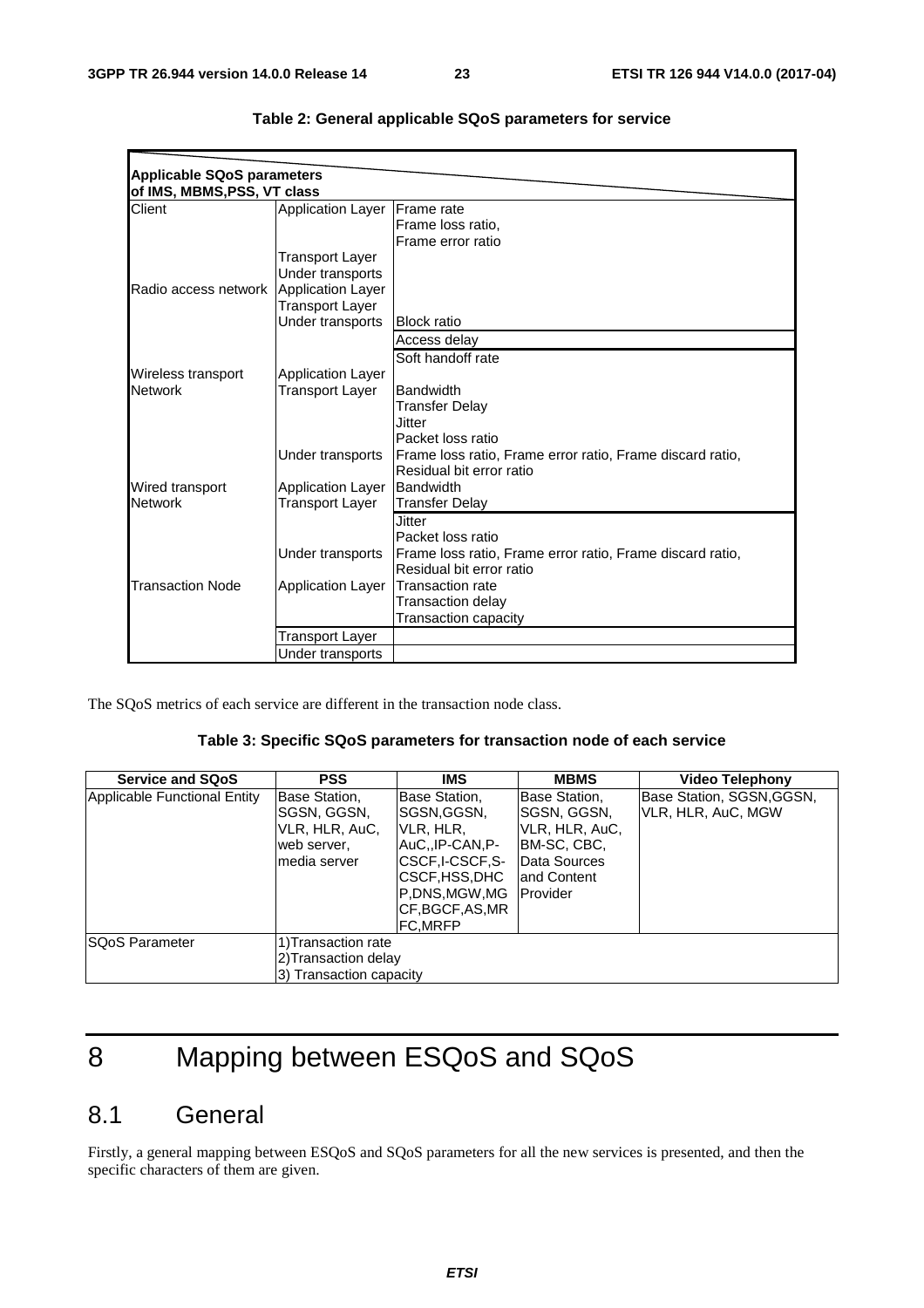| Table 4: the ESQoS and SQoS parameters mapping |  |  |  |  |  |
|------------------------------------------------|--|--|--|--|--|
|------------------------------------------------|--|--|--|--|--|

|                                 |                                                             | <b>ESQoS</b>                                                                                | <b>Service Non-</b><br>Availability | <b>Service</b><br>failure<br>ratio | <b>Initial</b><br>connection<br>time | <b>Initial</b><br>buffering<br>time | <b>Rebuffering</b><br>frequency | Rebuffering<br>time | Audio<br>quality | Intra-<br>frame/inter-<br>frame Video | Audio/video de-<br>synchronization<br>error |
|---------------------------------|-------------------------------------------------------------|---------------------------------------------------------------------------------------------|-------------------------------------|------------------------------------|--------------------------------------|-------------------------------------|---------------------------------|---------------------|------------------|---------------------------------------|---------------------------------------------|
| <b>SQoS</b>                     |                                                             |                                                                                             |                                     |                                    |                                      |                                     |                                 |                     |                  | quality                               |                                             |
| <b>Client</b>                   | Application                                                 | Frame rate<br>Frame loss ratio,<br>Frame error ratio                                        |                                     |                                    |                                      | V                                   |                                 |                     |                  |                                       |                                             |
| Radio access<br><b>Inetwork</b> | Transports<br>Under transports<br>Application<br>Transports |                                                                                             |                                     |                                    |                                      |                                     |                                 |                     |                  |                                       |                                             |
|                                 | Under transports                                            | <b>Block ratio</b><br>Access delay<br>Soft handoff rate                                     |                                     | V<br>N.                            |                                      |                                     |                                 |                     |                  |                                       |                                             |
| <b>Wireless</b>                 | Application                                                 |                                                                                             |                                     |                                    |                                      |                                     |                                 |                     |                  |                                       |                                             |
| transport<br><b>Network</b>     | Transports                                                  | Bandwidth<br><b>Transfer Delay</b><br><b>Jitter</b><br>Packet loss ratio                    |                                     | N.                                 |                                      |                                     |                                 |                     |                  |                                       |                                             |
|                                 | Under transports                                            | Frame loss ratio,<br>Frame error ratio,<br>Frame discard ratio,<br>Residual bit error ratio |                                     |                                    |                                      |                                     |                                 |                     |                  |                                       |                                             |
| Wired                           | Application                                                 |                                                                                             |                                     |                                    |                                      |                                     |                                 |                     |                  |                                       |                                             |
| transport<br><b>Network</b>     | Transports                                                  | Bandwidth<br><b>Transfer Delay</b><br><b>Jitter</b><br>Packet loss ratio                    |                                     | N.                                 |                                      |                                     |                                 |                     |                  |                                       |                                             |
|                                 | Under transports                                            | Frame loss ratio,<br>Frame error ratio,<br>Frame discard ratio,<br>Residual bit error ratio |                                     |                                    |                                      |                                     |                                 |                     |                  |                                       |                                             |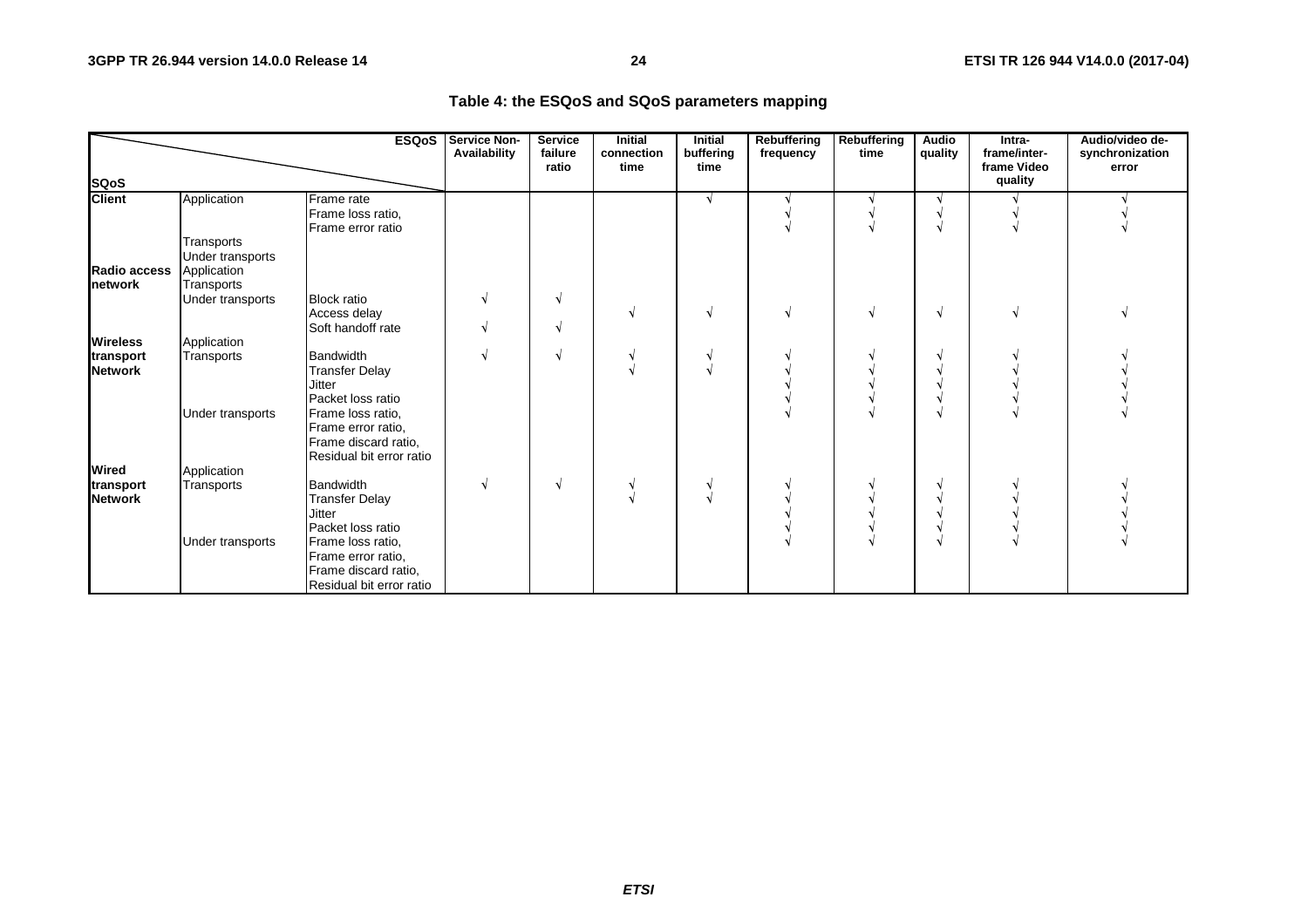|                    |             |                | <b>ESQoS</b>            | <b>Service Non-</b><br>Availability | Service<br>failure<br>ratio | Initial<br>connection<br>time | Initial<br>buffering<br>time | Rebuffering<br>frequency | Rebuffering<br>time | Audio<br>quality | Intra-<br>frame/inter-<br>frame Video<br>quality | Audio/video de-<br>synchronization<br>error |
|--------------------|-------------|----------------|-------------------------|-------------------------------------|-----------------------------|-------------------------------|------------------------------|--------------------------|---------------------|------------------|--------------------------------------------------|---------------------------------------------|
| <b>SQoS</b>        |             |                |                         |                                     |                             |                               |                              |                          |                     |                  |                                                  |                                             |
| <b>Transaction</b> | Application | Base           | Transaction rate        |                                     |                             |                               |                              |                          |                     |                  |                                                  |                                             |
| <b>Node</b>        |             | <b>Station</b> | Transaction delay       |                                     |                             |                               |                              |                          |                     |                  |                                                  |                                             |
|                    |             |                | Transaction capacity    |                                     |                             |                               |                              |                          |                     |                  |                                                  |                                             |
|                    |             | <b>SGSN</b>    | <b>Transaction rate</b> |                                     |                             |                               |                              |                          |                     |                  |                                                  |                                             |
|                    |             |                | Transaction delay       |                                     |                             |                               |                              |                          |                     |                  |                                                  |                                             |
|                    |             |                | Transaction capacity    |                                     |                             |                               |                              |                          |                     |                  |                                                  |                                             |
|                    |             | <b>GGSN</b>    | <b>Transaction rate</b> |                                     |                             |                               |                              |                          |                     |                  |                                                  |                                             |
|                    |             |                | Transaction delay       |                                     |                             |                               |                              |                          |                     |                  |                                                  |                                             |
|                    |             |                | Transaction capacity    |                                     |                             |                               |                              |                          |                     |                  |                                                  |                                             |
|                    |             | HLR            | Transaction rate        |                                     |                             |                               |                              |                          |                     |                  |                                                  |                                             |
|                    |             |                | Transaction delay       |                                     |                             |                               |                              |                          |                     |                  |                                                  |                                             |
|                    |             |                | Transaction capacity    |                                     |                             |                               |                              |                          |                     |                  |                                                  |                                             |
|                    |             | <b>VLR</b>     | Transaction rate        |                                     |                             |                               |                              |                          |                     |                  |                                                  |                                             |
|                    |             |                | Transaction delay       |                                     |                             |                               |                              |                          |                     |                  |                                                  |                                             |
|                    |             |                | Transaction capacity    |                                     |                             |                               |                              |                          |                     |                  |                                                  |                                             |
|                    |             | AuC            | Transaction rate        |                                     |                             |                               |                              |                          |                     |                  |                                                  |                                             |
|                    |             |                | Transaction delay       |                                     |                             |                               |                              |                          |                     |                  |                                                  |                                             |
|                    |             |                | Transaction capacity    |                                     |                             |                               |                              |                          |                     |                  |                                                  |                                             |

## 8.2 PSS

The specific transaction nodes that PSS involves are HLR, VLR, AuC, web servers and media servers, so these nodes are listed in table 5.

**Table 5: the ESQoS and SQoS parameters mapping of PSS** 

| <b>SQoS</b>                            |                           |                                                                                                                                                  | <b>ESQoS</b>   Service Non-<br>Availability | <b>Service</b><br>failure<br>ratio | Initial<br>connection<br>time | Initial<br>buffering<br>time | Rebuffering<br>frequency | Rebuffering<br>time | <b>Audio</b><br>quality | Intra-<br>frame/inter-<br>frame Video<br>quality | Audio/video de-<br>synchronization<br>error |
|----------------------------------------|---------------------------|--------------------------------------------------------------------------------------------------------------------------------------------------|---------------------------------------------|------------------------------------|-------------------------------|------------------------------|--------------------------|---------------------|-------------------------|--------------------------------------------------|---------------------------------------------|
| Transaction<br>Application Web<br>Node | server<br>Media<br>server | Transaction<br>rate<br>Transaction<br>delay<br>Transaction<br>capacity<br>Transaction<br>rate<br>Transaction<br>delay<br>Transaction<br>capacity |                                             |                                    |                               |                              |                          |                     |                         |                                                  |                                             |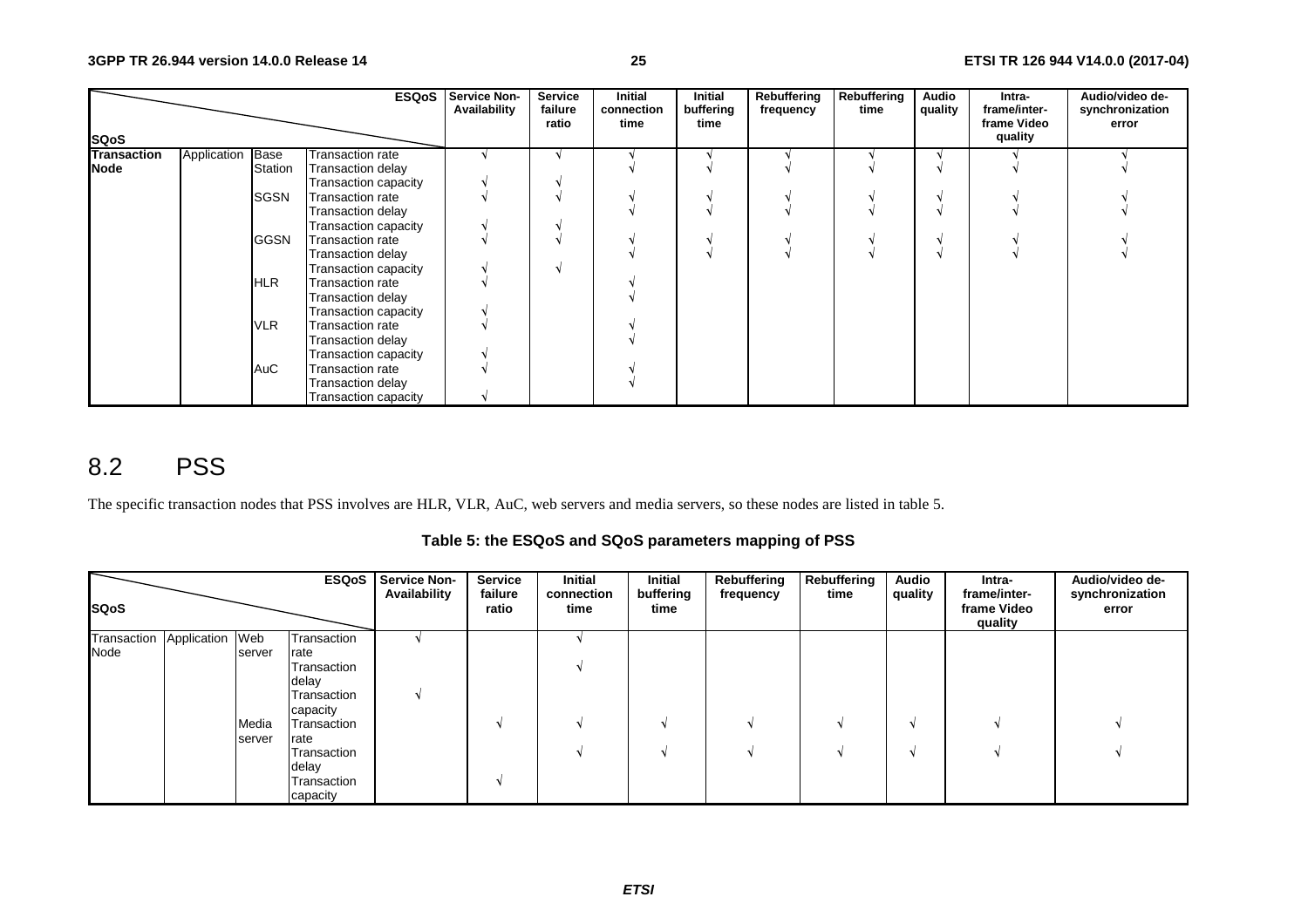## 8.3 MBMS

The specific transaction nodes that MBMS involves are BM-SC, CBC, Data Sources and Content Provider, so these nodes are listed in table 6.

|             |                   |            | <b>ESQoS</b>            | <b>Service Non-</b> | <b>Service</b>   | <b>Initial</b>     | Initial           | Rebuffering | Rebuffering | <b>Audio</b> | Intra-                                 | Audio/video de-          |
|-------------|-------------------|------------|-------------------------|---------------------|------------------|--------------------|-------------------|-------------|-------------|--------------|----------------------------------------|--------------------------|
| <b>SQoS</b> |                   |            |                         |                     | failure<br>ratio | connection<br>time | buffering<br>time | frequency   | time        | quality      | frame/inter-<br>frame Video<br>quality | synchronization<br>error |
| Transaction | Application BM-SC |            | Transaction             |                     |                  |                    |                   |             |             |              |                                        |                          |
| Node        |                   |            | rate                    |                     |                  |                    |                   |             |             |              |                                        |                          |
|             |                   |            | Transaction             |                     |                  |                    |                   |             |             |              |                                        |                          |
|             |                   |            | delay                   |                     |                  |                    |                   |             |             |              |                                        |                          |
|             |                   |            | Transaction             | N                   |                  |                    |                   |             |             |              |                                        |                          |
|             |                   |            | capacity                |                     |                  |                    |                   |             |             |              |                                        |                          |
|             |                   | <b>CBC</b> | Transaction             | N                   |                  |                    |                   |             |             |              |                                        |                          |
|             |                   |            | rate                    |                     |                  |                    |                   |             |             |              |                                        |                          |
|             |                   |            | Transaction             |                     |                  |                    |                   |             |             |              |                                        |                          |
|             |                   |            | delay                   |                     |                  |                    |                   |             |             |              |                                        |                          |
|             |                   |            | Transaction             | V                   |                  |                    |                   |             |             |              |                                        |                          |
|             |                   |            | capacity                |                     |                  |                    |                   |             |             |              |                                        |                          |
|             |                   | Data       | Transaction             | N                   |                  |                    |                   |             |             |              |                                        |                          |
|             |                   | Sources    | rate                    |                     |                  |                    |                   |             |             |              |                                        |                          |
|             |                   |            | Transaction             |                     |                  |                    |                   |             |             |              |                                        |                          |
|             |                   |            | delay                   | V                   |                  |                    |                   |             |             |              |                                        |                          |
|             |                   |            | Transaction             |                     |                  |                    |                   |             |             |              |                                        |                          |
|             |                   | Content    | capacity<br>Transaction |                     | N                |                    |                   |             | N           | N.           |                                        |                          |
|             |                   | Provider   | rate                    |                     |                  |                    |                   |             |             |              |                                        |                          |
|             |                   |            | Transaction             |                     |                  |                    | N                 |             |             | N            |                                        |                          |
|             |                   |            | delay                   |                     |                  |                    |                   |             |             |              |                                        |                          |
|             |                   |            | Transaction             |                     |                  |                    |                   |             |             |              |                                        |                          |
|             |                   |            | capacity                |                     |                  |                    |                   |             |             |              |                                        |                          |

#### **Table 6: the ESQoS and SQoS parameters mapping of MBMS**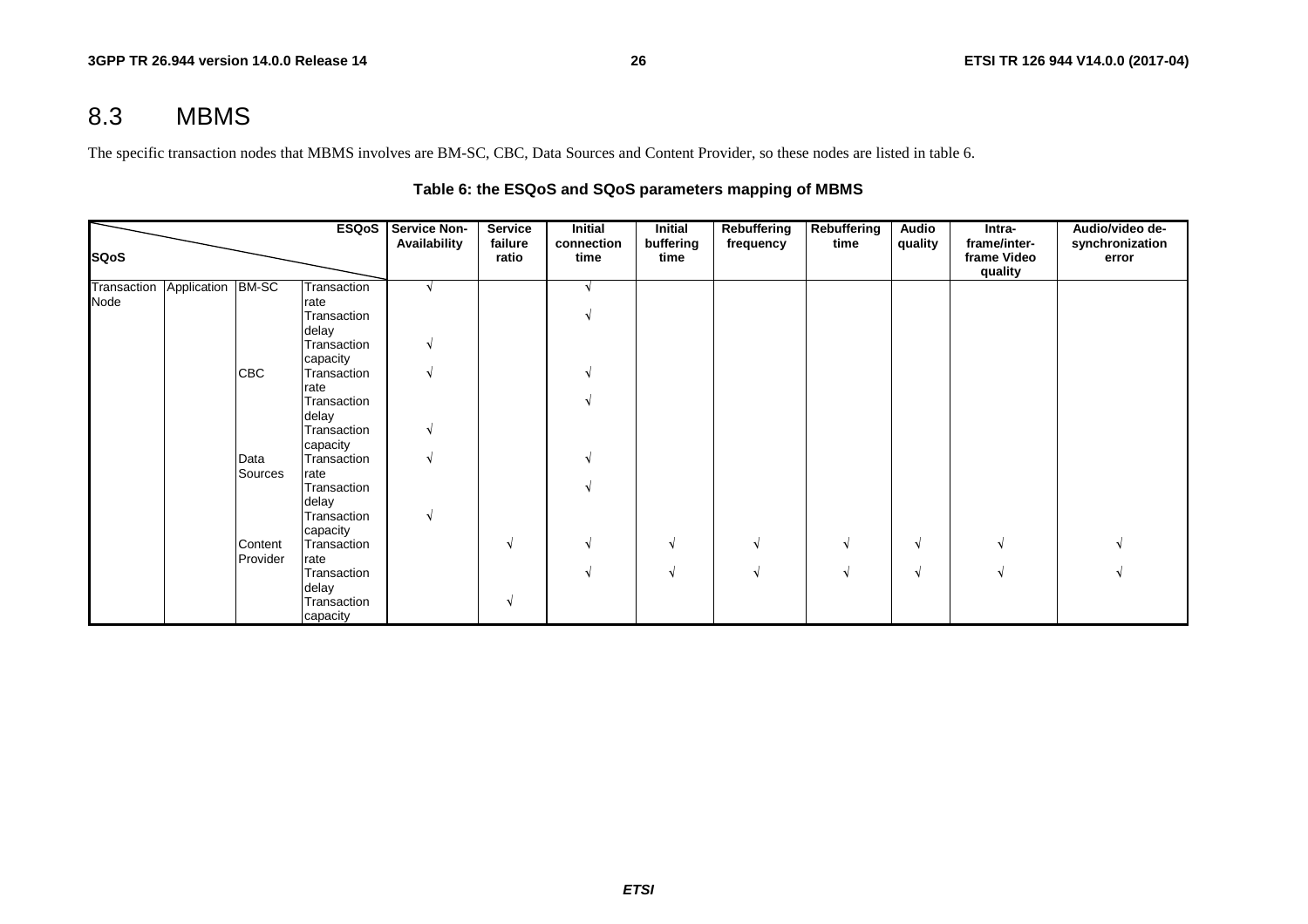## 8.4 Video telephony

The specific transaction nodes that Video Telephony involves are VLR and MGW, so these nodes are listed in table 7.

#### **Table 7: the ESQoS and SQoS parameters mapping of VT**

|                                         |  |             | <b>ESQoS</b>   Service Non-<br><b>Availability</b> | <b>Service</b><br>failure | Initial<br>connection | <b>Initial</b><br>buffering | Rebuffering<br>frequency | Rebuffering<br>time | <b>Audio</b><br>quality | Intra-frame/inter-<br>frame Video | Audio/video de-<br>synchronization |
|-----------------------------------------|--|-------------|----------------------------------------------------|---------------------------|-----------------------|-----------------------------|--------------------------|---------------------|-------------------------|-----------------------------------|------------------------------------|
| <b>ISQoS</b>                            |  |             |                                                    | ratio                     | time                  | time                        |                          |                     |                         | quality                           | error                              |
| Transaction Application MGW Transaction |  |             |                                                    |                           |                       |                             |                          |                     |                         |                                   |                                    |
| Node                                    |  | rate        |                                                    |                           |                       |                             |                          |                     |                         |                                   |                                    |
|                                         |  | Transaction |                                                    |                           |                       |                             |                          |                     |                         |                                   |                                    |
|                                         |  | delay       |                                                    |                           |                       |                             |                          |                     |                         |                                   |                                    |
|                                         |  | Transaction |                                                    |                           |                       |                             |                          |                     |                         |                                   |                                    |
|                                         |  | capacity    |                                                    |                           |                       |                             |                          |                     |                         |                                   |                                    |

## 8.5 IMS

The specific transaction nodes that IMS involves are HLR, VLR, AuC, IP-CAN, P-CSCF, I-CSCF, S-CSCF, HSS, DHCP, DNS, MGW, MGCF, BGCF, AS, MRFC and MRFP, so these nodes are listed in table 8.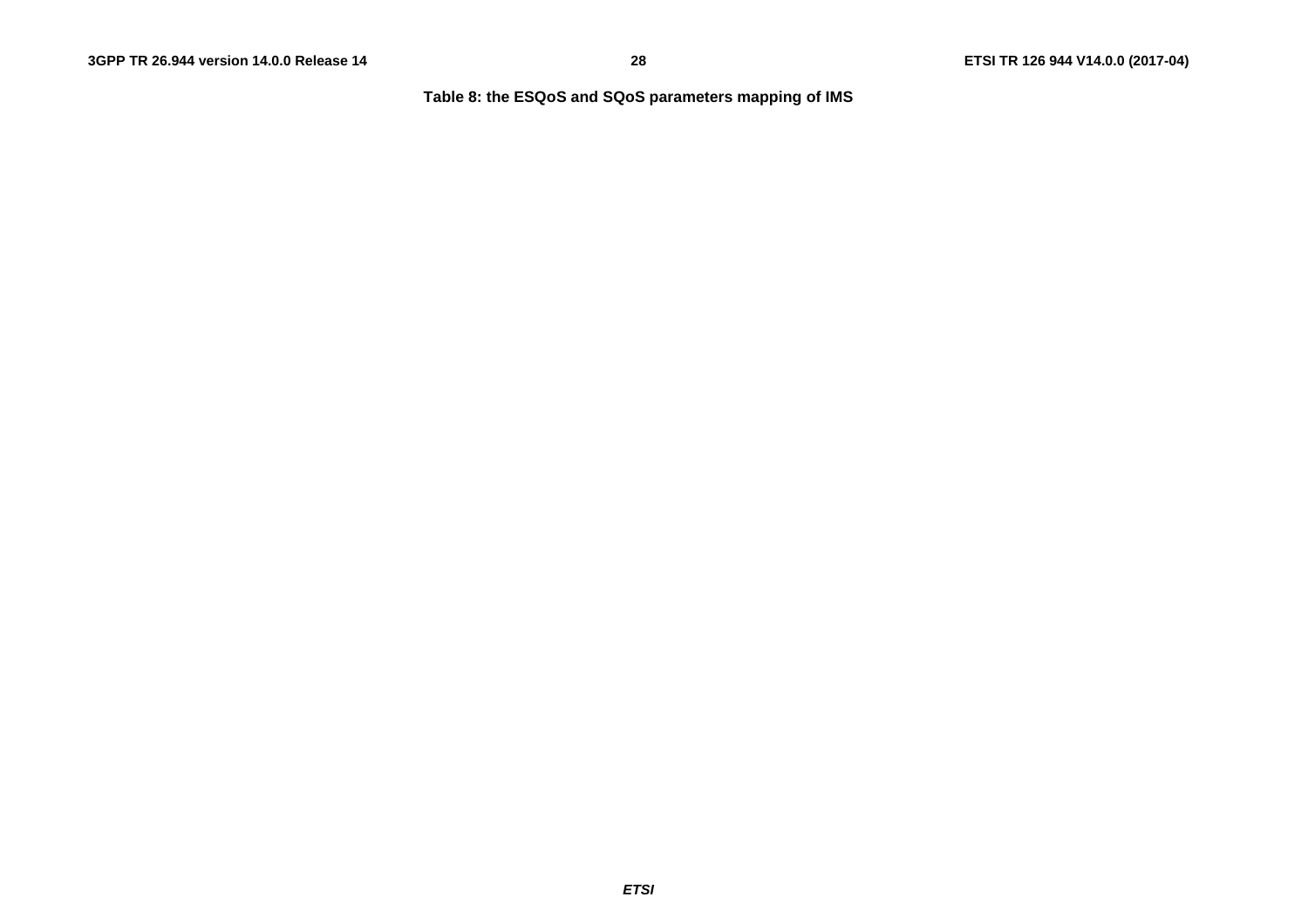#### **3GPP TR 26.944 version 14.0.0 Release 14**

#### **29 ETSI TR 126 944 V14.0.0 (2017-04)**

|             |                                |             | <b>ESQoS</b>            | <b>Service Non-</b><br>Availability | <b>Service</b><br>failure | <b>Initial</b><br>connection | <b>Initial</b><br>buffering | Rebuffering<br>frequency | <b>Rebuffering</b><br>time | <b>Audio</b><br>quality | Intra-<br>frame/inter- | Audio/video de-<br>synchronization |
|-------------|--------------------------------|-------------|-------------------------|-------------------------------------|---------------------------|------------------------------|-----------------------------|--------------------------|----------------------------|-------------------------|------------------------|------------------------------------|
| <b>SQoS</b> |                                |             |                         |                                     | ratio                     | time                         | time                        |                          |                            |                         | frame Video<br>quality | error                              |
|             | Transaction Application IP-CAN |             | <b>Transaction rate</b> | $\sqrt{ }$                          |                           | N                            |                             |                          |                            |                         |                        |                                    |
| Node        |                                |             | Transaction             |                                     |                           | $\sqrt{}$                    |                             |                          |                            |                         |                        |                                    |
|             |                                |             | delay                   |                                     |                           |                              |                             |                          |                            |                         |                        |                                    |
|             |                                |             | Transaction             | J                                   |                           |                              |                             |                          |                            |                         |                        |                                    |
|             |                                |             | capacity                |                                     |                           |                              |                             |                          |                            |                         |                        |                                    |
|             |                                | P-CSCF      | Transaction rate        |                                     |                           |                              |                             |                          |                            |                         |                        |                                    |
|             |                                |             | Transaction             |                                     |                           |                              |                             |                          |                            |                         |                        |                                    |
|             |                                |             | delay                   |                                     |                           |                              |                             |                          |                            |                         |                        |                                    |
|             |                                |             | Transaction             |                                     |                           |                              |                             |                          |                            |                         |                        |                                    |
|             |                                |             | capacity                |                                     |                           |                              |                             |                          |                            |                         |                        |                                    |
|             |                                | I-CSCF      | Transaction rate        |                                     |                           |                              |                             |                          |                            |                         |                        |                                    |
|             |                                |             | Transaction             |                                     |                           |                              |                             |                          |                            |                         |                        |                                    |
|             |                                |             | delay                   |                                     |                           |                              |                             |                          |                            |                         |                        |                                    |
|             |                                |             | Transaction             |                                     |                           |                              |                             |                          |                            |                         |                        |                                    |
|             |                                |             | capacity                |                                     |                           |                              |                             |                          |                            |                         |                        |                                    |
|             |                                | S-CSCF      | Transaction rate        |                                     |                           |                              |                             |                          |                            |                         |                        |                                    |
|             |                                |             | Transaction             |                                     |                           |                              |                             |                          |                            |                         |                        |                                    |
|             |                                |             | delay                   |                                     |                           |                              |                             |                          |                            |                         |                        |                                    |
|             |                                |             | Transaction             |                                     |                           |                              |                             |                          |                            |                         |                        |                                    |
|             |                                |             | capacity                |                                     |                           |                              |                             |                          |                            |                         |                        |                                    |
|             |                                | <b>HSS</b>  | Transaction rate        |                                     |                           |                              |                             |                          |                            |                         |                        |                                    |
|             |                                |             | Transaction             |                                     |                           |                              |                             |                          |                            |                         |                        |                                    |
|             |                                |             | delay<br>Transaction    |                                     |                           |                              |                             |                          |                            |                         |                        |                                    |
|             |                                |             | capacity                |                                     |                           |                              |                             |                          |                            |                         |                        |                                    |
|             |                                | <b>DHCP</b> | Transaction rate        |                                     |                           |                              |                             |                          |                            |                         |                        |                                    |
|             |                                |             | Transaction             |                                     |                           |                              |                             |                          |                            |                         |                        |                                    |
|             |                                |             | delay                   |                                     |                           |                              |                             |                          |                            |                         |                        |                                    |
|             |                                |             | Transaction             |                                     |                           |                              |                             |                          |                            |                         |                        |                                    |
|             |                                |             | capacity                |                                     |                           |                              |                             |                          |                            |                         |                        |                                    |
|             |                                | <b>DNS</b>  | Transaction rate        |                                     |                           |                              |                             |                          |                            |                         |                        |                                    |
|             |                                |             | Transaction             |                                     |                           |                              |                             |                          |                            |                         |                        |                                    |
|             |                                |             | delay                   |                                     |                           |                              |                             |                          |                            |                         |                        |                                    |
|             |                                |             | Transaction             |                                     |                           |                              |                             |                          |                            |                         |                        |                                    |
|             |                                |             | capacity                |                                     |                           |                              |                             |                          |                            |                         |                        |                                    |
|             |                                | <b>MGW</b>  | Transaction rate        |                                     |                           |                              |                             |                          |                            |                         |                        |                                    |
|             |                                |             | Transaction             |                                     |                           |                              |                             |                          |                            |                         |                        |                                    |
|             |                                |             | delay                   |                                     |                           |                              |                             |                          |                            |                         |                        |                                    |
|             |                                |             | Transaction             |                                     |                           |                              |                             |                          |                            |                         |                        |                                    |
|             |                                |             | capacity                |                                     |                           |                              |                             |                          |                            |                         |                        |                                    |
|             |                                | <b>MGCF</b> | Transaction rate        |                                     |                           | ٧                            |                             |                          |                            |                         |                        |                                    |
|             |                                |             | Transaction             |                                     |                           |                              |                             |                          |                            |                         |                        |                                    |
|             |                                |             | delay                   |                                     |                           |                              |                             |                          |                            |                         |                        |                                    |
|             |                                |             | Transaction             | $\sqrt{ }$                          |                           |                              |                             |                          |                            |                         |                        |                                    |
|             |                                |             | capacity                |                                     |                           |                              |                             |                          |                            |                         |                        |                                    |
|             |                                | <b>BGCF</b> | <b>Transaction rate</b> | $\sqrt{ }$                          |                           |                              |                             |                          |                            |                         |                        |                                    |
|             |                                |             | Transaction             |                                     |                           |                              |                             |                          |                            |                         |                        |                                    |
|             |                                |             | delay                   |                                     |                           |                              |                             |                          |                            |                         |                        |                                    |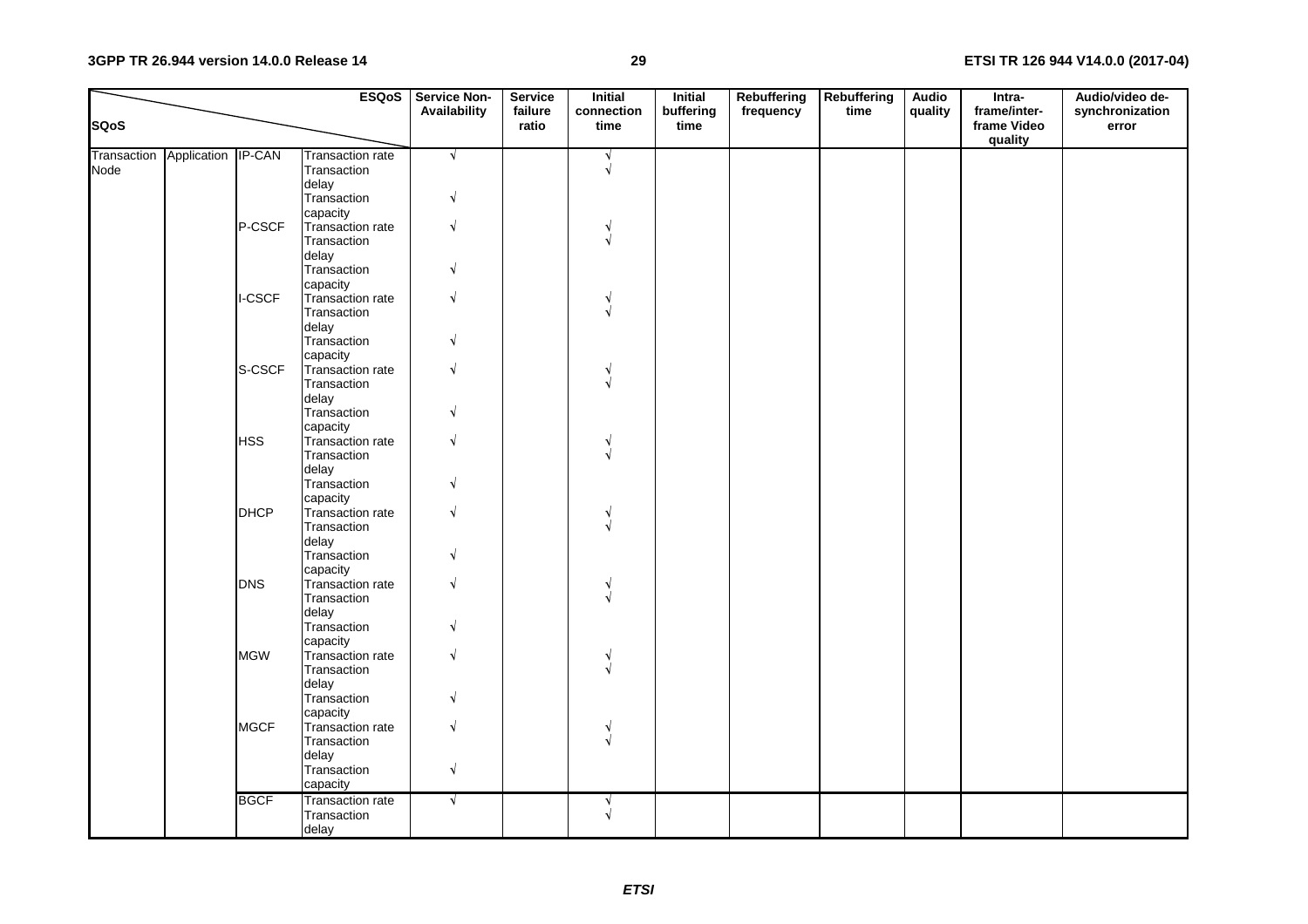| <b>SQoS</b> |             |                         | <b>ESQoS</b> Service Non-<br>Availability | <b>Service</b><br>failure<br>ratio | Initial<br>connection<br>time | Initial<br>buffering<br>time | Rebuffering<br>frequency | Rebuffering<br>time | <b>Audio</b><br>quality | Intra-<br>frame/inter-<br>frame Video<br>quality | Audio/video de-<br>synchronization<br>error |
|-------------|-------------|-------------------------|-------------------------------------------|------------------------------------|-------------------------------|------------------------------|--------------------------|---------------------|-------------------------|--------------------------------------------------|---------------------------------------------|
|             |             | Transaction             |                                           |                                    |                               |                              |                          |                     |                         |                                                  |                                             |
|             |             | capacity                |                                           |                                    |                               |                              |                          |                     |                         |                                                  |                                             |
|             | AS          | Transaction rate        |                                           |                                    |                               |                              |                          |                     |                         |                                                  |                                             |
|             |             | Transaction             |                                           |                                    |                               |                              |                          |                     |                         |                                                  |                                             |
|             |             | delay                   |                                           |                                    |                               |                              |                          |                     |                         |                                                  |                                             |
|             |             | Transaction             |                                           |                                    |                               |                              |                          |                     |                         |                                                  |                                             |
|             |             | capacity                |                                           |                                    |                               |                              |                          |                     |                         |                                                  |                                             |
|             | <b>MRFC</b> | Transaction rate        |                                           |                                    |                               |                              |                          |                     |                         |                                                  |                                             |
|             |             | Transaction             |                                           |                                    |                               |                              |                          |                     |                         |                                                  |                                             |
|             |             | delay                   |                                           |                                    |                               |                              |                          |                     |                         |                                                  |                                             |
|             |             | Transaction             |                                           |                                    |                               |                              |                          |                     |                         |                                                  |                                             |
|             |             | capacity                |                                           |                                    |                               |                              |                          |                     |                         |                                                  |                                             |
|             | <b>MRFP</b> | <b>Transaction rate</b> |                                           |                                    |                               |                              |                          |                     |                         |                                                  |                                             |
|             |             | Transaction             |                                           |                                    |                               |                              |                          |                     |                         |                                                  |                                             |
|             |             | delay                   |                                           |                                    |                               |                              |                          |                     |                         |                                                  |                                             |
|             |             | Transaction             |                                           |                                    |                               |                              |                          |                     |                         |                                                  |                                             |
|             |             | capacity                |                                           |                                    |                               |                              |                          |                     |                         |                                                  |                                             |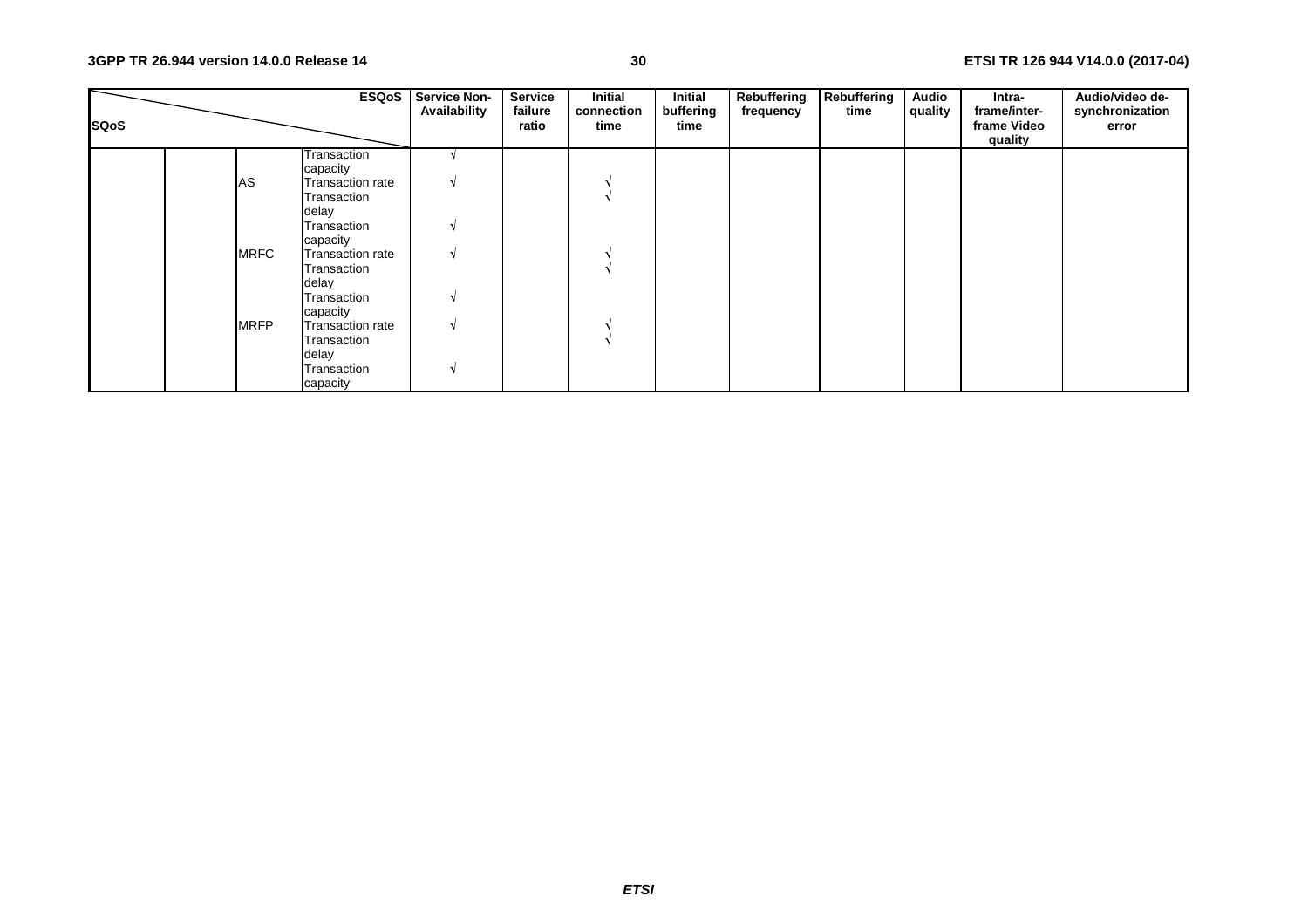## Annex A: PSS Performance Analysis with Theoretical Models

# A.1 Introduction

The "End-to-end Multimedia Services Performance Metrics" work item is conducting a research on the performance metrics for popular multimedia services, including streaming, multimedia broadcast multicast service (MBMS), video telephony and IP Multimedia subsystem Service (IMS), etc. This annex will support and justify the results in the present document.

In this annex, the performance evaluation for end-to-end multimedia services based on System QoS (SQoS) and end-to-End Service QoS (ESQoS) parameters is conducted, to provide the possible operational methods for operators/service providers to guarantee the quality of the provided services. The quantitative study of ESQoS and SQoS parameters would benefit both operators/service providers and end users as well. It would offer models and metrics for operators/service providers to better manage network capacity and deploy services. It would also guide operators/service providers to provide the best service in limited bandwidth with little latency and packet loss.

In this annex, packet-switched streaming service is taken as an example.

# A.2 Scope

Theoretical models are introduced to study the ESQoS and SQoS parameters. The inherent relationship between the ESQoS and SQoS parameters of PSS is described, which provide the possible operational methods for the operators/service providers to guarantee of the service performance.

First, some general models are proposed to study the performance parameters of the multimedia services. Then, the accurate and concrete models are created to figure out the relationships of the ESQoS and SQoS parameters.

Further, these methods and models can be extended to other multimedia services.

# A.3 References

The following documents contain provisions which, through reference in this text, constitute provisions of the present document.

- References are either specific (identified by date of publication, edition number, version number, etc.) or non-specific.
- For a specific reference, subsequent revisions do not apply.
- For a non-specific reference, the latest version applies. In the case of a reference to a 3GPP document (including a GSM document), a non-specific reference implicitly refers to the latest version of that document *in the same Release as the present document*.
- [1] CACC, Department of ECE, Duke University, Kishor S. Trivedi, Dharmaraja Selvamuthu, Xiaomin Ma: "Analytic Modeling of Handoffs in Wireless Cellular Networks", 2002.
- [2] MISCHA SCHWARTZ, broadband integrated networks, Prentice Hall, 1996.
- [3] Lin C. Performance evaluation of computer networks and computer systems, Tsinghua University Press, 2001.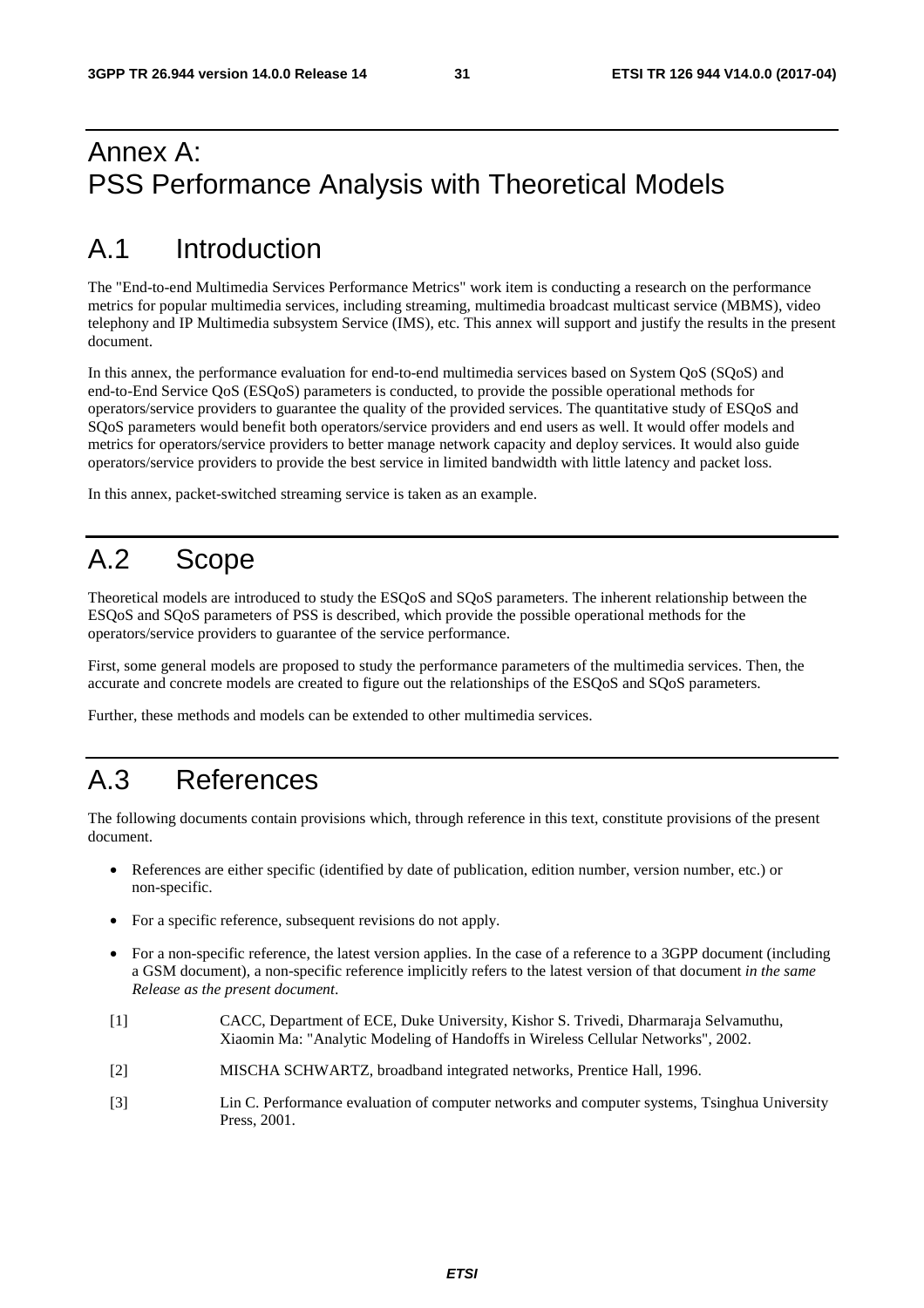## A.4 General models

Three classes of general models are presented including radio access network modelling, transport network modelling, node modelling. And there are two types of node models: simple node model and complex node model. These models can be used to study the performance metrics of various multimedia services and the network conditions. In this annex, queuing models are introduced to get the metrics, including the delay, failure ratio and loss ratio.

## A.4.1 Radio access network model

Some analytical models are introduced for the radio access network to evaluate some important parameters, such as the block ratio of new calls, the failure ratio of handoff calls.

### A.4.1.1 Model description

As an example, a queuing model can be used for Streaming Service in the access cell [1].

The new calls and handoff calls share a fixed numbers of channels in the cell, and the left channels are reserved. A new call will be connected if an idle channel is available among the sharing channels, otherwise the call is blocked. A handoff call will be connected if an idle channel is available in the cell, otherwise the call is failed.

For simplicity, assume that the arrival stream of new calls, the stream of handoff arrivals, the channel holding time for new calls and handoff calls are all of exponential distributions. Besides, the model also considers the platform failure and the base repeater failure. All failures are assumed to be mutually independent. Times to platform and base repeater failures and repair are assumed to be exponentially distributed.

The parameters' definitions are as follows:

| $\lambda_n$ :         | the rate of arrival stream of new calls.      |
|-----------------------|-----------------------------------------------|
| $\lambda_h$ :         | the rate of stream of handoff arrivals.       |
| $\mu_c$ :             | the channel holding time for new calls.       |
| $\mu_n$ :             | the channel holding time for handoff calls.   |
| $N_b$ :               | the number of the base repeaters in the cell. |
| M:                    | the channel number of each base repeater.     |
| g:                    | the reserved resources.                       |
| $\frac{1}{\lambda_s}$ | mean time of platform failure.                |
| $\frac{1}{\mu_s}$ :   | mean time of platform repair.                 |
| $\frac{1}{\lambda_b}$ | mean time of base repeater failure.           |
| $\overline{\mu_b}$    | mean time of base repeater repair.            |

Now the system can be basically modelled as a queue, which can be presented by a Markov chain.

Solving the model, the block ratio of new calls and the failure ratio of handoff calls can be easily obtained.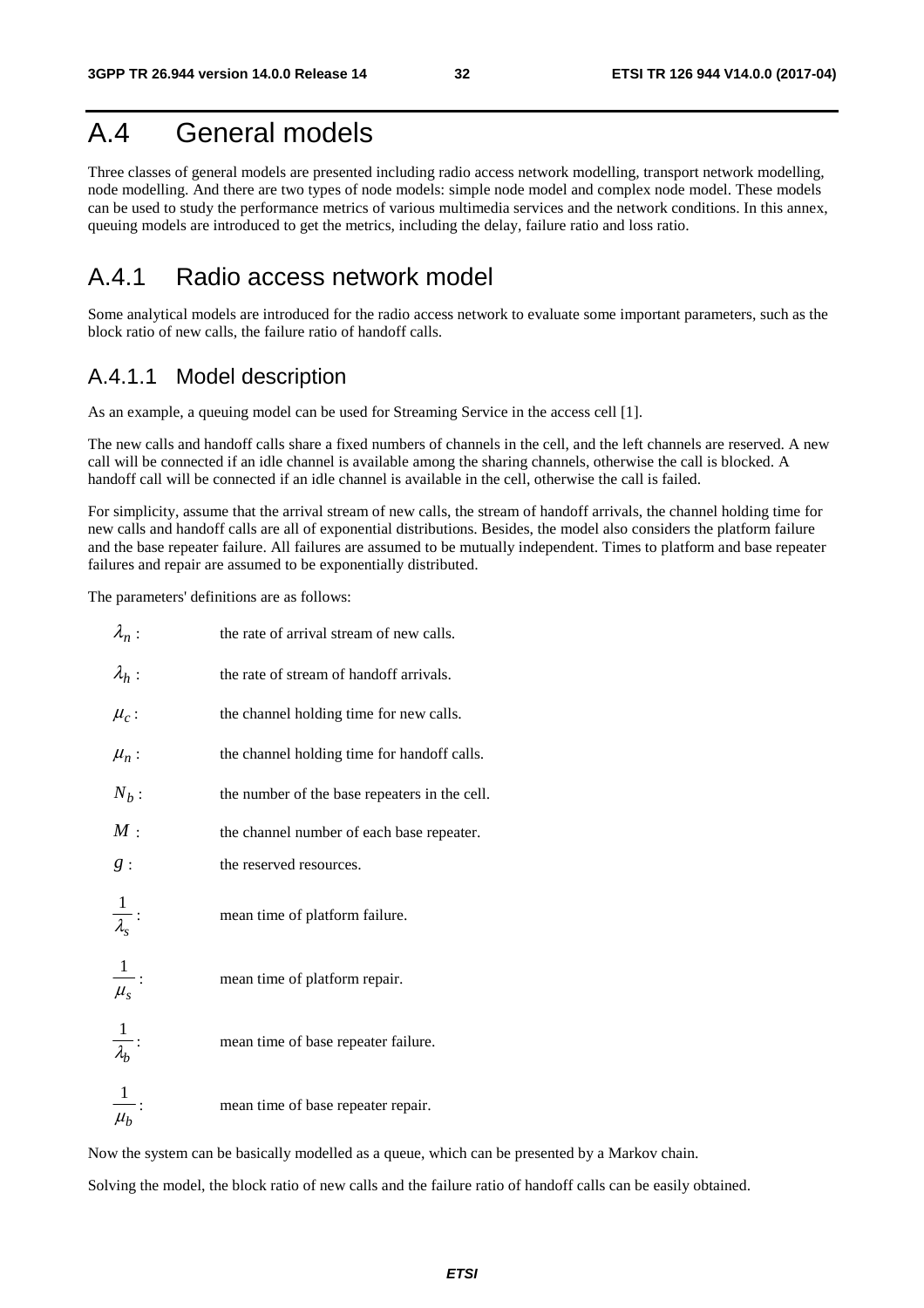A.4.1.2 The block ratio of new calls and the failure ratio of handoff calls Let:

$$
\lambda = \lambda_n + \lambda_h
$$

$$
\mu = \mu_c + \mu_h
$$

$$
A = \frac{\lambda}{\mu}
$$

$$
A_1 = \frac{\lambda_h}{\mu_c + \mu_h}
$$

Solving the Markov chain, it can be obtained:

$$
P_{d}(N,g) = \frac{A^{N-g}}{N!} A_{1}^{g}
$$
\n
$$
P_{b}(N,g) = \frac{1}{N-g-1} \frac{A^{n}}{n!} + \sum_{n=N-g}^{N} \frac{A^{N-g}}{n!} A_{1}^{n-(N-g)}
$$
\n
$$
P_{b}(N,g) = \frac{1}{N-g-1} \frac{A^{n}}{n!} + \sum_{n=N-g}^{N} \frac{A^{N-g}}{n!} A_{1}^{n-(N-g)}
$$
\n
$$
= A^{N-g} \frac{1}{N-g-1} \frac{A^{n}}{n!} + \sum_{n=N-g}^{N} \frac{A^{N-g}}{n!} A_{1}^{n-(N-g)}
$$
\n
$$
P(s,k;N_{b}) = \frac{1}{N_g+1} \sum_{n=N-g}^{N} \frac{A^{n}}{n!} A_{1}^{n} A_{1}^{n-(N-g)}
$$
\n
$$
P(s,k;N_{b}) = \frac{1}{N_g+1} \left(\frac{\mu_b}{\lambda_b}\right)^{k} \left[1 + \sum_{j=1}^{N_b} \frac{1}{j!} \left(\frac{\mu_b}{\lambda_b}\right)^j\right]^{-1}, \text{ if } s=0,
$$
\n
$$
\frac{\mu_s}{\lambda_s + \mu_s} \frac{1}{k!} \left(\frac{\mu_b}{\lambda_b}\right)^{k} \left[1 + \sum_{j=1}^{N_b} \frac{1}{j!} \left(\frac{\mu_b}{\lambda_b}\right)^j\right]^{-1}, \text{ if } s=1.
$$

$$
\overline{A}(N_b) = \begin{cases}\n\sum_{k=0}^{N_b} P(0, k; N_b) + \sum_{k=0}^{N_b} P(1, k; N_b) \frac{N_b - k}{N_b}, & \text{w/o APS} \\
\sum_{k=0}^{N_b} P(0, k; N_b) + P(1, 0; N_b), & \text{w/ APS.} \n\end{cases}
$$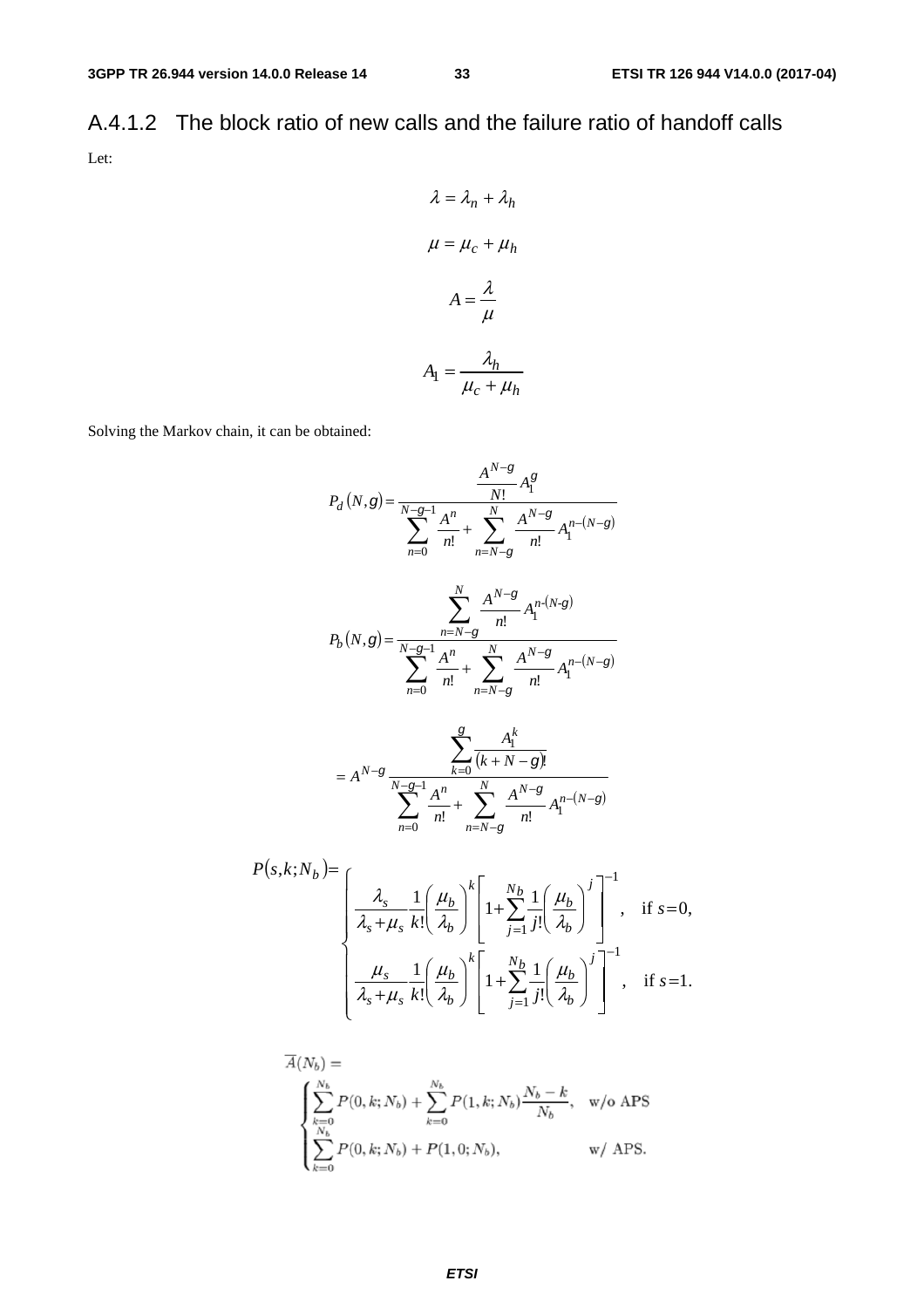$$
P_b^o(N_b, M, g) = \overline{A}(N_b)
$$
  
+ 
$$
\begin{cases} 1(G > 0) \sum_{k=1}^{G} P(1, k; N_b) \left(\frac{k}{N_b}\right) \\ + \sum_{k=G+1}^{N_b} P(1, k; N_b) P_b(kM - 1, g) \left(\frac{k}{N_b}\right), \\ 1(G > 0) \sum_{k=1}^{G} P(1, k; N_b) \\ + \sum_{k=G+1}^{N_b} P(1, k; N_b) P_b(kM - 1, g), \end{cases}
$$
 w/ APS

$$
P_d^o(N_b, M, g) = \overline{A}(N_b)
$$
  
+ 
$$
\begin{cases} \sum_{k=1}^{N_b} P(1, k; N_b) P_d(kM - 1, g) \frac{k}{N_b}, & \text{w/o APS} \\ \sum_{k=1}^{N_b} P(1, k; N_b) P_d(kM - 1, g), & \text{w/ APS.} \end{cases}
$$

Where  $I(e)$  is the indicator function:  $I(e) = 1$  if expression e is true; otherwise  $I(e) = 0$ ;

$$
G = \lfloor (g+1)/M \rfloor;
$$

 $\mathbf{0}$  $P_b^0(N_b, M, g)$  is the block ratio of new calls and  $P_a^0(N_b, M, g)$  is the failure ratio of handoff calls.

## A.4.2 Transport network model

There are two types of network: wireless network and wired network. First the average transfer delay of a packet in the wired network is analyzed. In the transfer delay model, the transfer time is ignored. Then consider the transfer time of a mount of data in the whole transport network.

The transport network is very complex and to get the transfer delay of a packet is not so easy. For simplicity, the transport network with a Jackson network is modeled and the average transfer delay of a packet is analyzed [2].

### A.4.2.1 Model description

It is assumed that the packet switching network as a Jackson network to analysis the average transfer delay of a packet in the network.

| . .                                                                                   | The total load of the network from outside. |  |  |  |  |  |
|---------------------------------------------------------------------------------------|---------------------------------------------|--|--|--|--|--|
| $\lambda_i$ :                                                                         | The load on link i.                         |  |  |  |  |  |
| L:                                                                                    | The number of links in the network.         |  |  |  |  |  |
| $M$ .                                                                                 | The average length of a packet.             |  |  |  |  |  |
| $R_i$ :                                                                               | The data transport rate of link i.          |  |  |  |  |  |
| The analysis to the transfer time is very simple. The parameters used are as follows. |                                             |  |  |  |  |  |

| The size of the data to be transported. |
|-----------------------------------------|
|                                         |

*d* wireless **d** The mean bandwidth in wireless network.

γ : The total load of the network from outside.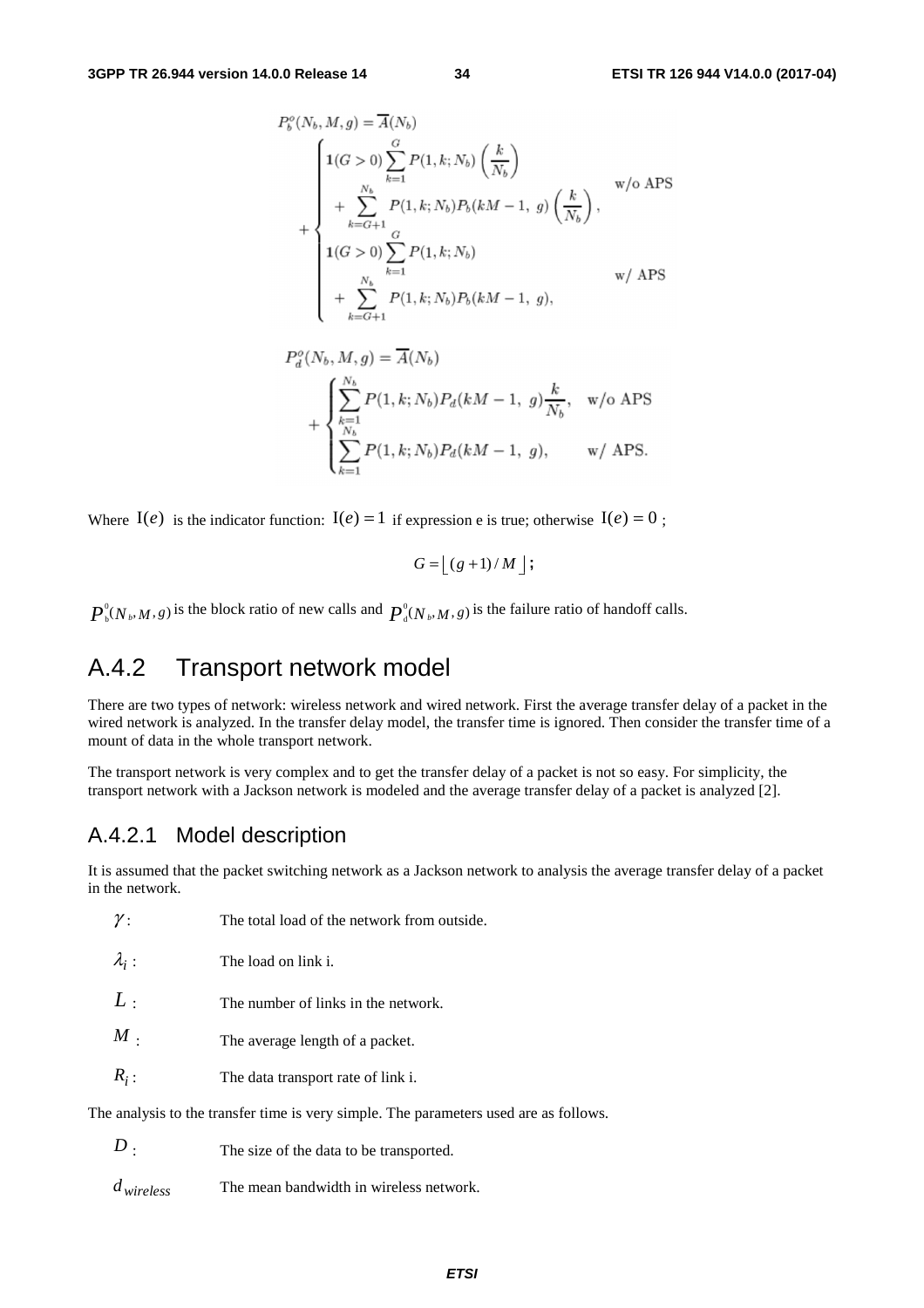*d* <sub>wired</sub> The mean bandwidth in wired network.

#### A.4.2.2 The mean transfer delay and the transfer time

Solving the transfer delay model, it can be obtained:

$$
T_{\text{tran\_delay}} = \frac{1}{\gamma} \sum_{i=1}^{L} \frac{M}{R_i - M \lambda_i}
$$

 $T_{\textit{tran\_delay}}$  is the mean transfer delay of a packet over the network.

It can be easily to get the transfer time:

$$
T_{\text{tran\_time}} = \frac{D}{d_{\text{wireless}}} + \frac{D}{d_{\text{wired}}}
$$

 $T_{\text{tran time}}$  is the transfer time of data D over the wireless and wired transport network.

### A.4.3 Node model

The work "node" there means all the entities handling data in the network including the gateway, router, and server. There are four class of traffic in the network according to 3GPP. Among all the nodes, some just handle one class of traffic or some information requests and some need to handle all the four class of traffic. According to the class of data flow handled by each node, the nodes are classified into two kinds: simple nodes and complex nodes. A simple node only handles one class of traffic or some information requests and a complex node handles all the four class of traffic.

#### A.4.3.1 Simple node model

In all the nodes related to the streaming service, the web server, media server, HLR, VLR and AuC are considered as the simple node.

Because these nodes just handle one class of traffic or some information requests, so a simple node is modelled as a queuing system. Solving the mode the transaction delay and the data loss ratio in the node can be get.

#### A.4.3.1.1 Model description

Assume that the data unit arrival into the node is Poisson distributed, and the transaction time of a data unit is exponentially distributed. These data units are scheduled using FIFO algorithm. And the buffer size is B (data unit). The parameters are defined as follows:

μ 1 The mean transaction time to a data unit of the node.

*B* : The buffer size in the node.

The model is as figure A.1.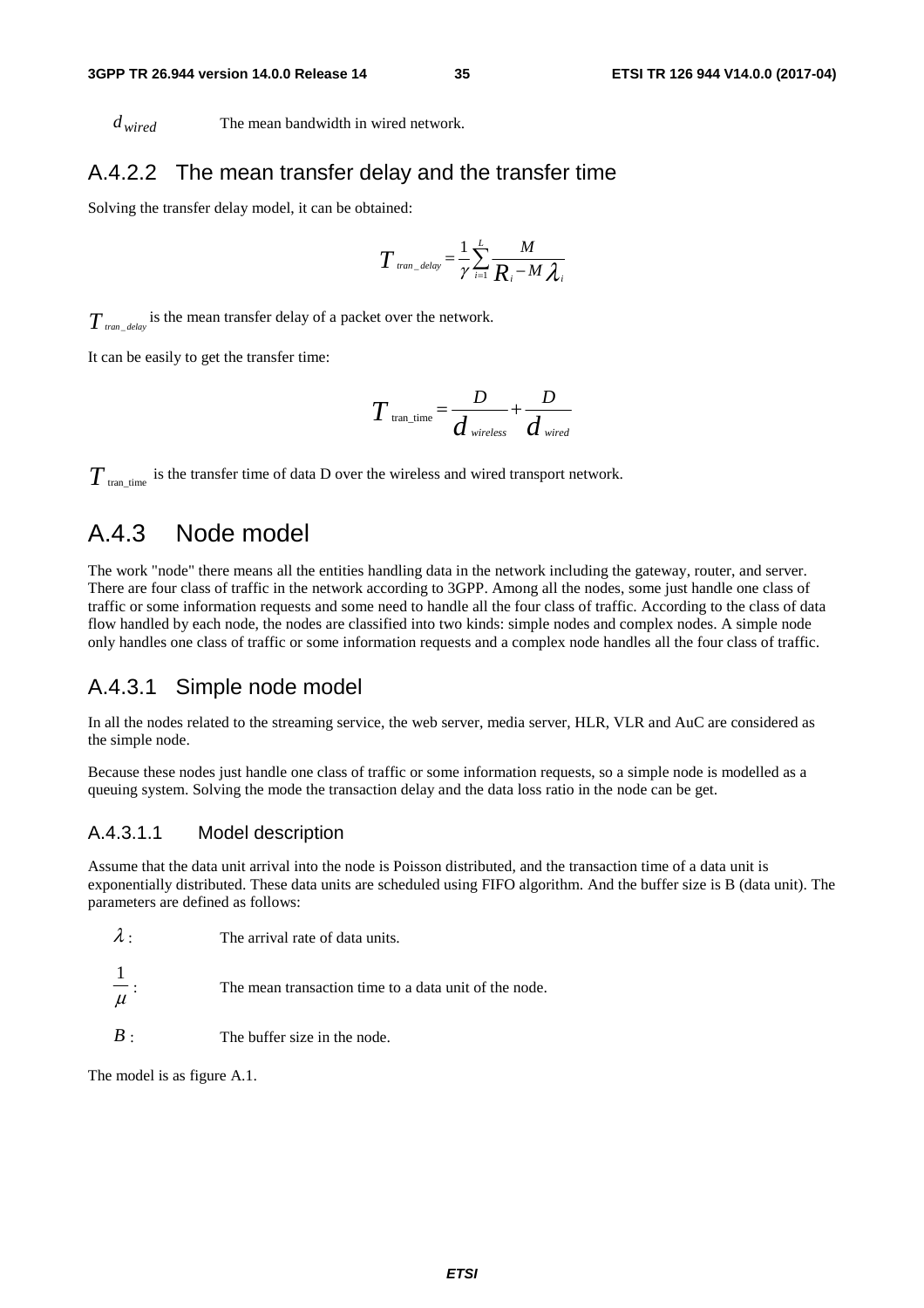

**Figure A.1: A queuing model of a simple node** 

#### A.4.3.1.2 The transaction delay and the data loss ratio

Solving the model, it can be obtained.

$$
T = \frac{\lambda}{\mu(\mu - \lambda)}
$$

$$
p_{B} = (1 - \rho)\rho^{B} = (1 - \frac{\lambda}{\mu})(\frac{\lambda}{\mu})
$$

*B*

 $T_w$  is the transaction delay and  $P_B$  is the data loss ratio.

### A.4.3.2 Complex node model

In all the nodes related to the streaming service, the BS, SGSN and GGSN are considered as the complex node.

These nodes need to handle four class of data flow: conversational class, streaming class, interactive class and background class. Their delay requirements are getting stricter, and the transfer priority in a node is according to the delay requirements. So the complex node is modeled as a queuing system with four queues and a single server. Solving the mode, the transaction delay and the data loss ratio in the node can be get.

#### A.4.3.2.1 Model description

In the conversational class the voice traffic is analyzed and in the streaming class the video traffic is analyzed.

#### **The voice traffic model**

In the book Broadband Integrated Networks, Mischa Schwartz points out two models: fluid flow model and MMPP (Markov-modulated Poisson Process) model. Here the MMPP model is adopted. The MMPP model is as follows [3].

The model is a queuing system and the data source is combined by several voice sources as figure A.2. Each voice source has two states: on and off. When the source is in the state on, it generates voice data with Poisson arrival or rather it is silent. The model is as figure A.3.



**Figure A.2: A queuing model for voice traffic** 



**Figure A.3: Two-state model**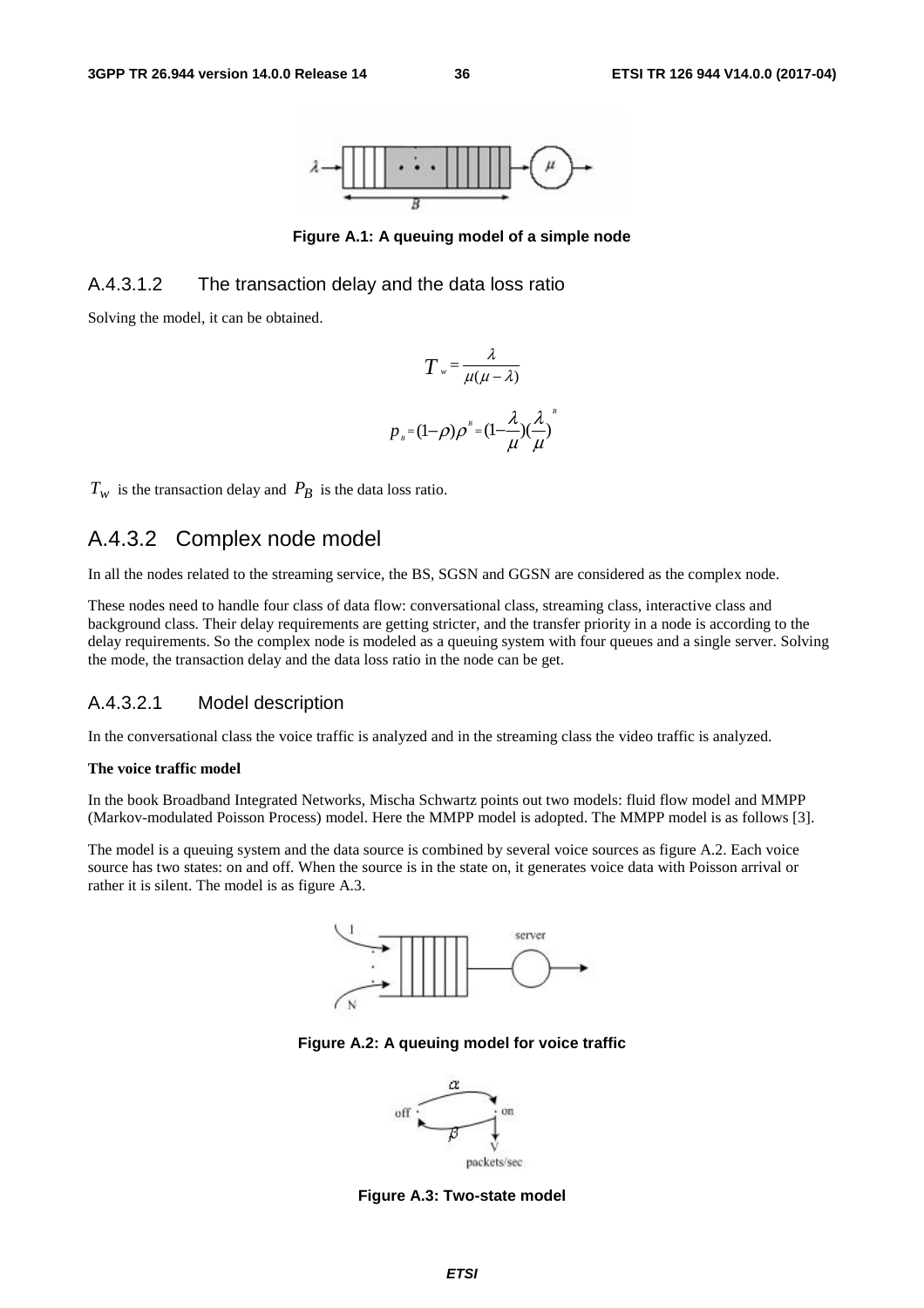The parameters are defined as follows:

| $N$ .      | The number of voice source in the voice model.                      |
|------------|---------------------------------------------------------------------|
| $\alpha$ . | The transfer rate from the off state to on state.                   |
|            | The transfer rate from the on state to off state.                   |
|            | The mean output data rate when the voice source is in the on state. |

#### **The video traffic model**

Also adopting the way in the book "Broadband Integrated Networks", an equivalent process of the sum of M identical two state "minisources" for the video traffic of N video source is defined. The model is as figure A.4.



**Figure A.4: The model of video traffic** 

The traffics of interactive class and background class are both assumed to be Poisson arrival.

And because the protocol of the data link layer is ATM, so it is assumed that the transaction time to each class data of the node is a constant.

All the buffers are infinite.

So the model of a complex node is as figure A.5.



**Figure A.5: The model of a complex node** 

 $\alpha_1$ : The transfer rate of the conversational traffic from the off state the on state.

 $\alpha$ <sup>2</sup>: The transfer rate of the streaming traffic from the off state the on state.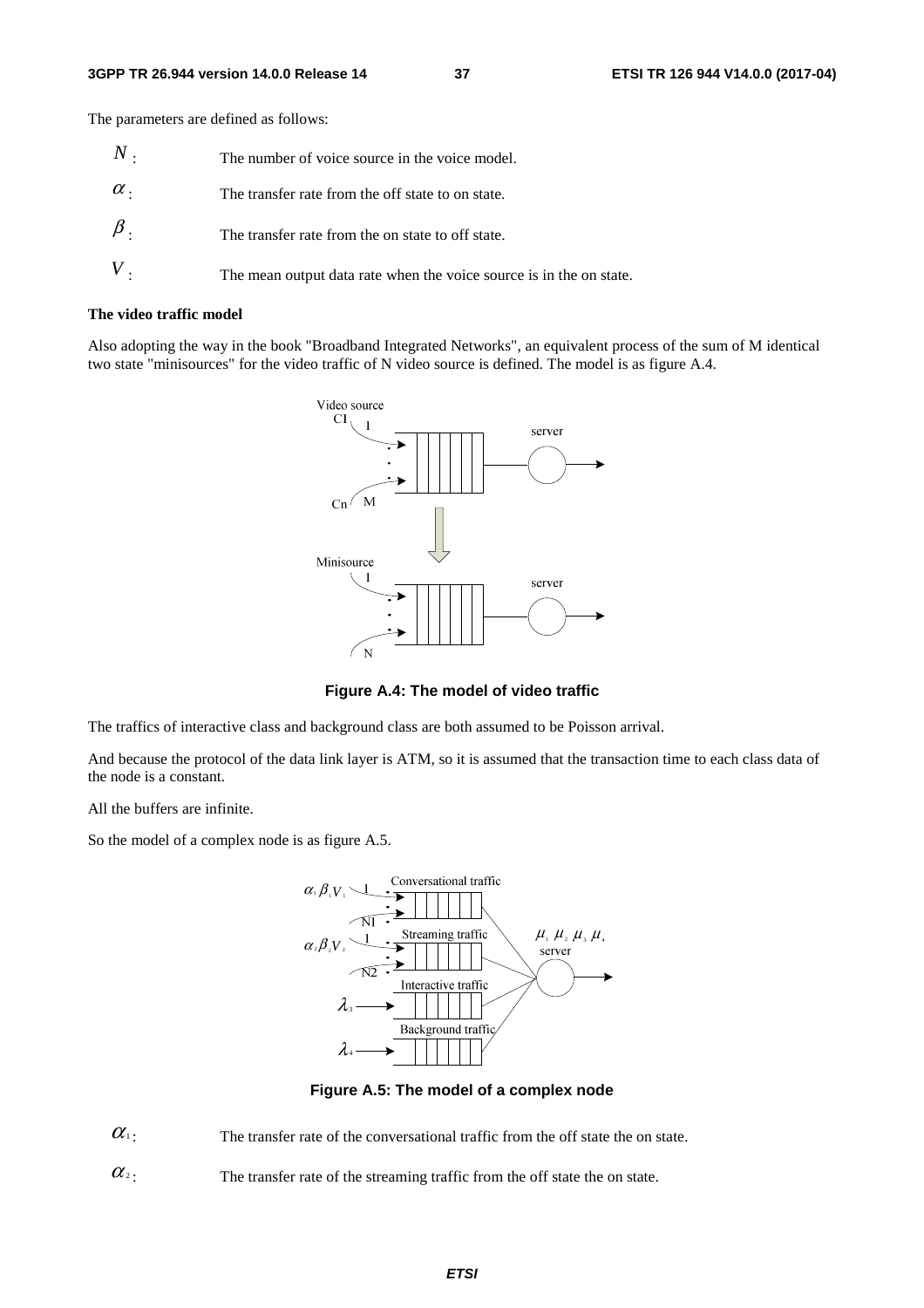| $\beta_{\scriptscriptstyle \rm 1}$ | The transfer rate of the conversational traffic from the on state to the off state. |
|------------------------------------|-------------------------------------------------------------------------------------|
| $\beta_{\scriptscriptstyle 2}$ .   | The transfer rate of the streaming traffic from the on state to the off state.      |
| $V_{\perp}$                        | The output data rate when the voice source is in the on state                       |
| $V_{2}$                            | The output data rate when the video source is in the on state                       |
| $\lambda_{3}$ .                    | The arrival rate of interactive traffic data units.                                 |
| $\lambda_{4}$ .                    | The arrival rate of background traffic data units.                                  |
| $\mu_{\scriptscriptstyle{1}}$ .    | The transaction time of the node to the conversational traffic.                     |
| $\mu_{\scriptscriptstyle 2}$ .     | The transaction time of the node to the streaming traffic.                          |
| $\mu_{\scriptscriptstyle 3}$ .     | The transaction time of the node to the interactive traffic.                        |
| $\mu_{\scriptscriptstyle 4}$ .     | The transaction time of the node to the background traffic.                         |

### A.4.3.2.2 The transaction delay

$$
T_{w} = \frac{1}{2} \sum_{i=1}^{4} \rho_{i} {}^{*}T_{si}
$$
\n
$$
T_{w1} = \frac{T_{w}}{1-\rho_{1}}
$$
\n
$$
T_{w2} = \frac{T_{w} + \rho_{1} {}^{*}T_{w1}}{1-\rho_{2} - \rho_{1}}
$$
\n
$$
T_{w3} = \frac{T_{w} + \rho_{2} {}^{*}T_{w2} + \rho_{1} {}^{*}T_{w1}}{1-\rho_{3} - \rho_{2} - \rho_{1}}
$$
\n
$$
T_{w4} = \frac{T_{w} + \rho_{3} {}^{*}T_{w3} + \rho_{2} {}^{*}T_{w2} + \rho_{1} {}^{*}T_{w1}}{1-\rho_{4} - \rho_{3} - \rho_{2} - \rho_{1}}
$$

 $T_{W1}$  is the transaction delay of the conversational traffic in the node.  $T_{w_2}$  is the transaction delay of the streaming traffic in the node.  $T_{w3}$  is the transaction delay of the interactive traffic in the node.  $T_{W4}$  is the transaction delay of the background traffic in the node.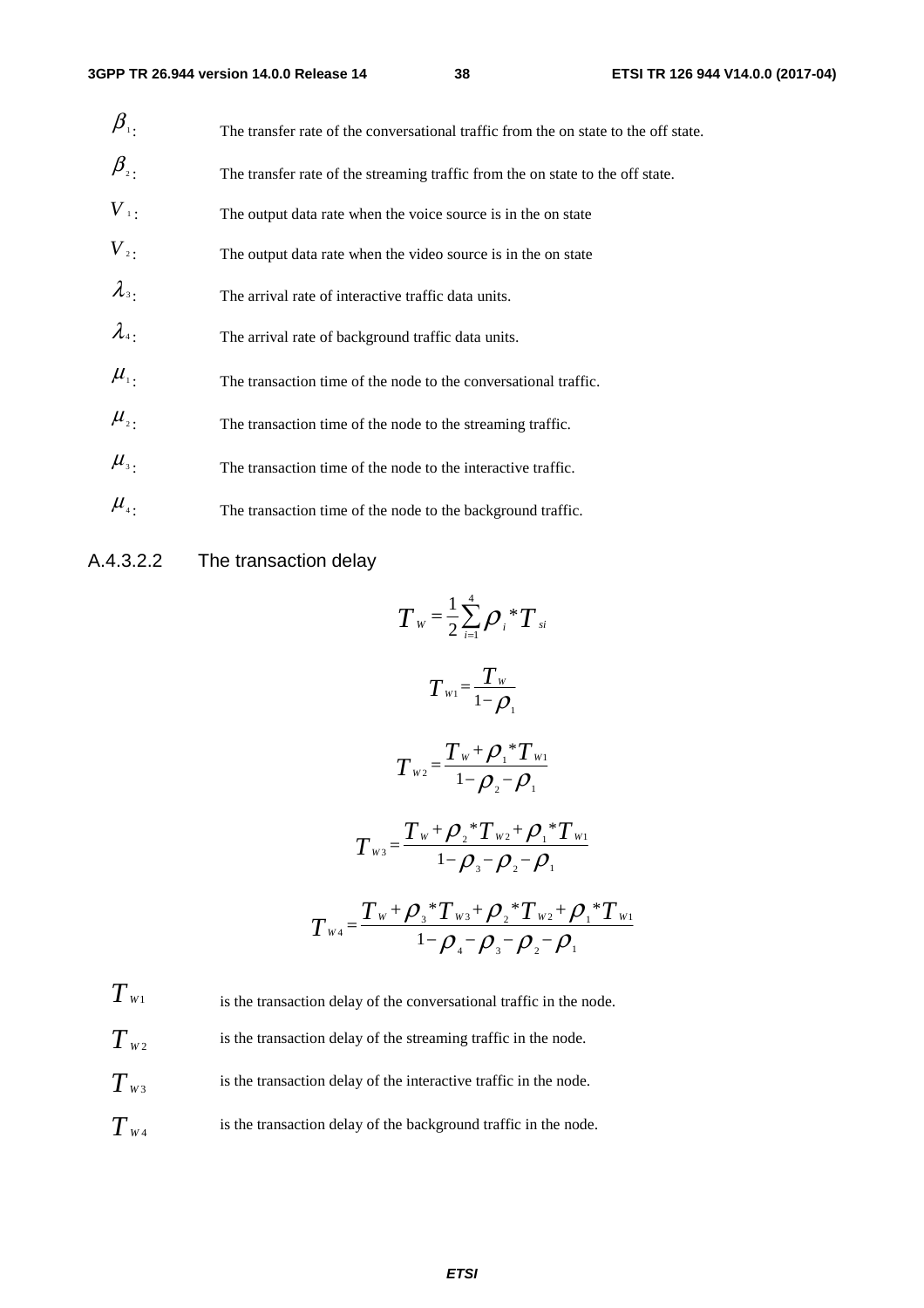## A.5 Modelling the relationship between ESQoS and SQoS

The models of this section aim to describe the relationship of each ESQoS parameter and their relative SQoS parameters pointed out in the present document. Not all the SQoS parameters are analyzed with these models. It only gives some example to justify how to get the mapping between the ESQoS and SQoS in the present document.

## A.5.1 Service Non-Availability

### A.5.1.1 Relative SQoS and other parameters

The parameters used for the service non-availability model are list in table A.1.

#### **Table A.1: the SQoS and other parameters in our model of service non-availability**

| class                   | layer                                                        | <b>SQoS</b>                                 | <b>Other parameters</b>                                                                                                                                                                                                                                                                                                                                                                                                                                                                    | <b>Model</b>                  | <b>Parameters to</b><br>calculate                               |
|-------------------------|--------------------------------------------------------------|---------------------------------------------|--------------------------------------------------------------------------------------------------------------------------------------------------------------------------------------------------------------------------------------------------------------------------------------------------------------------------------------------------------------------------------------------------------------------------------------------------------------------------------------------|-------------------------------|-----------------------------------------------------------------|
| Radio access<br>network | Under transports                                             | <b>Block ratio</b><br>Soft handoff rate     | The channel number<br>The reserved channel<br>number<br>The rate of arrival<br>stream of new calls<br>The channel holding<br>time for new calls<br>The channel holding<br>time for handoff calls<br>The number of the<br>base repeaters in the<br>cell<br>The channel number of<br>each base repeater<br>The reserved<br>resources<br>Mean time of platform<br>failure<br>Mean time of platform<br>repair<br>Mean time of base<br>repeater failure<br>Mean time of base<br>repeater repair | Radio access<br>network model | the block ratio of new<br>calls<br>$P_{\,\rm access\_fail}$ ure |
| Transaction<br>node     | Base station,<br>SGSN, GGSN,<br>HLR, VLR, AuC,<br>Web server | Transaction rate<br>Transaction<br>capacity | <b>Buffer size</b>                                                                                                                                                                                                                                                                                                                                                                                                                                                                         | Node model                    | Transaction failure ratio<br>$\boldsymbol{P}$ web_failure       |

The first three columns are from the present document.

Other columns means the parameters affected the ESQoS also, but they are not SQoS parameters.

The general models used in our model are list in the column model. And the parameter to be analyzed are list behind the model column.

The radio access network and the web server for service non-availability without the wireless and wired network failure and the transaction nodes in the network are analyzed.

The parameters' locations used in our model are as figure A.6.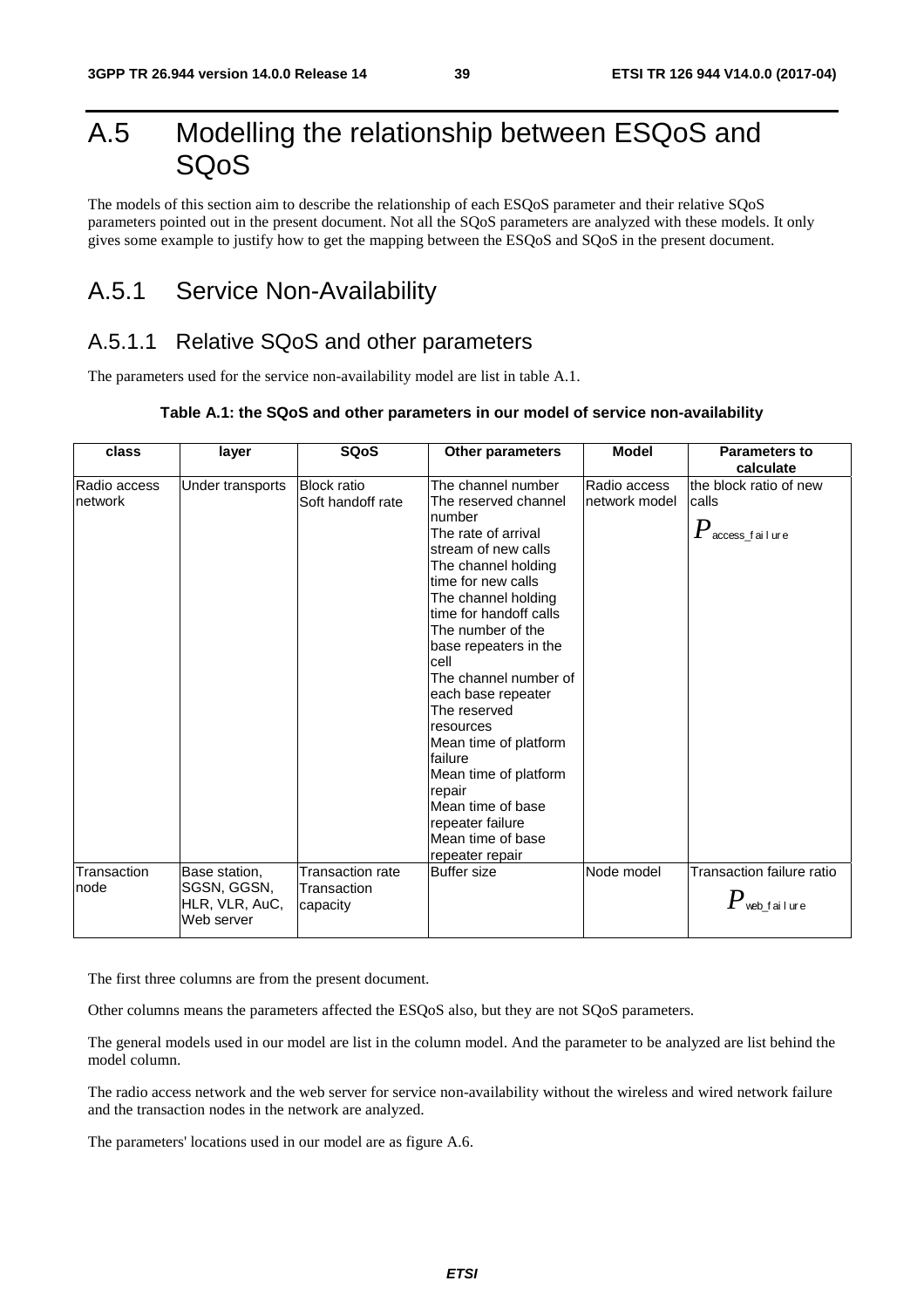



NOTE: The parameter transaction rate and transaction capacity can be got by testing the transaction node. And the buffer size can also be easily got from the node.

The soft handoff rate, the new call arrival rate, new call holding time and handoff call holding time are statistical parameters. They can be got from the cell's statistical data of the cell.

The mean time of platform failure, mean time of platform repair, mean time of base repeater failure and the mean time of base repeater repair can be got by analysing the base station's performance. It is not included in our work. The base repeater's number and the channel number of base repeaters are the cell's setting parameters.

### A.5.1.2 Model description

Ignoring the wireless and wired network failure, the failure ratio of a data unit transferred in the network can be expressed as follows:

$$
p_{\text{failure}} = p_{\text{access\_failure}} + p_{\text{web\_failure}}
$$

$$
P_{access\_failure} = \overline{A}(N_b)
$$
\n
$$
+ \begin{cases}\n1(G > 0) \sum_{k=1}^{G} P(1, k; N_b) \left(\frac{k}{N_b}\right) & \text{w/o APS} \\
+ \sum_{k=G+1}^{N_b} P(1, k; N_b) P_b(kM - 1, g) \left(\frac{k}{N_b}\right), & \text{w/o APS} \\
1(G > 0) \sum_{k=1}^{G} P(1, k; N_b) & \text{w/ APS} \\
+ \sum_{k=G+1}^{N_b} P(1, k; N_b) P_b(kM - 1, g), & \text{w/APS}\n\end{cases}
$$

 $p_{_{\rm web\_failure}}\!=\!(\!-\!\rho)\rho^{\text{\tiny B}}\!=\!(\!1\!-\!\frac{\lambda}{\mu}\!){\!(\frac{\lambda}{\mu})}^{\text{\tiny B}}$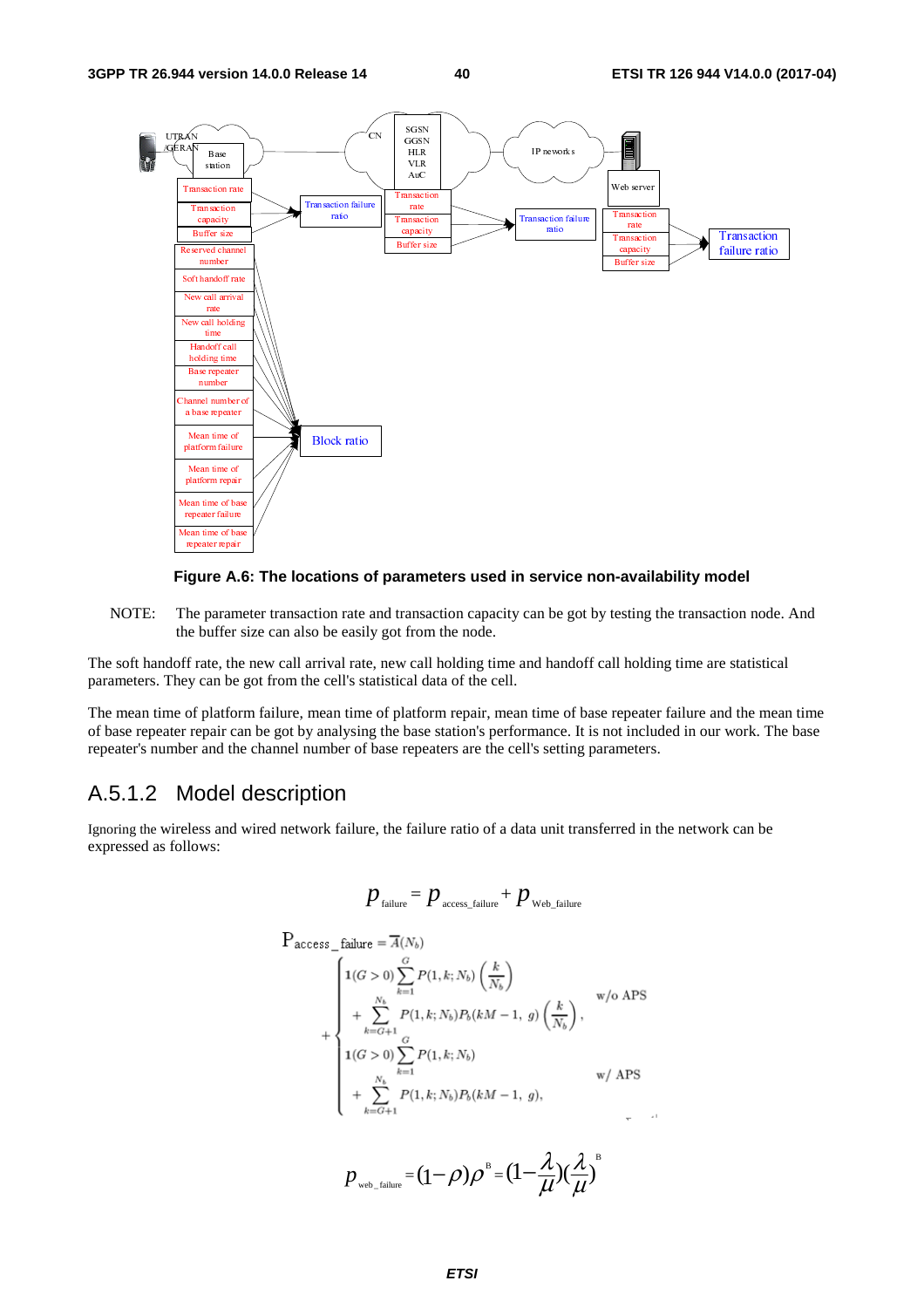All the parameters' definitions are from clause 4.

In the base station, the service non-availability can be changed by adjusting some parameters as table A.2.

#### **Table A.2: The simple relation between service non-availability and other parameters in the base station**

| Parameters                                    | Service non-availability |
|-----------------------------------------------|--------------------------|
| Transaction rate $\uparrow$                   |                          |
| Transaction capacity $\mathop{\Upsilon}$      |                          |
| Buffer size $\uparrow$                        |                          |
| Reserved channel number $\uparrow$            |                          |
| Soft handoff rate $\uparrow$                  |                          |
| New call arrival rate $\uparrow \uparrow$     |                          |
| Handoff call holding time $\uparrow$          |                          |
| New call holding time $\uparrow$              |                          |
| Base repeater number $\uparrow$               |                          |
| Channels number of a base repeater $\uparrow$ |                          |
| Mean time of platform failure $\uparrow$      |                          |
| Mean time of platform repair $\uparrow$       |                          |
| Mean time of base repeater failure $\uparrow$ |                          |
| Mean time of base repeater repair $\uparrow$  |                          |
| means value increases;                        |                          |
| means value decreases.                        |                          |

In the transaction node (SGSN, GGSN, VLR, HLR, AuC, web server), the service non-availability can be changed by adjusting some parameters as table A.3.

#### **Table A.3: The simple relation between service non-availability and other parameters in the transaction nodes**

| <b>Parameters</b>               | <b>Service non-availability</b> |
|---------------------------------|---------------------------------|
| Transaction rate $\uparrow$     |                                 |
| Transaction capacity $\uparrow$ |                                 |
| Buffer size $\uparrow$          |                                 |
| means value increases;          |                                 |
| means value decreases.          |                                 |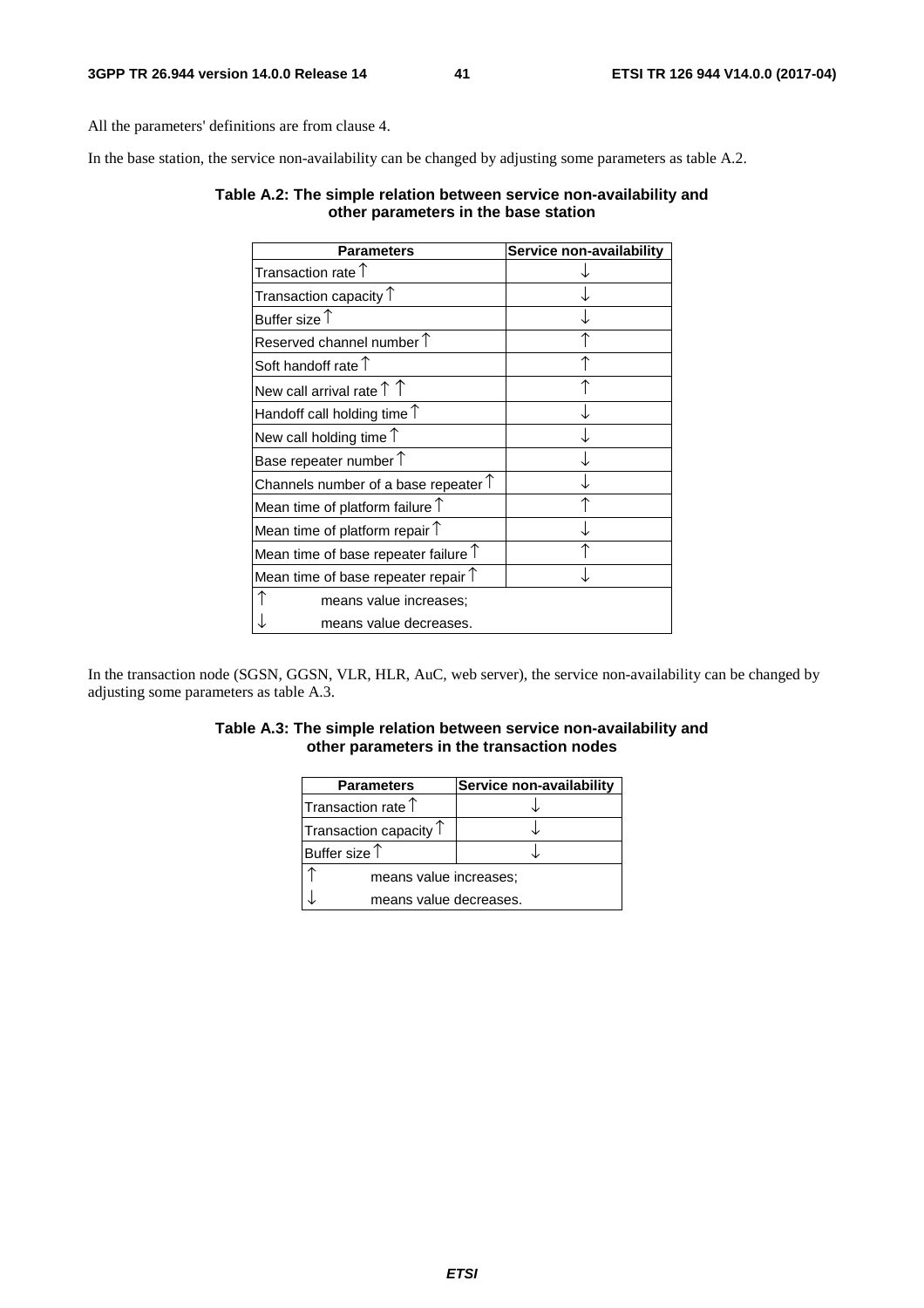## A.5.2 Service Failure Ratio

## A.5.2.1 Relative SQoS and other parameters

The parameters affect the service failure ratio are list in table A.4.

#### **Table A.4: the SQoS and other parameters in the model of service failure ratio**

| class                   | layer                                                          | <b>SQoS</b>                                    | <b>Other parameters</b>                                                                                                                                                                                                                                                                                                                                                                                                       | <b>Model</b>                  | <b>Parameters to</b><br>calculate                                           |
|-------------------------|----------------------------------------------------------------|------------------------------------------------|-------------------------------------------------------------------------------------------------------------------------------------------------------------------------------------------------------------------------------------------------------------------------------------------------------------------------------------------------------------------------------------------------------------------------------|-------------------------------|-----------------------------------------------------------------------------|
| Radio access<br>network | Under transports                                               | <b>Block ratio</b><br>Soft handoff<br>rate     | The rate of arrival<br>stream of new calls<br>The channel holding<br>time for new calls<br>The channel holding<br>time for handoff calls<br>The number of the base<br>repeaters in the cell<br>The channel number of<br>each base repeater<br>The reserved resources<br>Mean time of platform<br>lfailure<br>Mean time of platform<br>repair<br>Mean time of base<br>repeater failure<br>Mean time of base<br>repeater repair | Radio access<br>network model | the failure ratio of<br>handoff calls<br>$\pmb{P}_\text{handoff\_f}$ ailure |
| Transaction<br>node     | Base station,<br>SGSN, GGSN,<br>HLR, VLR, AuC,<br>Media server | Transaction<br>rate<br>Transaction<br>capacity | Buffer size                                                                                                                                                                                                                                                                                                                                                                                                                   | Node model                    | <b>Transaction failure</b><br>$\pmb{P}$ media_failure                       |

The radio access network and the media server for service failure ratio are analyzed, ignoring the wireless and wired network failure and the transaction nodes in the network.

The first three columns are from the present document.

Other columns means the parameters affected the QoE ESQoS also, but they are not SQoS parameters.

The general models used in our model are list in the column model. And the parameter to be analyzed are list behind the model column.

The radio access network and the media server for service failure ratio are analyzed without the wireless and wired network failure and the transaction nodes in the network.

The parameters' locations used in our model are as figure A.7.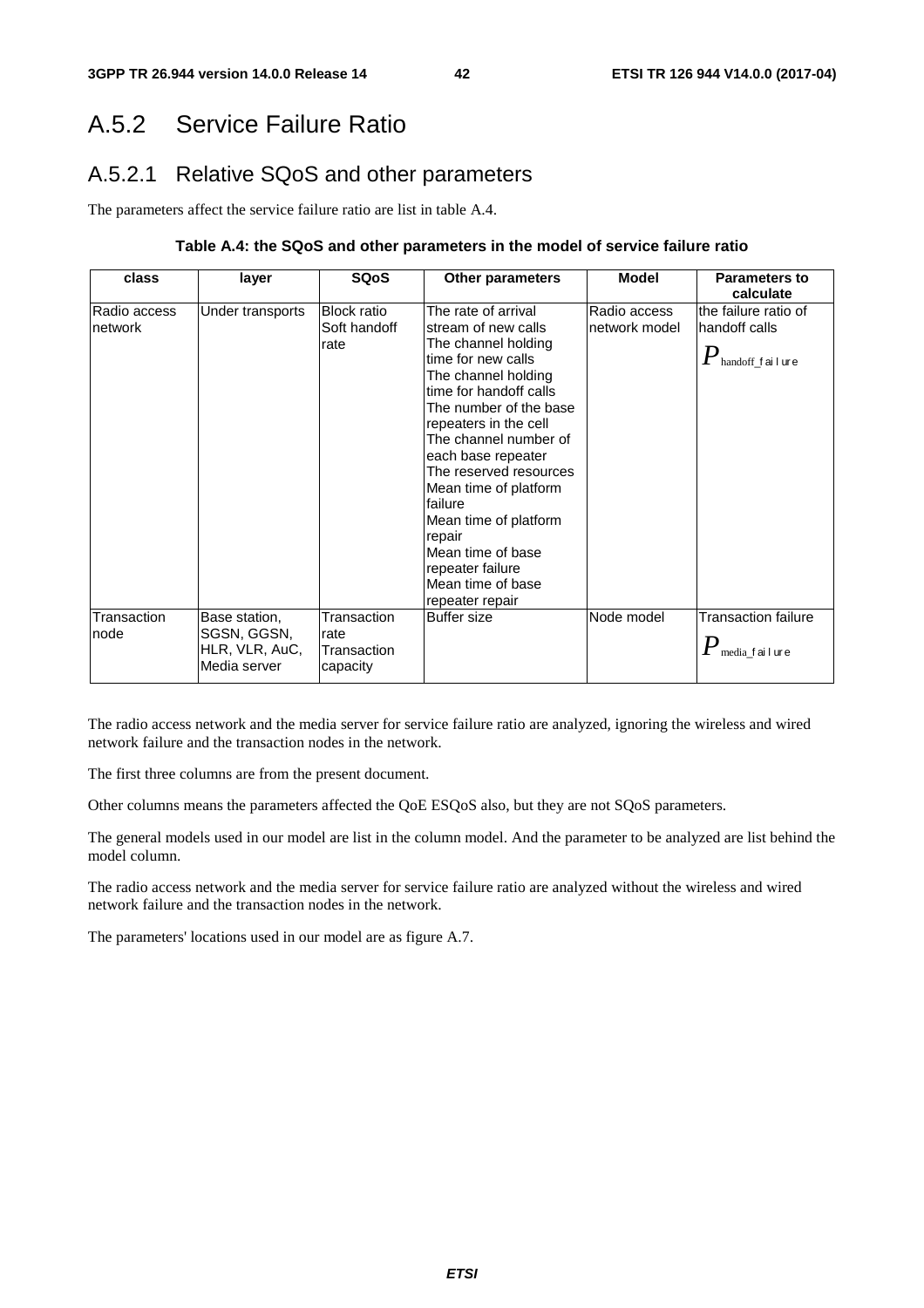

#### **Figure A.7: The locations of parameters used in service failure ratio model**

NOTE: The parameter transaction rate and transaction capacity can be got by testing the transaction node. And the buffer size can also be easily got from the node.

The soft handoff rate, the new call arrival rate, new call holding time and handoff call holding time are statistical parameters. They can be got from the cell's statistical data.

The mean time of platform failure, mean time of platform repair, mean time of base repeater failure and the mean time of base repeater repair can be got by analysing the base station's performance. It is not included in our work. The base repeater's number and the channel number of base repeaters are the cell's setting parameters.

#### A.5.2.2 Model description

Ignoring the wireless and wired network failure, the failure ratio of a data unit transferred in the network can be expressed as follows:

$$
p_{\text{failure}} = p_{\text{handoff\_failure}} + p_{\text{median\_failure}}
$$
\n
$$
P_{\text{handoff\_failure}} = \overline{A}(N_b)
$$
\n
$$
+ \begin{cases} \sum_{k=1}^{N_b} P(1, k; N_b) P_d(kM - 1, g) \frac{k}{N_b}, & \text{w/o APS.} \\ \sum_{k=1}^{N_b} P(1, k; N_b) P_d(kM - 1, g), & \text{w/APS.} \end{cases}
$$
\n
$$
p_{\text{median}} = (1 - \rho)\rho^B = (1 - \frac{\lambda}{\mu})(\frac{\lambda}{\mu})^B
$$

All the parameters' definitions are from clause 4.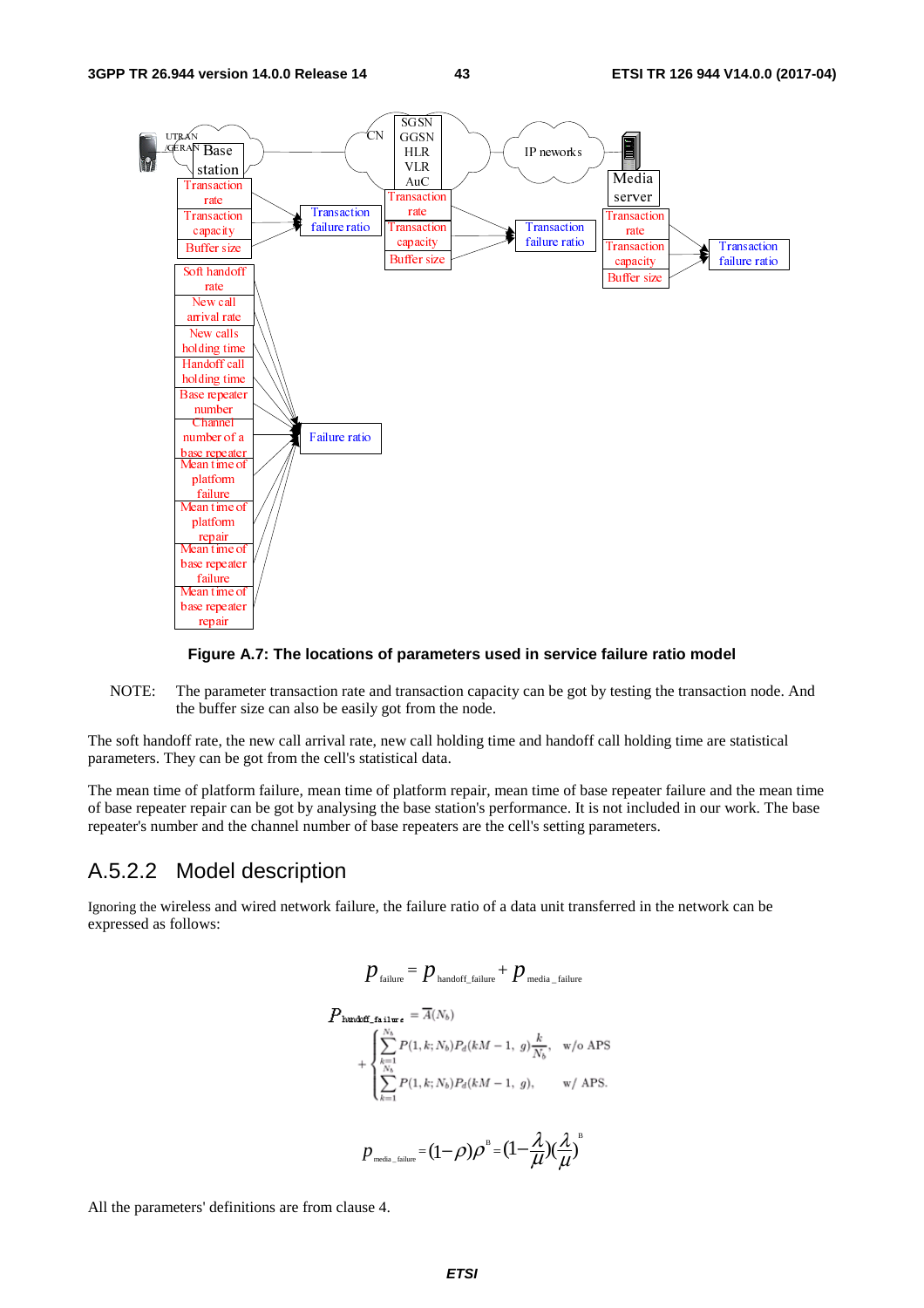In the base station, the service failure ratio can be changed by adjusting some parameters as table A.5.

| <b>Parameters</b>                             | Service non-availability |
|-----------------------------------------------|--------------------------|
| Transaction rate $\uparrow$                   |                          |
| Transaction capacity $\mathop{\Upsilon}$      |                          |
| Buffer size $\uparrow$                        |                          |
| Soft handoff rate $\uparrow$                  |                          |
| New call arrival rate $\uparrow$              |                          |
| Handoff call holding time $\uparrow$          |                          |
| New call holding time $\uparrow$              |                          |
| Base repeater number $\uparrow$               |                          |
| Channels number of a base repeater $\uparrow$ |                          |
| Mean time of platform failure $\uparrow$      |                          |
| Mean time of platform repair $\uparrow$       |                          |
| Mean time of base repeater failure $\uparrow$ |                          |
| Mean time of base repeater repair $\uparrow$  |                          |
| means value increases;                        |                          |
| means value decreases.                        |                          |

**Table A.5: The simple relation between service failure ratio and other parameters in the base station** 

In the transaction node (SGSN, GGSN, VLR, HLR, AuC, media server), the service failure ratio can be changed by adjusting some parameters as table A.6.

| <b>Parameters</b>               | Service failure ratio |  |
|---------------------------------|-----------------------|--|
| Transaction rate 1              |                       |  |
| Transaction capacity $\uparrow$ |                       |  |
| Buffer size $\uparrow$          |                       |  |
| means value increases;          |                       |  |
| means value decreases.          |                       |  |

#### **Table A.6: The simple relation between service failure ratio and other parameters in the transaction nodes**

An example is given to understand the further explain about the relationship.

In the radio access network, to decrease the service non-availability, both of the soft handoff rate and the new call arrival rate can be decreased. The two parameters are both related to the cell's radius.

Increase the total channel number or decrease the reserved channel number can also decrease the service non-availability. The total channel number can be computed from the base repeater number and the channels number of a repeater. The mean time of the repeater's failure and the mean time of repair also affect the total channel number.

To increase the mean time platform failure or decrease the mean time of repair also decreases the service nonavailability.

In these transaction nodes, developing the performance (the transaction rate, transaction capacity and the buffer size) of them will decrease the service non-availability and the service failure ratio.

Adjusting the value of the soft hand rate, new call arriving rate, base repeater number, channels number of a base repeater, mean time of platform failure, mean time of platform repair, mean time of base repeater failure, mean time of base repeater repair, transaction rate, transaction capability and buffer size has the same effect on the service nonavailability and the service failure ratio. But decreasing the reserved channel number will decrease the service nonavailability and increase the service failure ratio.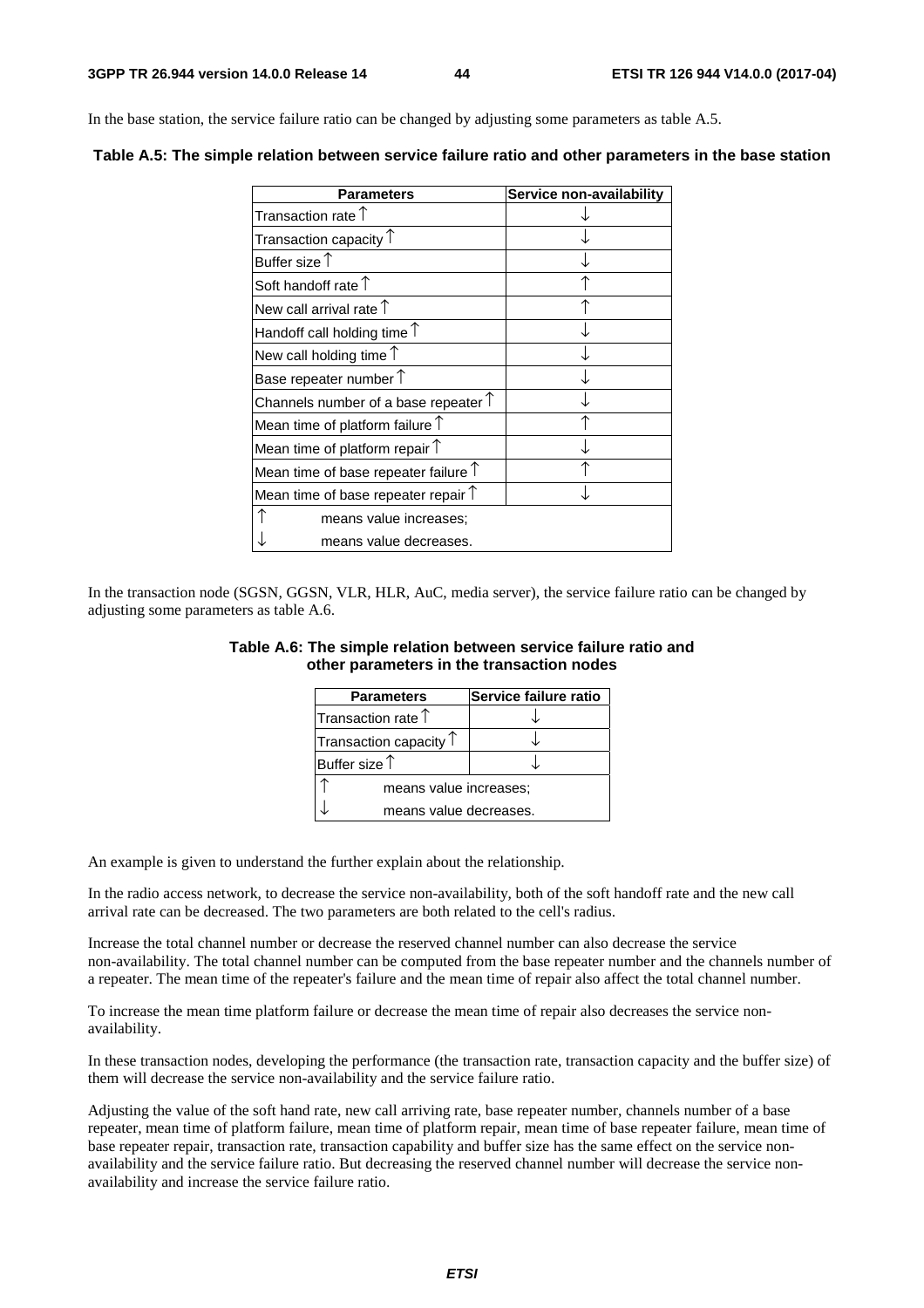## A.5.3 Initial Connection Time

## A.5.3.1 Relative SQoS and other parameters

The parameters affect the initial connection time are list in table A.7.

#### **Table A.7: the SQoS and other parameters in our model of initial connection time**

| class                                   | layer                                                                                     | <b>SQoS</b>                                 | Other parameters                                                                                                                                                                                                                            | <b>Model</b>               | <b>Parameters to</b><br>calculate                                                                                                                                                                      |
|-----------------------------------------|-------------------------------------------------------------------------------------------|---------------------------------------------|---------------------------------------------------------------------------------------------------------------------------------------------------------------------------------------------------------------------------------------------|----------------------------|--------------------------------------------------------------------------------------------------------------------------------------------------------------------------------------------------------|
| client                                  | Application                                                                               |                                             | Frame size                                                                                                                                                                                                                                  |                            |                                                                                                                                                                                                        |
| <b>Wireless</b><br>transport<br>network | Transports                                                                                | <b>Bandwidth</b><br>Transport<br>delay      | The total transport data size during<br>The connection procedure (related to<br>the protocols)                                                                                                                                              | Transport<br>network model | <b>Transfer time</b><br>$T$ tran_t i me                                                                                                                                                                |
| Wired transport<br>network              | Transports                                                                                | <b>Bandwidth</b><br>Transport<br>delay      | The total load from outside<br>The load on one link<br>The links number<br>The average length of packet<br>The link's data transport rate<br>The total transport data size during<br>The connection procedure (related to<br>the protocols) | Transport<br>network model | <b>Transfer time</b><br>$T$ tran_t i me<br>Transfer delay<br>$T$ tran_delay                                                                                                                            |
| Transaction<br>node                     | Base<br>station,<br>SGSN,<br>GGSN,<br>HLR, VLR,<br>AuC, Web<br>server,<br>Media<br>server | Transaction<br>delay<br>Transaction<br>rate | <b>Buffer size</b>                                                                                                                                                                                                                          | Node model                 | Transaction<br>delay<br>$T$ BS_delay<br>$T{\scriptstyle_{\rm SGSN\_delay}}$<br>$T$ GGSN_delay<br>$T$ vlr._delay<br>$T$ HLR_delay<br>$T$ AuC_delay<br>$T_{\rm web\_delay}$<br>$T_{\rm \,median\_delay}$ |

The transfer delay and time of wireless /wired networks, the related transaction delay of transaction nodes for initial connection time are analyzed, disregarding radio access network's delay.

The parameters' locations used in our model are as figure A.8.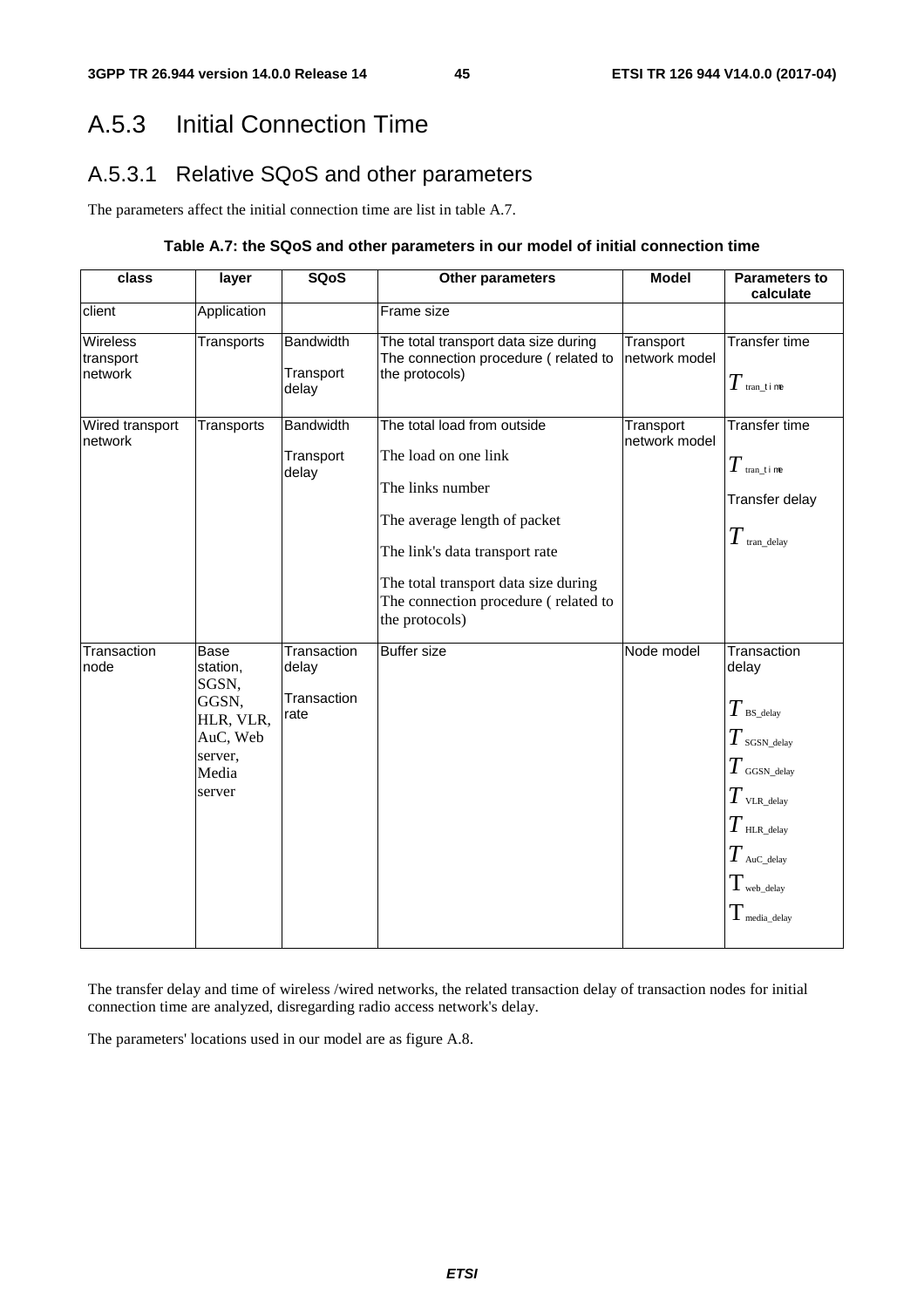

**Figure A.8: The locations of parameters used in service initial connection time model** 

NOTE: The parameter transaction rate and transaction capacity can be got by testing the transaction node. And the buffer size in the transaction node can also be easily got from the node.

The total data size during the connection procedure depends on the frame size in the client and the protocols used. It includes the data for the initiation between client and the server and the first frame data.

The data transport rate of one link and links number are the network's framework parameters.

The load on one link, total load on the network and average length of packet can be got from the network's statistical data.

### A.5.3.2 Model description

The initial connection time ( $T_{\text{connect}}$ ) can be considered as a function of the transfer delay and the transfer time in network and the transaction delay in all the relative transaction nodes. The expression can be get as follows:

$$
T_{\text{connect}} = \newline F(T_{\text{tran\_delay}}, T_{\text{tran\_time}}, T_{\text{BS\_delay}}, T_{\text{SGSN\_delay}}, T_{\text{GGSN\_delay}}, T_{\text{VL\_delay}}, T_{\text{HL\_delay}}, T_{\text{Auc\_delay}}, T_{\text{web\_delay}}, T_{\text{media\_delay}})
$$

And  $T_{\text{connect}}$  varies in the same manner as all the parameters.

$$
T_{\text{tran\_delay}} = \frac{1}{\gamma} \sum_{i=1}^{L} \frac{M}{R_i - M \lambda_i}
$$

$$
T_{\text{tran\_time}} = \frac{D}{d_{\text{wireless}}} + \frac{D}{d_{\text{wire}}
$$

 $T$  BS\_delay  $T$  SGSN\_delay  $T$  GGSN\_delay can be got from formula  $T$ <sub>server\_delay1</sub> =  $\frac{T_w + \rho_z * T_{w_2} + \rho_1 * T_{w_1}}{1 - \rho_z + \rho_z}$ 3  $\mu_2$   $\mu_1$  $T_{w_2}$ + $\mathcal{O}$ .\*  $T_{\text{server\_delay1}} = \frac{T_w + \rho_{2} * T_{w2} + \rho_{1} * T_w}{1 - \rho_{3} - \rho_{2} - \rho_{1}}$ 

$$
T_{\text{VLR\_delay}} \sum_{\text{HLR\_delay}} T_{\text{Auc\_delay}} \sum_{\text{wcb\_delay}} T_{\text{median}} \sum_{\text{median}} \text{ can be got from formula}
$$
  

$$
T_{\text{server\_delay}} = \frac{\lambda}{\mu(\mu - \lambda)}.
$$

All the parameters' definitions are from clause 4.

In the client, the initial connection time can be changed by adjusting some parameters as table A.8.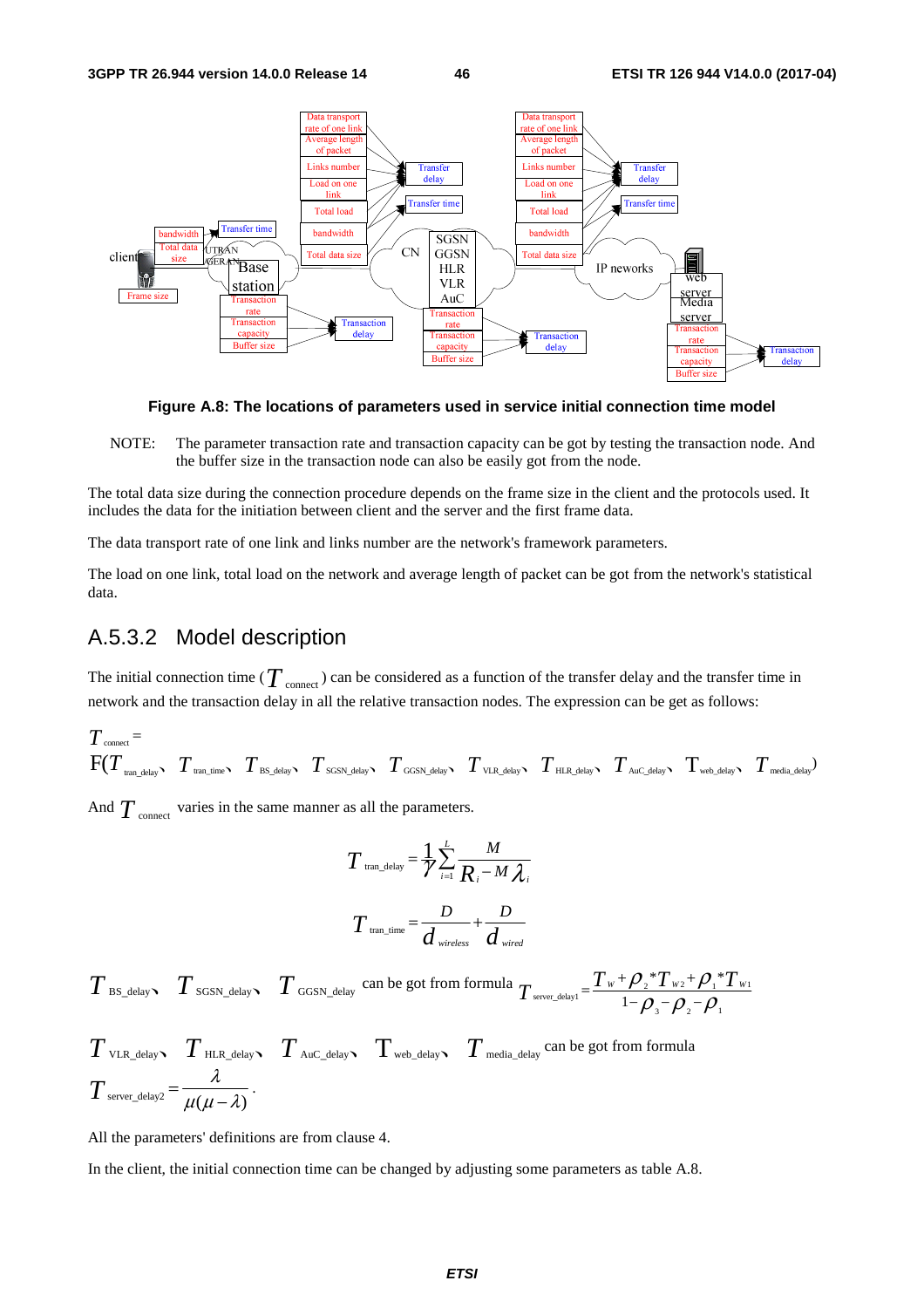#### **Table A.8: The simple relation between initial connection time and other parameters in the client**

|                        | Parameters   Initial connection time |  |
|------------------------|--------------------------------------|--|
| Buffer size $\uparrow$ |                                      |  |
| means value increases; |                                      |  |
| means value decreases. |                                      |  |

In the wireless network, the initial connection time can be changed by adjusting some parameters as table A.9.

#### **Table A.9: The simple relation between initial connection time and other parameters in the wireless network**

| <b>Parameters</b>          | Initial connection time |  |
|----------------------------|-------------------------|--|
| Bandwidth $\uparrow$       |                         |  |
| Total data size $\uparrow$ |                         |  |
| means value increases;     |                         |  |
| means value decreases.     |                         |  |

In the wired network, he initial connection time can be changed by adjusting some parameters as table A.10.

| <b>Parameters</b>                          | Initial connection time |  |
|--------------------------------------------|-------------------------|--|
| Bandwidth $\uparrow$                       |                         |  |
| Total data size $\uparrow$                 |                         |  |
| Total load $\uparrow$                      |                         |  |
| Load on one link $\uparrow$                |                         |  |
| Links number $\uparrow$                    |                         |  |
| Average length of packet $\uparrow$        |                         |  |
| Data transport rate of one link $\uparrow$ |                         |  |
| means value increases;                     |                         |  |
| means value decreases.                     |                         |  |

#### **Table A.10: The simple relation between initial connection time and other parameters in the wired network**

In the transaction nodes (base station, SGSN, GGSN, VLR, HLR, AuC, media server), the initial connection time can be changed by adjusting some parameters as table A.11.

| Table A.11: The simple relation between initial connection time and |  |
|---------------------------------------------------------------------|--|
| other parameters in the transactions nodes                          |  |

| <b>Parameters</b>               | Initial connection time |
|---------------------------------|-------------------------|
| Transaction rate $\uparrow$     |                         |
| Transaction capacity $\uparrow$ |                         |
| Buffer size $\uparrow$          |                         |
| means value increases;          |                         |
| means value decreases.          |                         |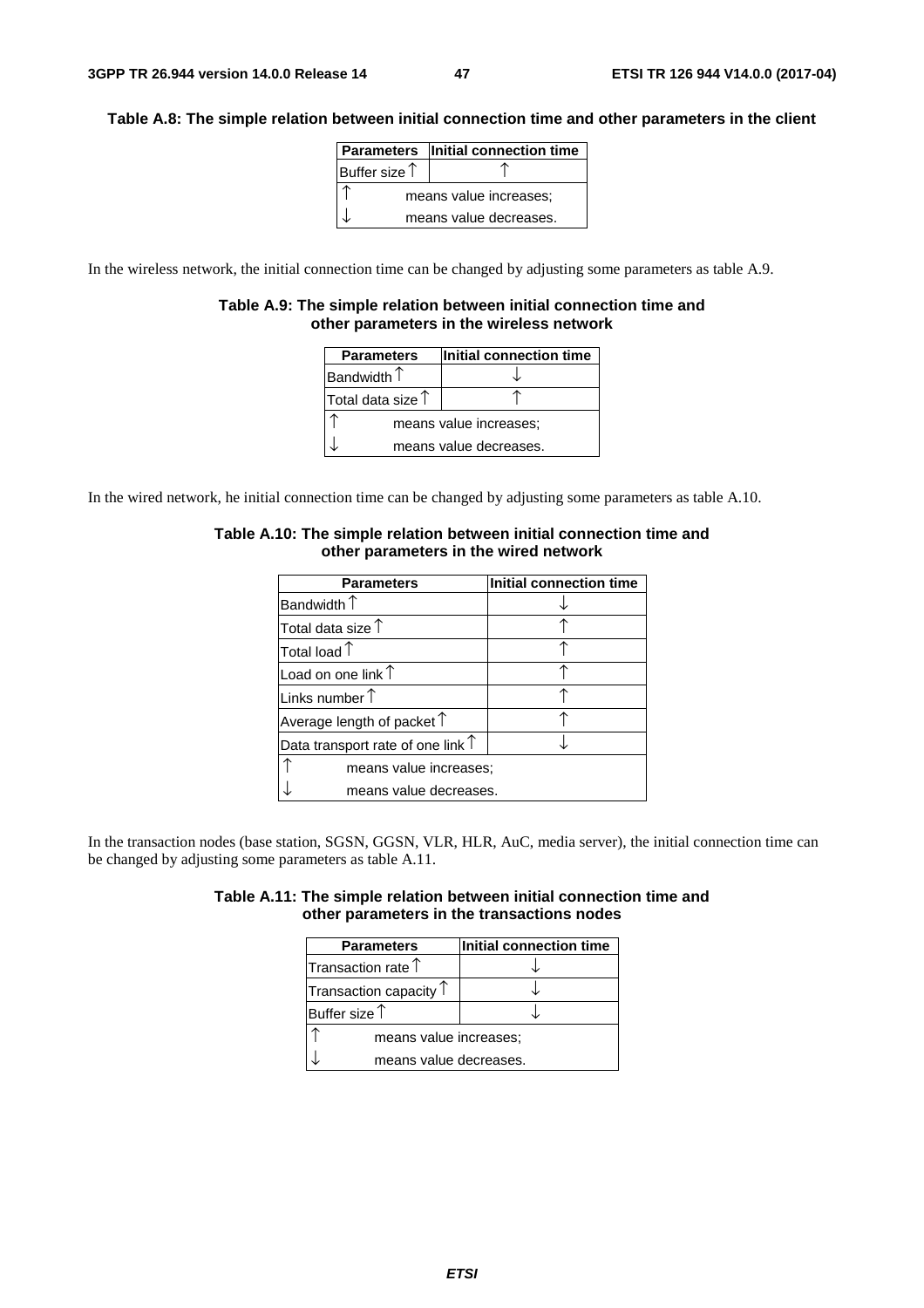## A.5.4 Initial Buffering Time

## A.5.4.1 Relative SQoS and other parameters

The parameters affect the initial buffering time are list in table A.12.

#### **Table A.12: the SQoS and other parameters in our model of initial buffering time**

| class                                   | layer                                                 | <b>SQoS</b>                                 | <b>Other parameters</b>                                                                                                                                                                                                                     | <b>Model</b>               | <b>Parameters to</b><br>calculate                                                                   |
|-----------------------------------------|-------------------------------------------------------|---------------------------------------------|---------------------------------------------------------------------------------------------------------------------------------------------------------------------------------------------------------------------------------------------|----------------------------|-----------------------------------------------------------------------------------------------------|
| client                                  | Application                                           | Frame rate                                  | Frame size<br><b>Buffer size</b>                                                                                                                                                                                                            |                            |                                                                                                     |
| <b>Wireless</b><br>transport<br>network | Transports                                            | <b>Bandwidth</b><br>Transport<br>delay      | The total transport data size during<br>The connection procedure (related<br>to the protocols)                                                                                                                                              | Transport<br>network model | Transfer time<br>$T$ tran_t i me                                                                    |
| Wired transport<br>network              | Transports                                            | <b>Bandwidth</b><br>Transport<br>delay      | The total load from outside<br>The load on one link<br>The links number<br>The average length of packet<br>The link's data transport rate<br>The total transport data size during<br>The connection procedure (related<br>to the protocols) | Transport<br>network model | Transfer time<br>$T$ tran time<br>Transfer delay<br>$\boldsymbol{I}$ tran_delay                     |
| Transaction<br>node                     | Base<br>station,<br>SGSN,<br>GGSN,<br>Media<br>server | Transaction<br>delay<br>Transaction<br>rate | <b>Buffer</b> size                                                                                                                                                                                                                          | Node model                 | Transaction<br>delay<br>$T$ BS_delay<br>$T$ sgSN_delay<br>$T$ GGSN_delay<br>$\mathbf 1$ media_delay |

The transfer delay and time of wireless /wired networks, the related transaction delay of transaction node for initial buffering time are analyzed, ignoring delay of radio access network.

The parameters' locations used in our model are as figure A.9.



#### **Figure A.9: The locations of parameters used in service initial buffering time model**

NOTE: The parameter transaction rate and transaction capacity can be got by testing the transaction node. And the buffer size in the transaction node can also be easily got from the node.

The total data size during the connection procedure depends on the buffer size in the client and the protocols used. Why the frame size and frame rate are listed here? Because they affect the buffer size the system set.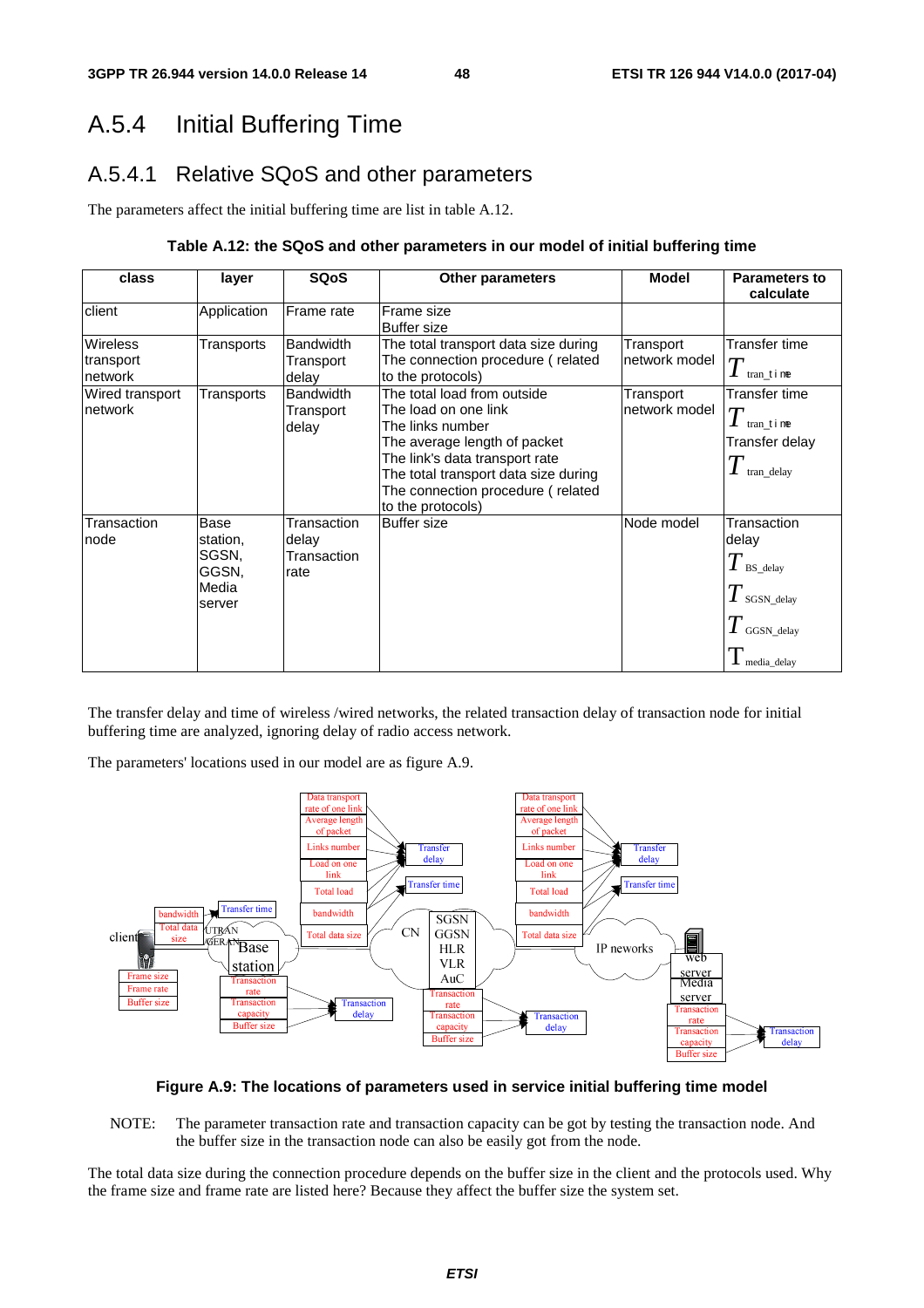#### **3GPP TR 26.944 version 14.0.0 Release 14 49 ETSI TR 126 944 V14.0.0 (2017-04)**

The data transport rate of one link and links number are the network's framework parameters.

The load on one link, total load on the network and average length of packet can be got from the network's statistical data.

### A.5.4.2 Model description

The initial connection time ( $T_{\text{buffering}}$ ) can be considered as a function of the transfer delay and the transfer time in network and the transaction delay in all the relative transaction nodes. The expression can be get as follows:

$$
T_{\text{buffering}} = F(T_{\text{tran\_delay}}, T_{\text{tran\_time}}, T_{\text{BS\_delay}}, T_{\text{SGSN\_delay}}, T_{\text{GGSN\_delay}}, T_{\text{median}})
$$

And  $T_{\text{buffering}}$  varies in the same manner as all the parameters.

$$
T_{\text{tran\_delay}} = \frac{1}{\gamma} \sum_{i=1}^{L} \frac{M}{R_i - M \lambda_i}.
$$

$$
T_{\text{tran\_time}} = \frac{D}{d_{\text{wireless}}} + \frac{D}{d_{\text{wireed}}}
$$

 $T_{\text{BS\_delay}}$   $T_{\text{SGSN\_delay}}$   $T_{\text{GGSN\_delay}}$  can be got from formula  $T_{\text{server\_delay1}} = \frac{T_w + \rho_z * T_{wz} + \rho_z * T_{w1}}{1 - \rho_z + \rho_z * T_{w2}}$ 3  $\mathcal{V}$  2  $\mathcal{V}$  1 \* $T_{w}$ + $\rho$ <sup>\*</sup>  $T_{\text{server\_delay1}} = \frac{T_w + \rho_{2} * T_{w2} + \rho_{1} * T_w}{1 - \rho_{3} - \rho_{2} - \rho_{1}}$ 

$$
T_{\text{median}}
$$
 can be got from formula  $T_{\text{server\_delay2}} = \frac{\lambda}{\mu(\mu - \lambda)}$ .

All the parameters' definitions are from section 4.

In the client, the initial buffering time can be changed by adjusting some parameters as table A.13.

#### **Table A.13: The simple relation between initial buffering time and other parameters in the client**

|                        | Parameters   Initial connection time |
|------------------------|--------------------------------------|
| Buffer size $\uparrow$ |                                      |
|                        | means value increases;               |
|                        | means value decreases.               |

In the wireless network, the initial buffering time can be changed by adjusting some parameters as table A.14.

#### **Table A.14: The simple relation between initial buffering time and other parameters in wireless network**

| <b>Parameters</b>          | Initial connection time |
|----------------------------|-------------------------|
| Bandwidth $\uparrow$       |                         |
| Total data size $\uparrow$ |                         |
|                            | means value increases;  |
|                            | means value decreases.  |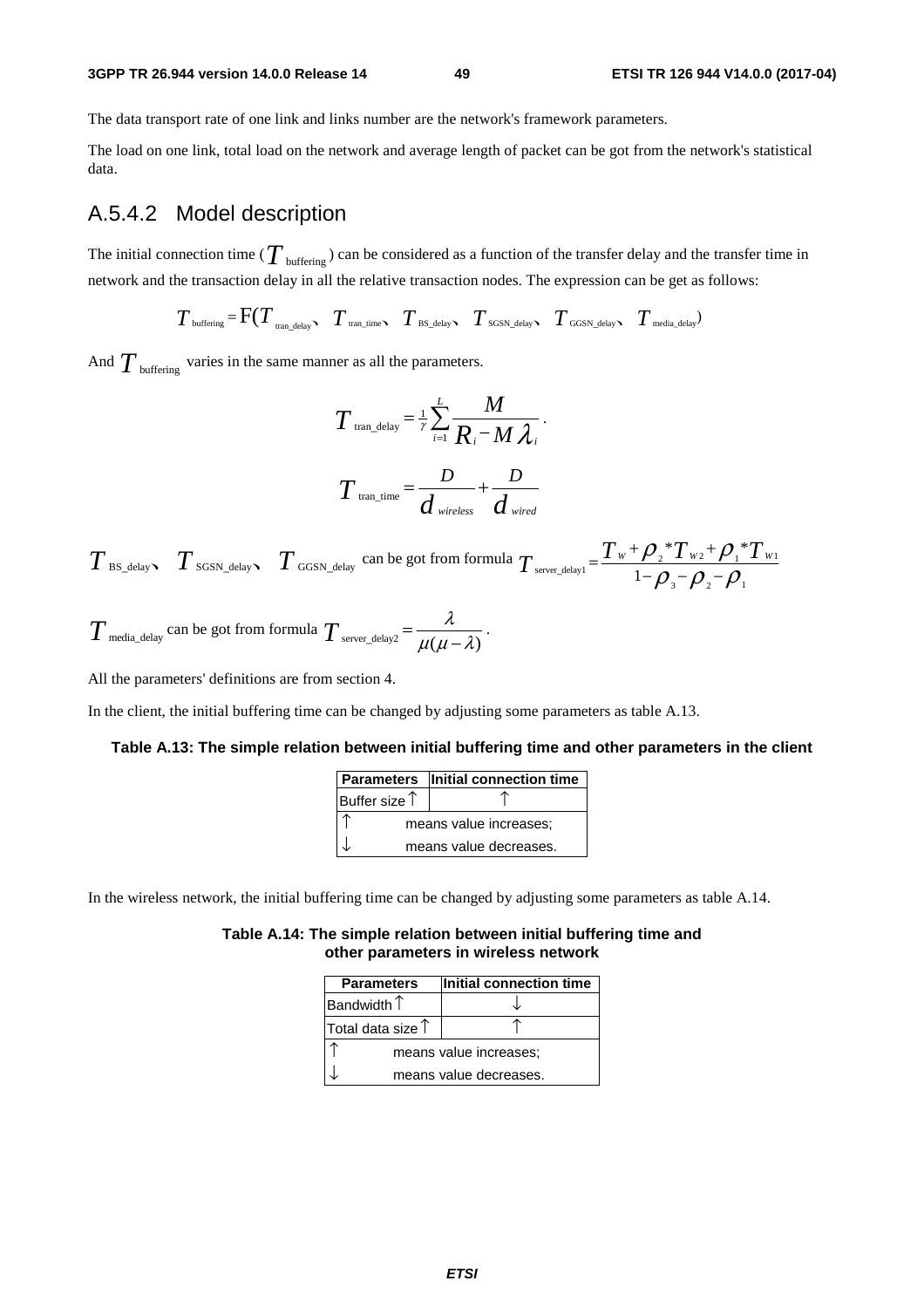In the wired network, the initial buffering time can be changed by adjusting some parameters as table A.15.

**Table A.15: The simple relation between initial buffering time and other parameters in wired network** 

| <b>Parameters</b>                          | <b>Initial connection time</b> |
|--------------------------------------------|--------------------------------|
| Bandwidth $\uparrow$                       |                                |
| Total data size $\uparrow$                 |                                |
| Total load $\uparrow$                      |                                |
| Load on one link $\uparrow$                |                                |
| Links number $\uparrow$                    |                                |
| Average length of packet $\uparrow$        |                                |
| Data transport rate of one link $\uparrow$ |                                |
| means value increases;                     |                                |
| means value decreases.                     |                                |

In the transaction nodes (base station, SGSN, GGSN, VLR, HLR, AuC, media server), the initial buffering time can be changed by adjusting some parameters as table A.16.

#### **Table A.16: The simple relation between initial buffering time and other parameters in the transaction nodes**

| <b>Parameters</b>               | Initial connection time |
|---------------------------------|-------------------------|
| Transaction rate $\uparrow$     |                         |
| Transaction capacity $\uparrow$ |                         |
| Buffer size $\uparrow$          |                         |
| means value increases;          |                         |
| means value decreases.          |                         |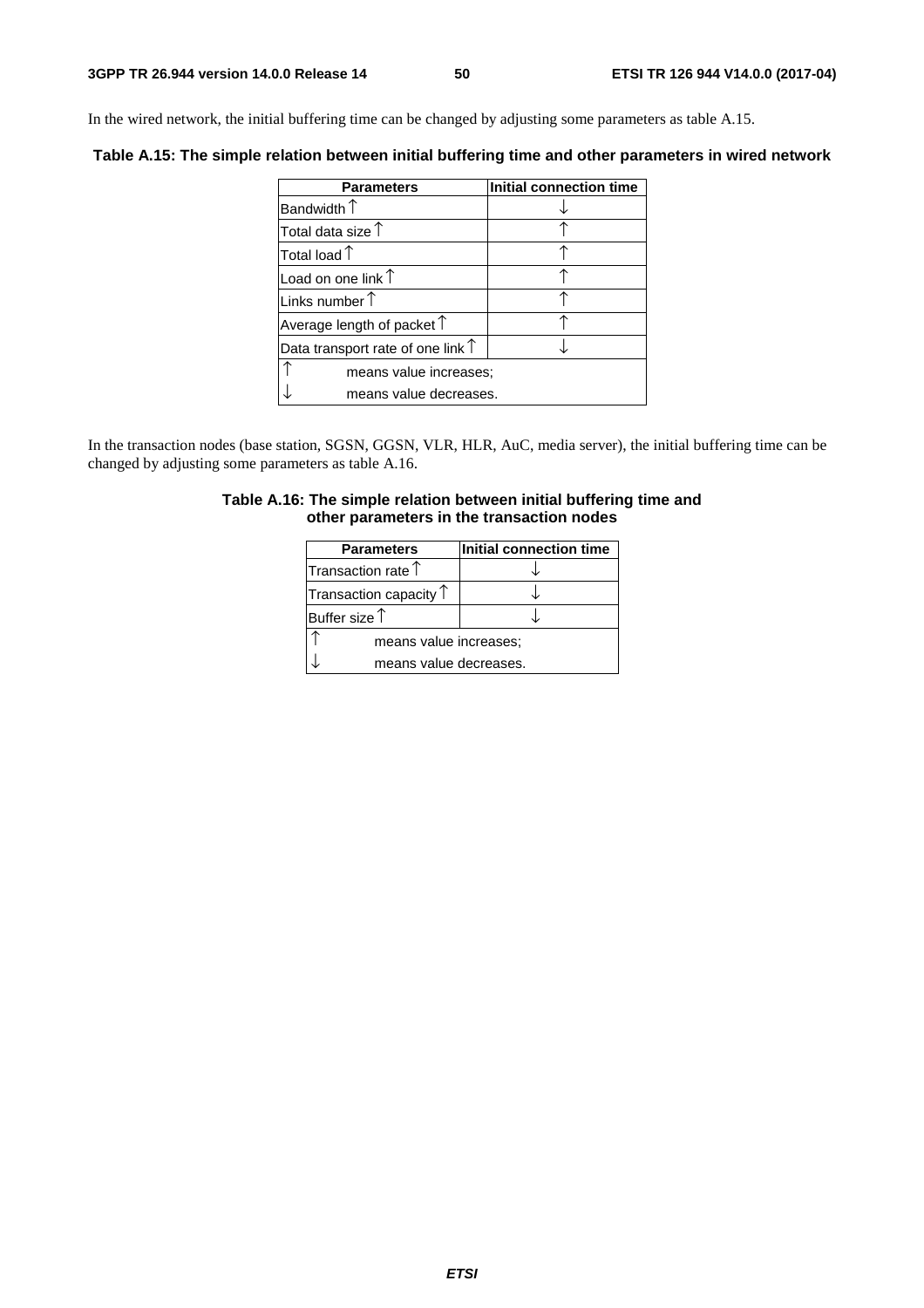## A.5.5 Re-Buffering Frequency

### A.5.5.1 Relative SQoS and other parameters

The rebuffering is a important metric to reflect the network's condition. The majority of SQoS parameters affect it.

The model analyse the SQoS parameters' effect in the application and transports layers.

**Table A.17: the SQoS and other parameters in our model of service rebuffering frequency** 

| class              | layer         | <b>SQoS</b>                             | <b>Other parameters</b> | <b>Model</b>      |
|--------------------|---------------|-----------------------------------------|-------------------------|-------------------|
| client             | Application   | Frame rate                              | Frame size              | Model the whole   |
|                    |               | Frame loss ratio                        | <b>Buffer size</b>      | transport process |
|                    |               | Frame error ratio                       |                         |                   |
| Radio access       | Under         | Access delay                            | Channels                |                   |
| network            | transports    |                                         |                         |                   |
| Wireless transport | Transports    | <b>Bandwidth</b>                        | Wireless transport      |                   |
| network            |               | Transport delay                         | condition               |                   |
|                    |               | Jitter                                  |                         |                   |
|                    |               | Packet loss ratio                       |                         |                   |
|                    | Under         | Frame loss ratio, Frame error ratio,    |                         |                   |
|                    | transports    | Frame discard ratio, Residual bit error |                         |                   |
|                    |               | ratio                                   |                         |                   |
| Wired transport    | Transports    | <b>Bandwidth</b>                        | network load,           |                   |
| network            |               | Transport delay                         | network framework       |                   |
|                    |               | Jitter                                  |                         |                   |
|                    |               | Packet loss ratio                       |                         |                   |
|                    | Under         | Frame loss ratio, Frame error ratio,    |                         |                   |
|                    | transports    | Frame discard ratio, Residual bit error |                         |                   |
|                    |               | ratio                                   |                         |                   |
| Transaction node   | Base station, | Transaction delay                       | <b>Buffer size</b>      |                   |
|                    | SGSN,         | Transaction rate                        |                         |                   |
|                    | GGSN,         |                                         |                         |                   |
|                    | Media server  |                                         |                         |                   |

### A.5.5.2 Model description

Assumed the send data is initially distributed of  $F_0(t)$ . After the transportation, affected by the frame loss rate, the frame error rate, bandwidth and delay, the data is distributed of  $F(t)$  at the end. Here delay means transfer delay and transaction delay. The model is as figure A.10.



**Figure A.10: the model of transportation**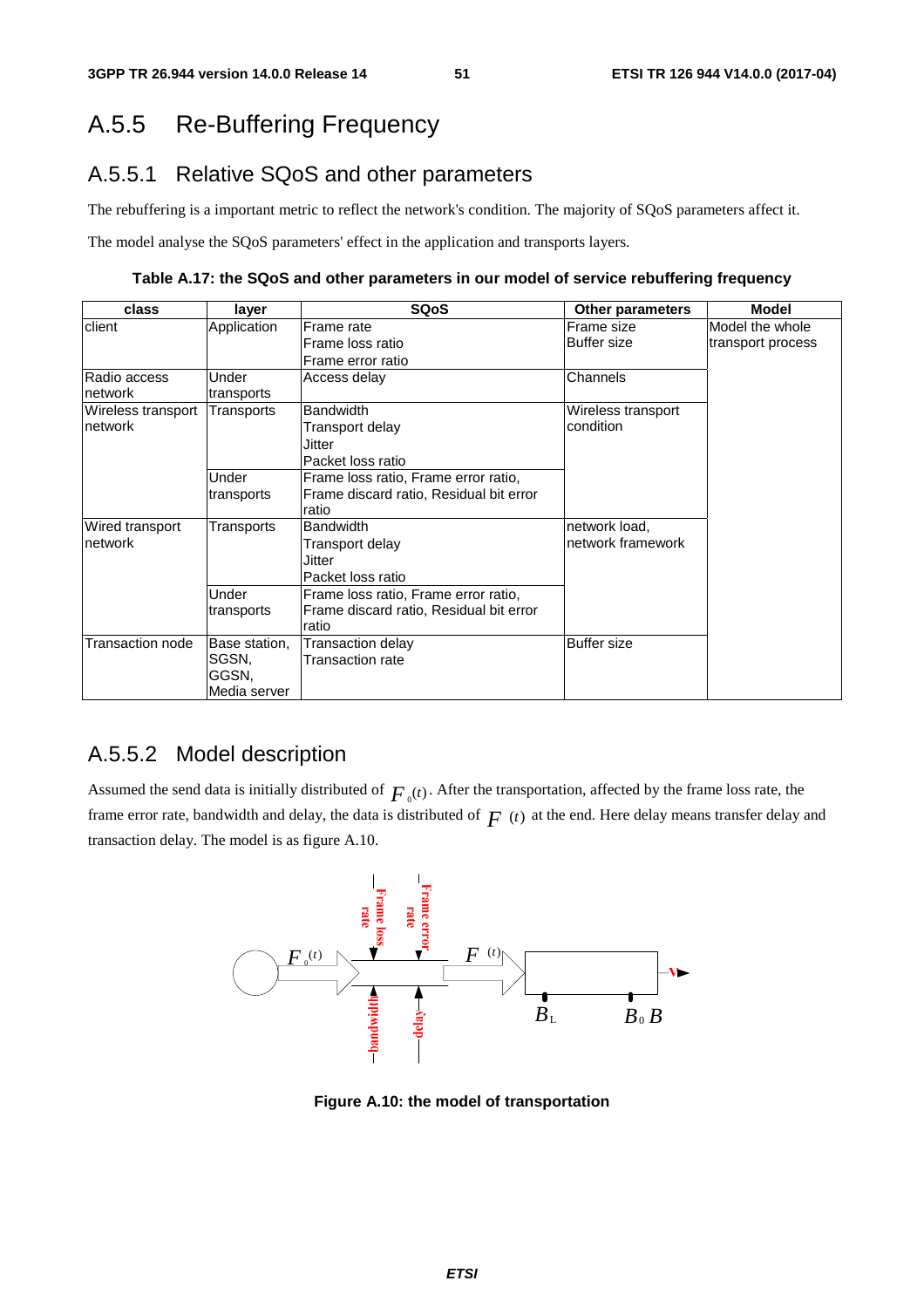The effect of frame loss rate and frame error rate on the send data are the same. So it can be assume that the data become  $F_{\mu}(t)$  after affected by the frame loss rate and frame error rate. And it become  $F_{\mu}(t)$  after affected by the change of bandwidth, then become  $F(t)$  because of the delay at last. The functions  $F(t)$ ,  $F(t)$ ,  $F(t)$  can be analyzed after our simulation.

The initial data size in the buffer  $B$ . When the data in the buffer exceed  $B_0$ , the player starts to play, and when data is less than  $B_L$ , the rebuffering starts. The frame rate is V when it is playing.

 $F(t)$  means the amount of arrival data, so  $F(t)$  is a monotonic increasing function. So its inverse function exists.

When  $B+(F(t)-v^*t), the system start rebuffering. And  $B_\circ$ - $(B+(F(t)-v^*t))\leq F(t')-F(t)$ , where t is the$ time when the rebuffering finishes.

$$
F^{-1}(B_0-(B-v^*t)) \leq t
$$

So the rebuffering frequency is:

$$
\frac{\sum \mathbf{I}(B+(F(t)-v^*t)\!\!<\!B_{\text{\tiny L}})}{\prod_{\text{test}}}
$$

I(*e*) is the indicator function: I(*e*) = 1 if expression e is true; otherwise I(*e*) = 0.

 $\mathcal{T}_{\text{test}}$  is the total time to test.

## A.5.6 Re-Buffering Time

#### A.5.6.1 Relative SQoS and other parameters

The model is the same as clause 5.5.

#### A.5.6.2 Model description

The rebuffering time of this time is:

$$
t^-t = F^{-1}(B_0-(B-v^*t)) - t
$$

And the mean rebuffering time is:

$$
\frac{\displaystyle\sum_{B+(F(t)-v^*t)
$$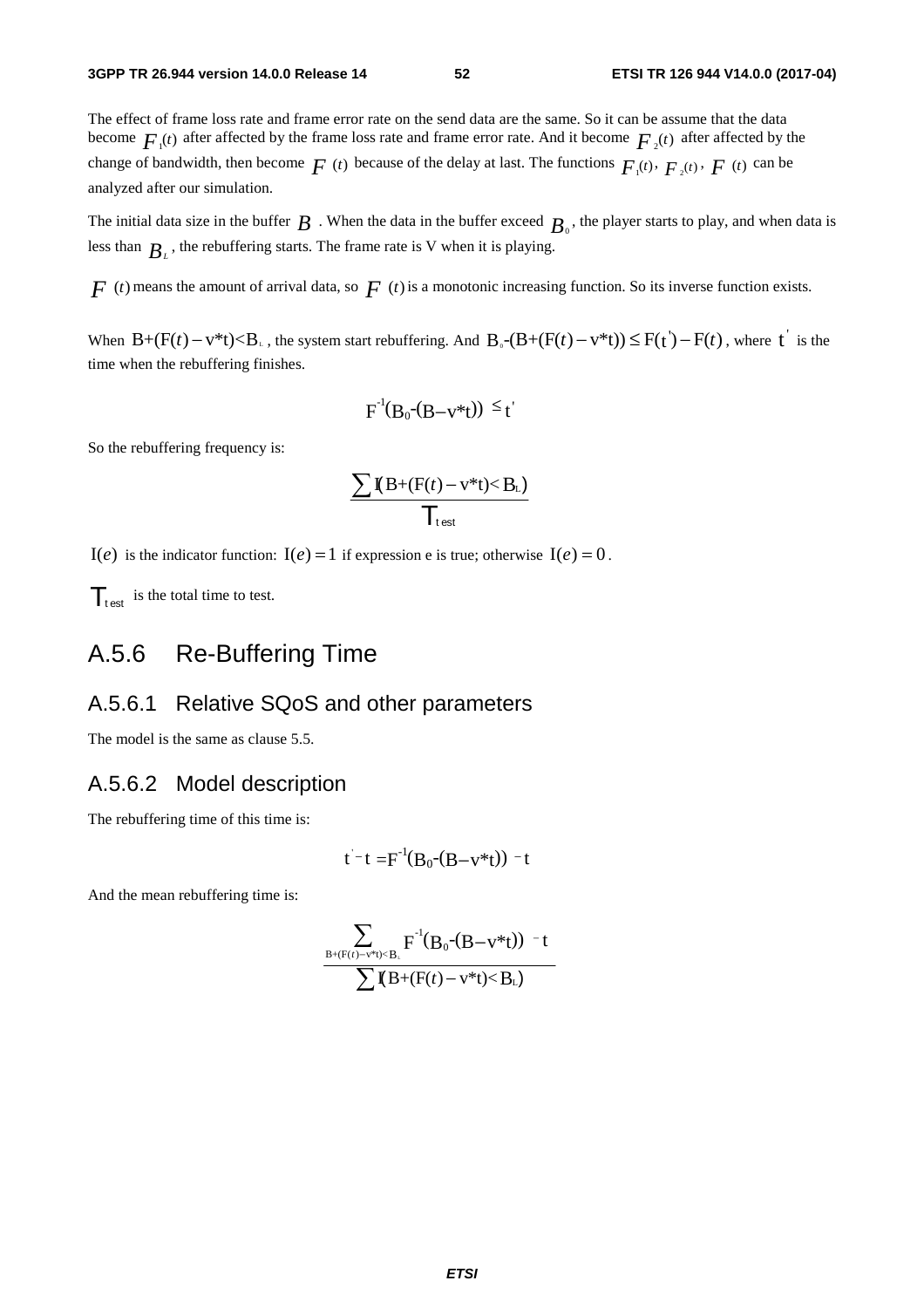## Annex B: Analysis of QoE

## B.1 Introduction

The SA4 "End-to-end Multimedia Services Performance Metrics" work item is conducting a research on the performance metrics for popular multimedia services, including streaming, multimedia broadcast multicast service (MBMS), video telephony and IP Multimedia subsystem Service (IMS), etc. This annex is an extension to the present document, which will support and justify the results in the present document.

In this annex, a subjective test is conducted to acquire the QoE. And the results of the test are listed in the following sections.

And also, in this annex, packet-switched streaming service is taken as an example.

# B.2 Process

From the user perspective, the service performance indicators cannot be defined only according to researcher's experience. It should be acquired by user investigation as well as experience.

## B.2.1 Collection of QoE

The selected testers are kept unknown about any indicators. After watching given audio/video multimedia contents with different quality levels and experiencing those services, they take down the performance indicators only with their feeling and experience.

Then according to their record and description, the scope of QoE is determined.

The common user's requirements of service performance are collected and classified as our QoE, disregarding the measurability.

See clause 3.1.

## B.2.2 Weightiness of Selected QoE

With DSCQS (see ITU-R Recommendation BT.500), testers are asked to mark each service and content in comparison with the reference. Those services and contents are provided with different quality levels of each selected indicator.

## B.3 Results

## B.3.1 Collection of QoE

- Service Non-Access.
- Service Failure.
- Service Setting-up Time.
- Re-Buffering.
- Image corruption.
- Blurriness.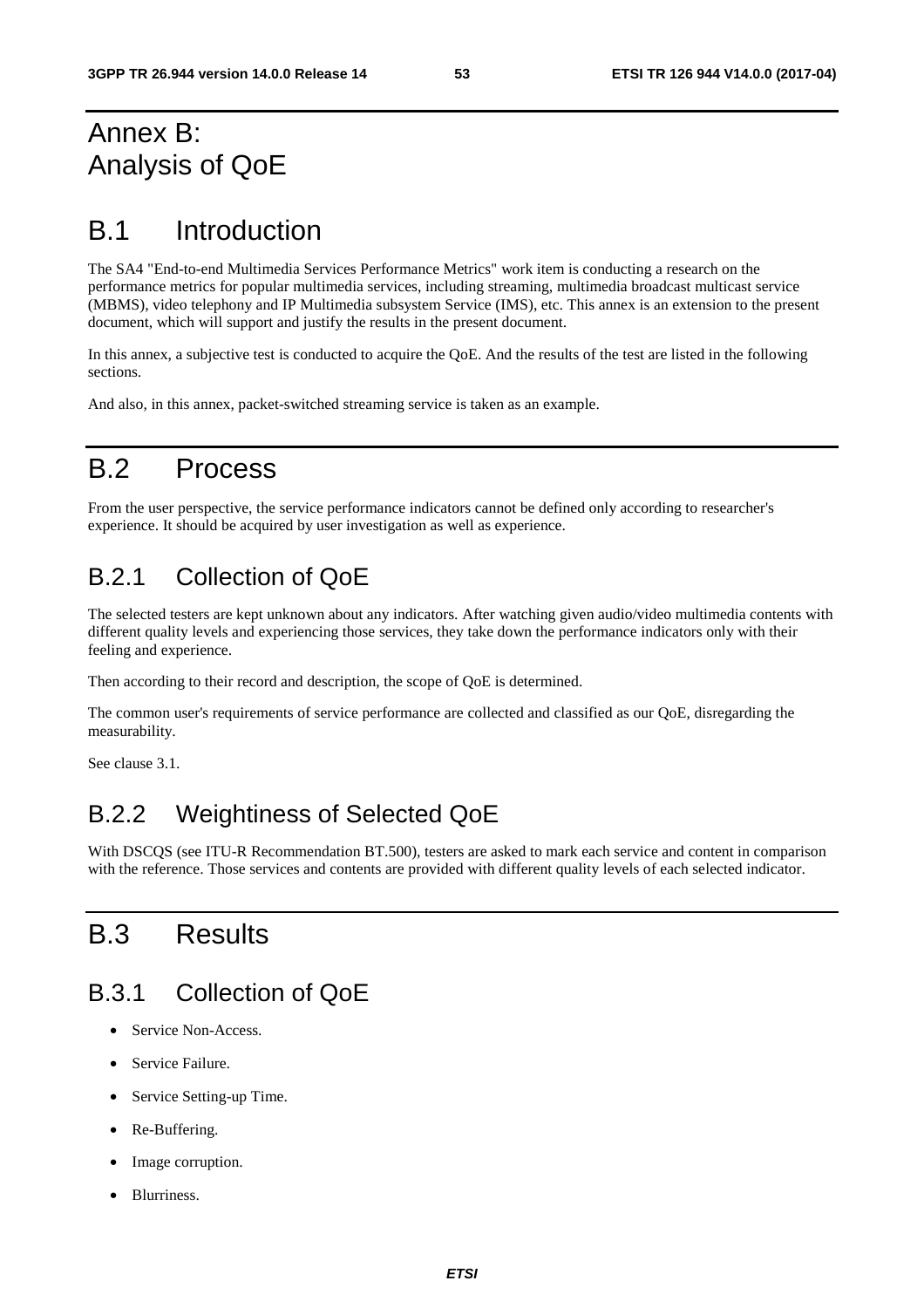- Blockiness.
- Colour Reproduction Accuracy.
- Edge Noise.
- Freeze image.
- Incontinuous Image with block.
- Audio Quality.
- Audio/Video Synchronization Error.

## B.3.2 Comparison of Weightiness among Selected QoE **Parameters**



**Figure B.1**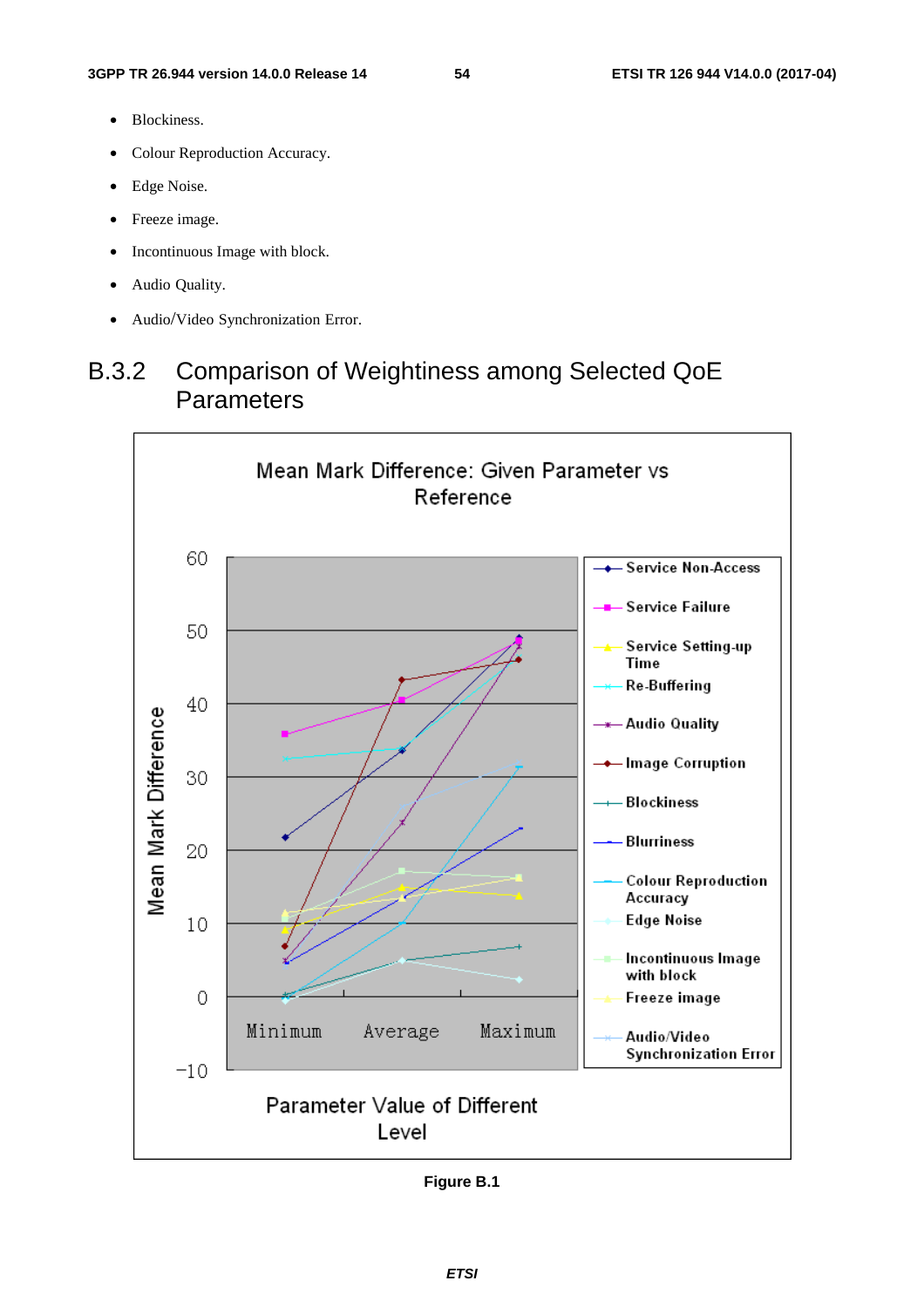## Annex C: Comparison with TS 102 250 of ETSI STQ Mobile

## C.1 Introduction

The SA4 "End-to-end Multimedia Services Performance Metrics" work item is conducting a research on the performance metrics for popular multimedia services, including streaming, multimedia broadcast multicast service (MBMS), video telephony and IP multimedia subsystem service (IMS), etc. This annex is an extension to the present document, which will support and justify the results in the present document.

In this annex, a comprehensive comparison of work between E2EMSPM and ETSI STQ Mobile is conducted to justify the work of E2EMSPM. And the results of the analysis are listed in the following sections.

## C.2 References

The following documents contain provisions which, through reference in this text, constitute provisions of the present document.

- References are either specific (identified by date of publication, edition number, version number, etc.) or non-specific.
- For a specific reference, subsequent revisions do not apply.
- For a non-specific reference, the latest version applies. In the case of a reference to a 3GPP document (including a GSM document), a non-specific reference implicitly refers to the latest version of that document *in the same Release as the present document*.
- [1] ETSI TS 102 250-1 (V1.1.1 10/2003): "Speech Processing, Transmission and Quality Aspects (STQ); QoS aspects of popular services in GSM and 3G networks; Part 1: Identification of Quality of Service aspects".
- [2] ETSI TS 102 250-2 (V1.4.1 03/2006): "Speech Processing, Transmission and Quality Aspects (STQ); QoS aspects of popular services in GSM and 3G networks; Part 2: Definition of Quality of Service parameters and their computation".
- [3] ETSI TS 102 250-3 (V1.3.2 09/2005): "Speech Processing, Transmission and Quality Aspects (STQ); QoS aspects of popular services in GSM and 3G networks; Part 3: Typical procedures for Quality of Service measurement equipment".
- [4] ETSI TS 102 250-4 (V1.1.1 10/2003): "Speech Processing, Transmission and Quality Aspects (STQ); QoS aspects of popular services in GSM and 3G networks; Part 4: Requirements for Quality of Service measurement equipment".
- [5] ETSI TS 102 250-5 (V1.3.1 11/2005): "Speech Processing, Transmission and Quality Aspects (STQ); QoS aspects of popular services in GSM and 3G networks; Part 5: Definition of typical measurement profiles".
- [6] ETSI TS 102 250-6 (V1.2.1 10/2004): "Speech Processing, Transmission and Quality Aspects (STQ); QoS aspects of popular services in GSM and 3G networks; Part 6: Post processing and statistical methods".
- [7] 3GPP TS 23 107 (V6.4.0 03/2006): "3rd Generation partnership Project; Technical Specification Group Services and System Aspects; Quality of Service (QoS) Concept and architecture (Release 6)".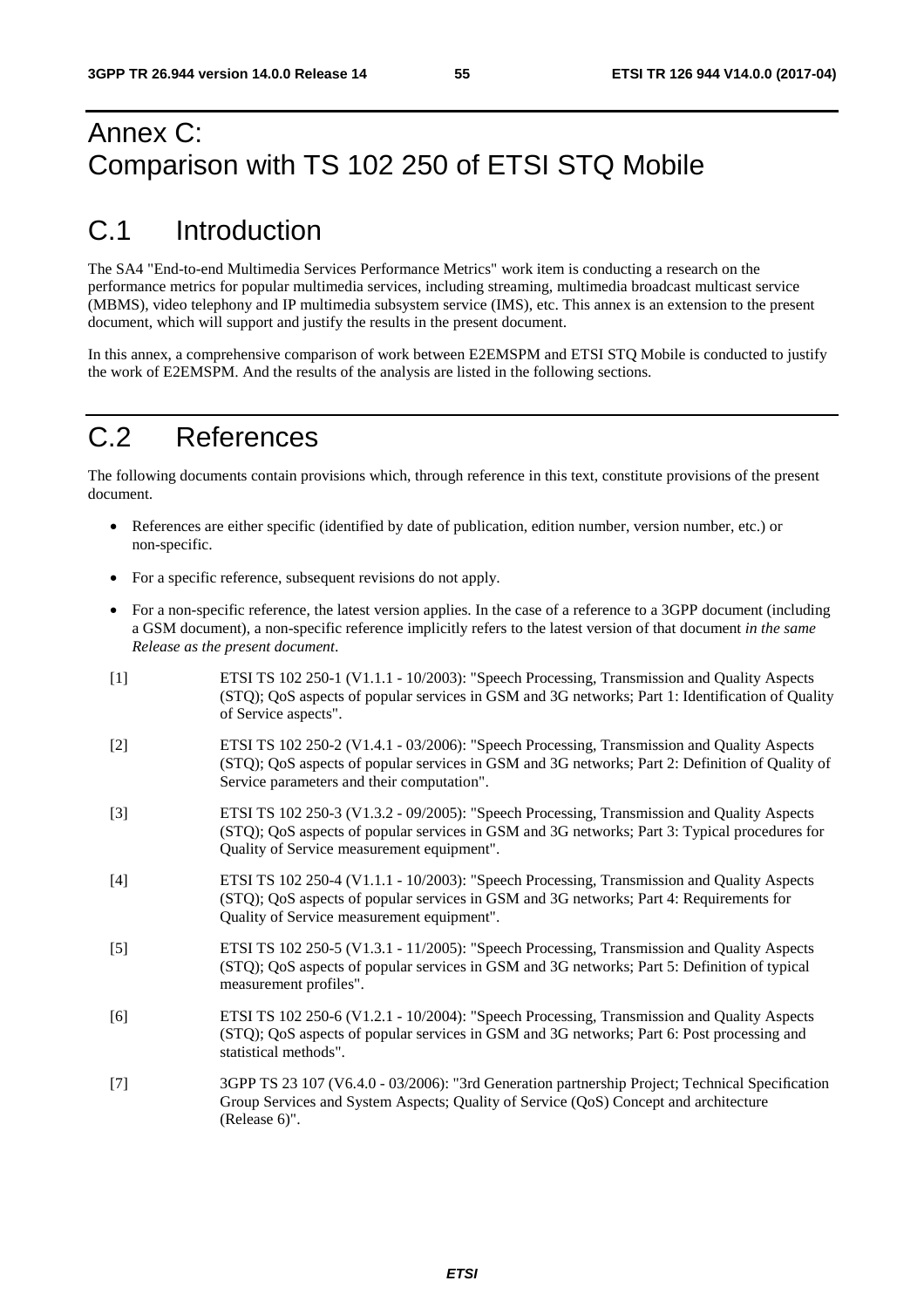## C.3 Comparison with 3GPP E2EMSPM and ETSI STQ Mobile

In this part, the difference is illuminated between 3GPP E2EMSPM and ETSI STO Mobile on multimedia services from the following points of view.

## C.3.1 Research Scope

### C.3.1.1 Framework

E2EMSPM has a systematic framework of End-to-end Multimedia Services Performance Metrics is as figure C.1.



#### **Figure C.1: Systematic Framework of End-to-end Multimedia Services Performance Indicators**

ETSI STQ Mobile focuses on the similar area of End-to-End Service QoS.

## C.3.1.2 Quality of experience

Client Radio access Horizontal<br>
Horizontal<br>
Horizontal<br>
imilar area of End-to-End Service QoS.<br> **Clience**<br> **Clience**<br> **Clience**<br> **Clience**<br> **Clience**<br> **Clience**<br> **Clience**<br> **Clience**<br> **Clience**<br> **Clience**<br> **Clience**<br> **Clie** International<br>**Transferience**<br>The correl<br>The original<br>Transferience<br>The Sepection<br>Correl<br>The Sepection<br>Correl<br>The Sepection<br>Correl<br>Correl<br>Sepection<br>Correl<br>Sepection<br>Correl<br>Sepection<br>Sepection<br>Sepection<br>Sepection<br>Sepection<br> The Mobile strategy<br>
The Mobile strategy<br>
TS 102 2.<br>
TS 102 2.<br>
Etween mea:<br>
The service cannot be deperience.<br>
The SQOE, do as QOE, do ISOE for service. network<br>
ices Performance Indi<br>
IS 102 250-2 specifies th<br>
reen measurement results<br>
the service. Although Qo<br>
innot be defined only acc<br>
rience.<br>
s QoE, disregarding the<br>
l for service analysis vary E2EMSPM brings up the concept of Quality of Experience (QoE). Yet ETSI STQ Mobile specifies the use of perceptual models for the evaluation of content quality, whenever applicable (e.g. TS 102 250-2 specifies the use of ITU-R Recommendation P.862.2 for speech quality evaluation).

The judgement of measurement results (e.g. target setting) and the correlation between measurement results and actual customer satisfaction are out of the scope of ETSI STQ Mobile.

QoE is how a user perceives the quality of service - how satisfied he or she is with the service. Although QoE is a subjective metric, it is important to quantify it. From the user's perspective, QoE cannot be defined only according to researcher's experience. It should be acquired by user investigation as well as experience.

The common user's requirements to different services are collected and classified as QoE, disregarding the measurability. Users have different requirements for different services. So the QoE for service analysis vary with the types of services.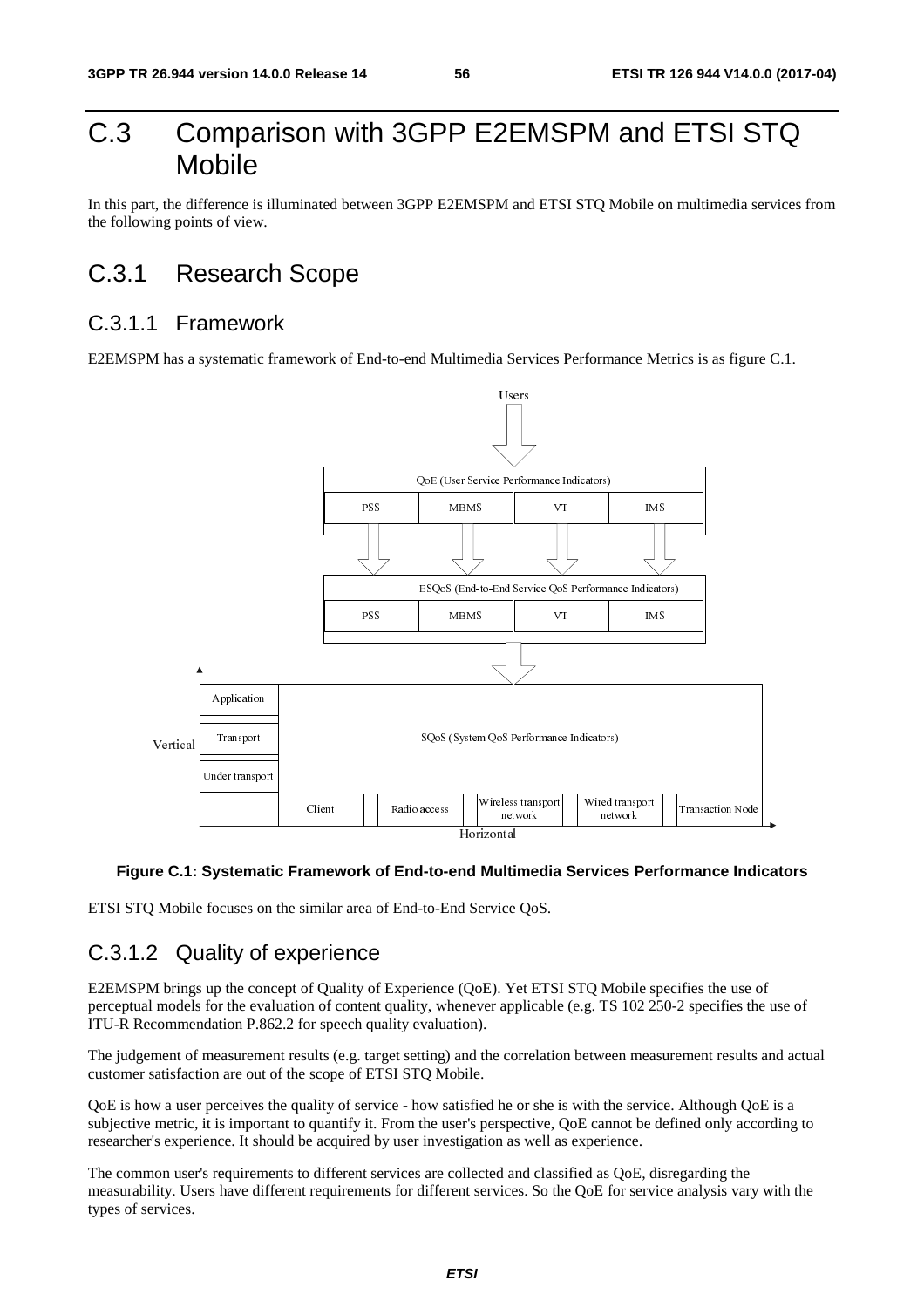### C.3.1.3 End-to-End Service Quality of Service

E2EMSPM considers service-related metrics of End-to-End Service Quality of Service (ESQoS). The measurements and provisioning of ESQoS are defined in terms of service capability and resource availability. ESQoS is generally used to specify services' quality considered by operators and service providers. The ability to measure ESQoS will give the operator some sense of the service's performance to the overall level of customer satisfaction.

ETSI STQ Mobile TS 102 250-2 [2] draws some steps in overall service QoS definition and analysis of mobile services. STQ takes the following QoS aspects from service perspective which are used for each service to define service QoS parameters.

- Network Availability.
- Network Accessibility.
- Service Accessibility.
- Service Integrity.
- Service Retainability.

Figure C.2 shows the model for quality of service parameters in ETSI STQ Part 2. The model has four layers.



#### **Figure C.2: ETSI STQ Mobile QoS aspects and the corresponding QoS parameters**

So when end-to-end service QoS is concerned, both ETSI STQ Mobile and E2EMSPM have the similar study area on this topic. There are perfect and reasonable definitions of service QoS parameters in the TS of ETSI STQ. Part of the outputs of ETSI STQ Mobile should be introduced to E2EMSPM's End-to-End Service QoS area for reference.

### C.3.1.4 System Quality of Service

Generally, "UMTS Quality of Service (QoS) Concept and architecture" by 3GPP [8] is often referenced. It is a standard, describing UMTS bearers' structure, their management functions, and defines service quality classes and their attributes.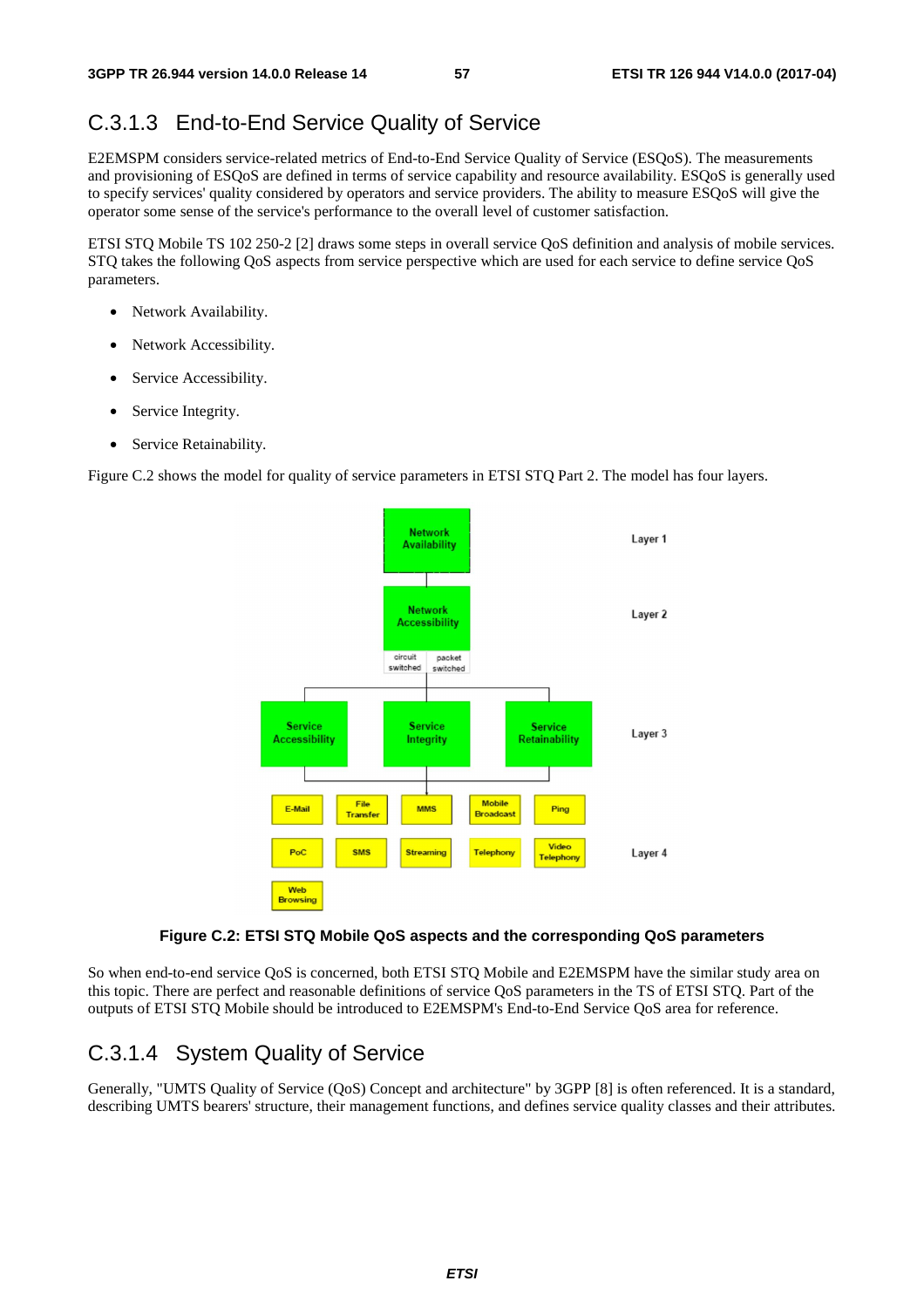System Quality of Service (SQoS) defined in E2EMSPM is intrinsically a technical concept and is a subset of UMTS QoS. Compared with ESQOS, SQoS denotes the point-to-point QoS, which is specially related to the units and links of network systems. SQoS can be viewed as the QoS consideration from the viewpoint of network operators. It is measured and expressed in terms of network units and network links, which usually has little meaning to a user. Although a better network SQoS in many cases will result in better ESQoS, fulfilling all traffic SQoS parameters might not guarantee the satisfaction of the user or a high ESQoS.

In E2EMSPM the System QoS parameters are classified to five classes horizontally according to the different phases along with the whole network connection, including radio access network, wireless transport network, wired transport network, client transaction and network node transaction as shown in figure C.3. Some analytical models are introduced for every special section to evaluate some important parameters.

SQoS is out of the scope of ETSI STQ Mobile.



**Figure C.3: Network phases to analyse System Qos** 

### C.3.1.5 Mapping of End-to-End Service QoS and System QoS

E2EMSPM introduces the theoretical models to study the relationship of End-to-End Service QoS and System QoS. The inherent relationship between the End-to-End Service QoS and System QoS parameters of PSS is described, which provide the possible operational methods for the operators/service providers to guarantee the service performance. E2EMSPM also gives some example to justify how we get the mapping between the End-to-End Service QoS and System QoS.

The relationship of End-to-End Service QoS and System QoS is beyond the scope of ETSI STQ Mobile.

## C.3.2 Research Method

### C.3.2.1 Statistics Model Analysis

Extensive studies involving high-speed network measurements indicate that the multimedia traffic in high-speed networks have self-similar and impulsive characteristics. The existence of self-similarity shows that Poisson process cannot accurately describe the real network traffic. In such high-speed mobile network the assumption of exponentiality does not apply any more.

ETSI STQ Mobile TS 102 250-6 [6] adopts the statistical model to calculate the QoS metrics of GSM and 3G networks. These models are more precise than traditional theoretical models. However, ETSI STQ Mobile focuses on the measurement of quality metrics for services that are already functional. The prediction of service performance (e.g. based on statistical models of traffic patterns and network characteristics) is out of the scope of ETSI STQ Mobile. It is very difficult to implement the calculation due to the lack of raw data, if the new multimedia services haven't become commercial deployment or they are just in the initial stage of deployment in GSM and 3G network.

Nowadays, there still have not authoritative statistical model to handle the coming multimedia services' raw data with self-similar and impulsive characteristics. Although the self-similar models can describe the statistical data more precisely, they will encounter difficulties with in-depth performance indicators analysis and calculation of the selfsimilar network traffic.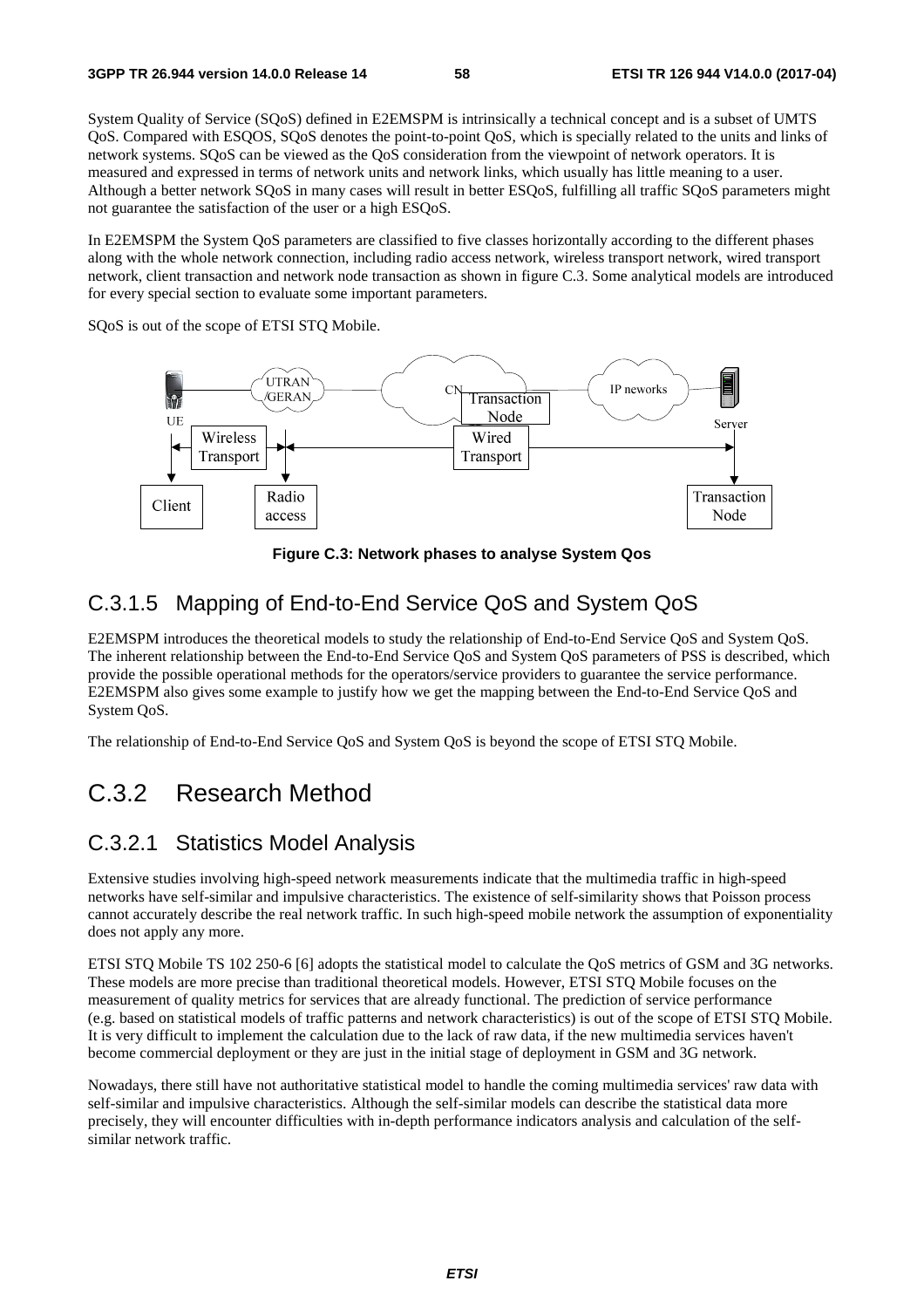## C.3.2.2 Theory Model Analysis of Queue

Traditional telecom service traffic is adequately described by Markovian models (e.g. Poisson), which are amenable to accurate analysis. Generally, theses models assume independence between events, and exponentially inter-event distributions.

Although queue theory fails to fit actual traffic of high-speed mobile networks, E2EMSPM still adopted these models to analyse the network traffic, mainly because Markovian models are mathematically tractable.

## C.3.2.3 Possible Further Work

The above two methods have its own advantages respectively for the fresh multimedia services, the optimal research method should combine statistics model with queue theory model to complement with each other.

The combined method might be adopted in future work beyond the scope of both ETSI STQ Mobile and E2EMSPM.

# C.4 Brief Introduction of the Work in ETSI STQ

The ETSI Speech Processing, Transmission and Quality Aspects (STQ) workgroup is actively working on QoS. STQ has published its Technical Specification, TS 102 250 "QoS aspects for popular services in GSM and 3G networks" [Part 1 to 6], which covers the following.

Part 1 [1] identifies QoS aspects for popular services in GSM and 3G networks. For each service the QoS indicators are listed. They are considered to be suitable for the quantitative characterization of the dominant technical QoS aspects as experienced from the end-user perspective.

Part 2 [2] defines QoS parameters and their computation for popular services in GSM and 3G networks. The technical QoS indicators, listed in part 1, are the basis for the parameter set chosen. The parameter definition is split into two parts: the abstract definition and the generic description of the measurement method with the respective trigger points. Only measurement methods not dependent on any infrastructure provided are described in the present document. The harmonized definitions given in the present document are considered as the prerequisites for comparison of QoS measurements and measurement results.

Part 3 [3] describes typical procedures used for QoS measurements over GSM, along with settings and parameters for such measurements.

Part 4 [4] defines the minimum requirements of QoS measurement equipment for GSM and 3G networks in the way that the values and trigger-points needed to compute the QoS parameter as defined in Part 2 can be measured following the procedures defined in Part 3. Test equipment fulfilling the specified minimum requirements will be allowed to perform the proposed measurements in a reliable and reproducible way.

Part 5 [5] specifies test profiles which are required to enable benchmarking of different GSM or 3G networks both within and outside national boundaries. It is necessary to have these profiles so that when a specific set of tests are carried out then customers are comparing "like for like" performance.

Part 6 [6] describes procedures to be used for statistical calculations in the field of QoS measurement of GSM and 3G networks using probing systems.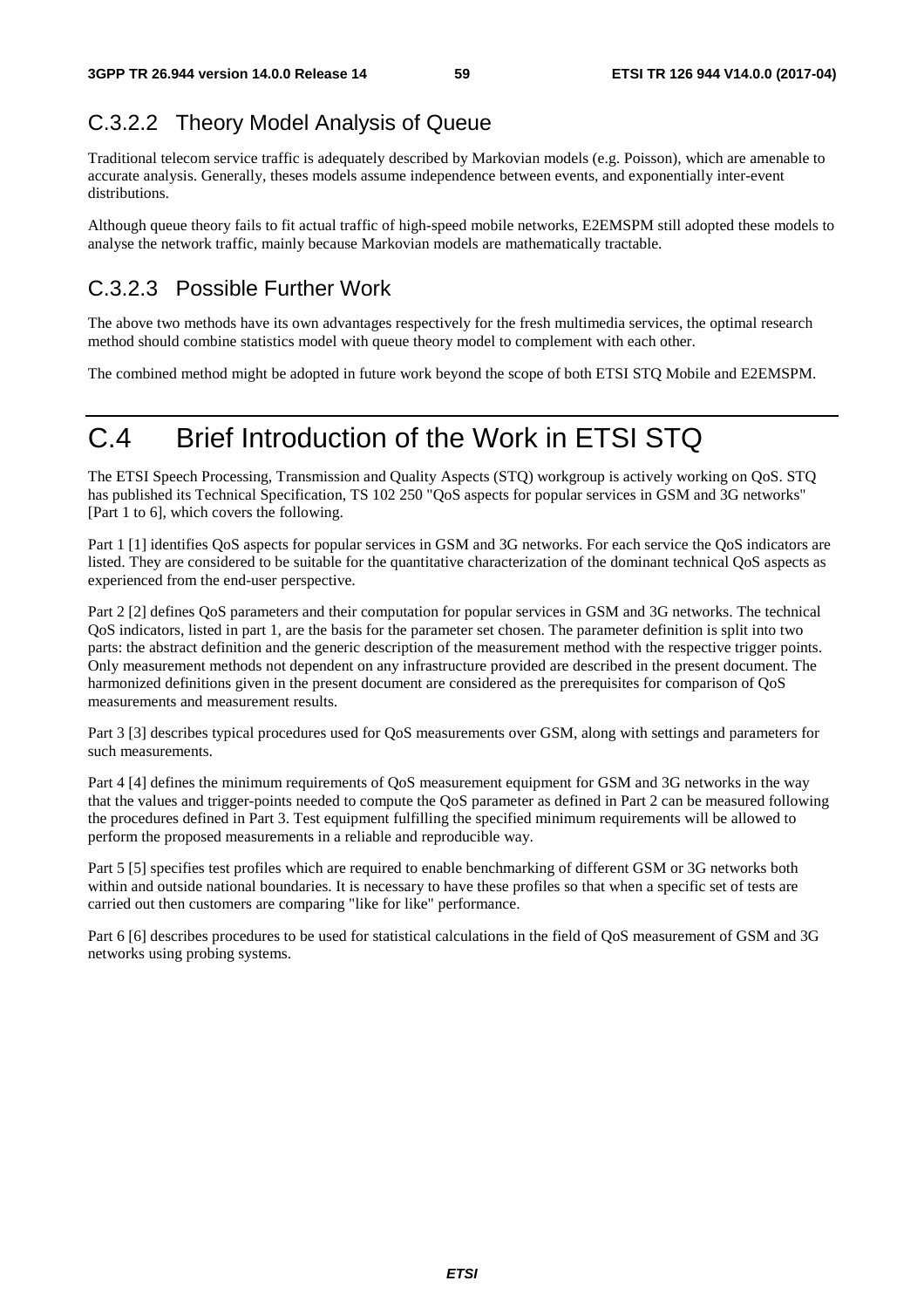# Annex D: Change history

| <b>Change history</b> |      |                 |           |     |                          |        |            |
|-----------------------|------|-----------------|-----------|-----|--------------------------|--------|------------|
| <b>Date</b>           | TSG# | <b>TSG Doc.</b> | <b>CR</b> | Rev | <b>Subject/Comment</b>   | Old    | <b>New</b> |
| 2007-03               | 35   | SP-070015       |           |     | Approved at TSG SA#35    | 2.0.0  | 7.0.0      |
| 2008-12               | 42   |                 |           |     | Version for Release 8    | 7.0.0  | 8.0.0      |
| 2009-12               | 46   |                 |           |     | Version for Release 9    | 8.0.0  | 9.0.0      |
| 2011-03               | 51   |                 |           |     | Version for Release 10   | 9.0.0  | 10.0.0     |
| 2012-09               | 57   |                 |           |     | Version for Release 11   | 10.0.0 | 11.0.0     |
| 2013-12               | 62   | SP-130568       | 0001      |     | Correction to references | 11.0.0 | 11.1.0     |
| 2014-09               | 65   |                 |           |     | Version for Release 12   | 11.1.0 | 12.0.0     |
| 2015-12               | 70   |                 |           |     | Version for Release 13   | 12.0.0 | 13.0.0     |

| <b>Change history</b> |         |             |            |  |  |                                |                |
|-----------------------|---------|-------------|------------|--|--|--------------------------------|----------------|
| <b>Date</b>           | Meeting | <b>TDoc</b> | <b>ICR</b> |  |  | <b>Rev Cat Subiect/Comment</b> | <b>New</b>     |
|                       |         |             |            |  |  |                                | <b>version</b> |
| 2017-03               | 75      |             |            |  |  | <b>Version for Release 14</b>  | 14.0.0         |